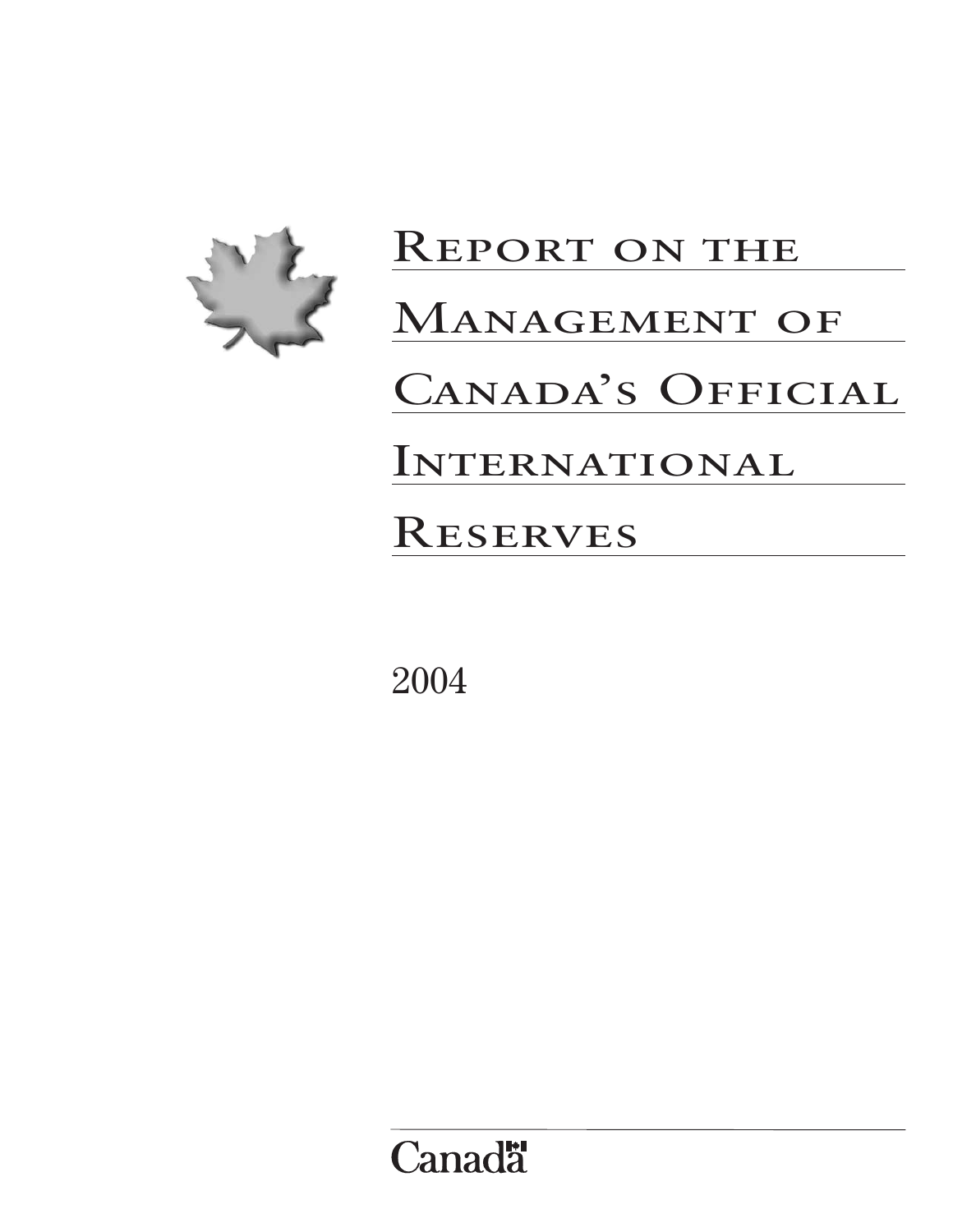

# Report on the MANAGEMENT OF CANADA'S OFFICIAL **INTERNATIONAL RESERVES**

2004

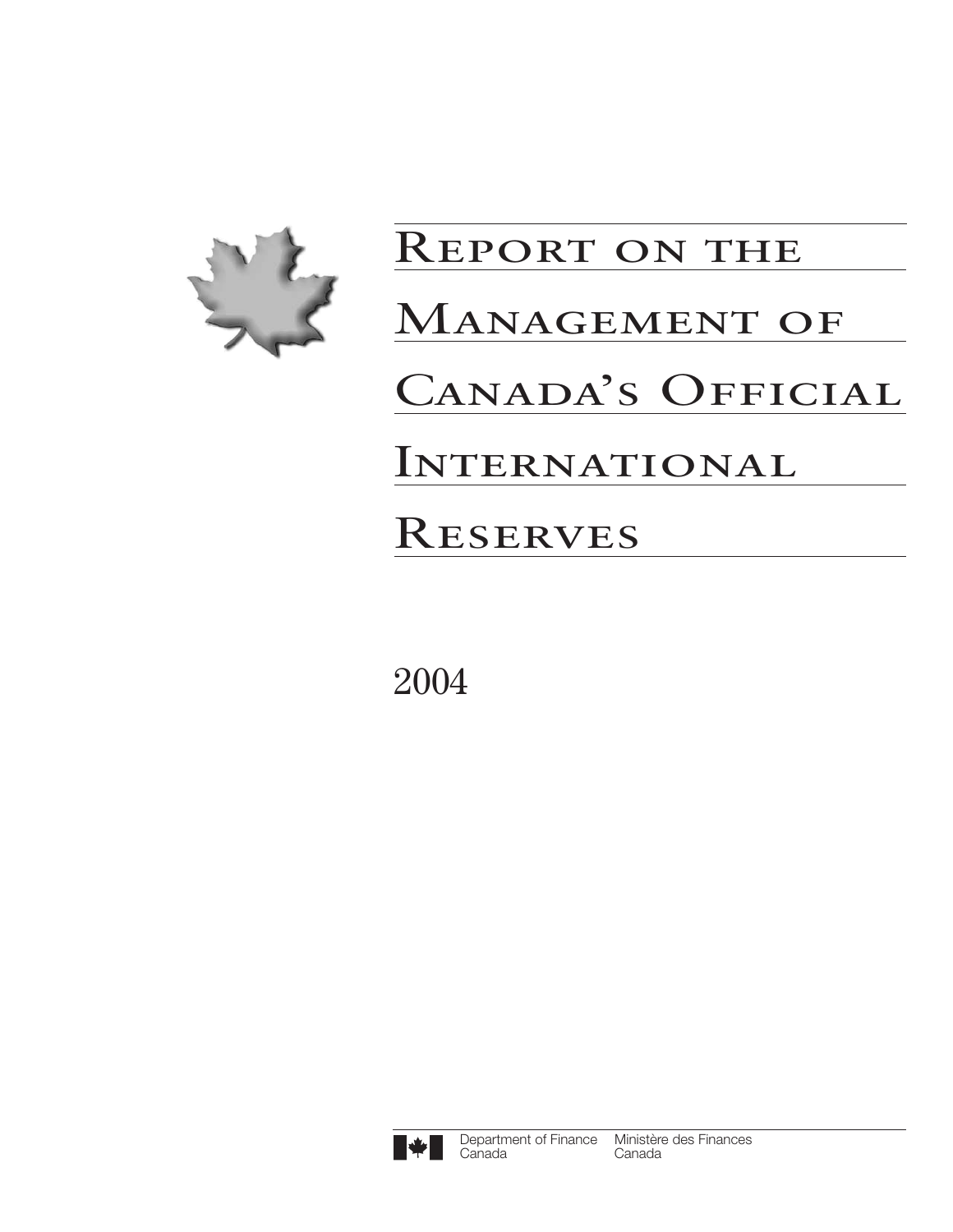# $<sup>©</sup>$  Her Majesty the Queen in Right of Canada (2005)</sup> All rights reserved

All requests for permission to reproduce this document or any part thereof shall be addressed to Public Works and Government Services Canada.

Available from the

Distribution Centre Department of Finance Canada Room P-135, West Tower 300 Laurier Avenue West Ottawa, Ontario K1A 0G5 Tel: (613) 995-2855 Fax: (613) 996-0518

This document is available on the Internet at www.fin.gc.ca

*Cette publication est également disponible en français.*

Cat. No.: F1-31/2004E ISBN 0-662-40265-0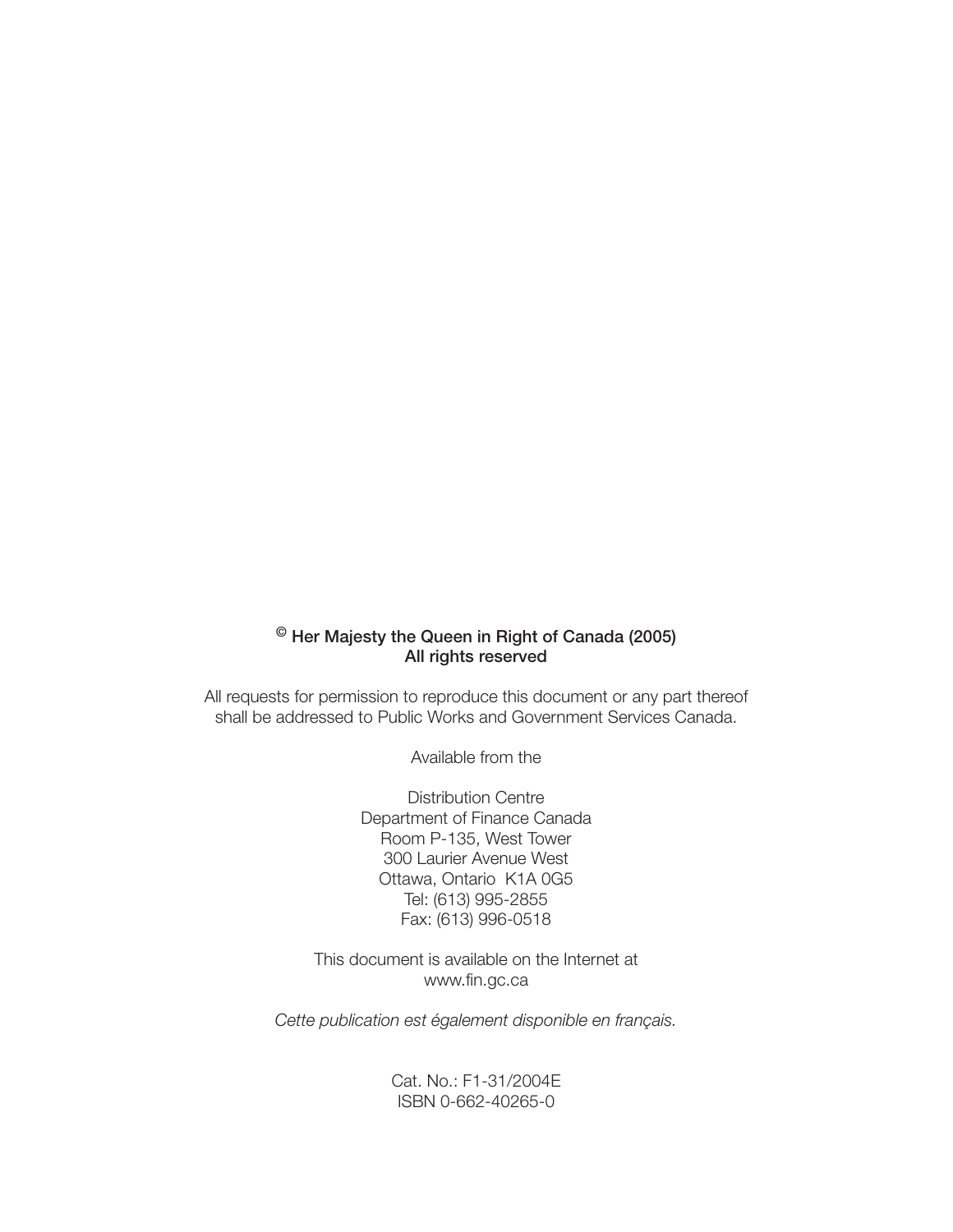# *Table of Contents*

|                                                             | $\overline{7}$ |
|-------------------------------------------------------------|----------------|
|                                                             | 9              |
|                                                             | 9              |
|                                                             | 10             |
|                                                             | 10             |
|                                                             | 15             |
|                                                             | 15             |
|                                                             | 17             |
| Composition of the Official International Reserves          | 18             |
| Changes in the Level of the Official International Reserves | 20             |
|                                                             |                |
|                                                             | 22             |
|                                                             |                |
|                                                             | 26             |
|                                                             | 28             |
| Annex 2: Investment and Credit Guidelines for the EFA       | 29             |
| Annex 3: Canada's Official International Reserves           | 32             |
|                                                             |                |
|                                                             |                |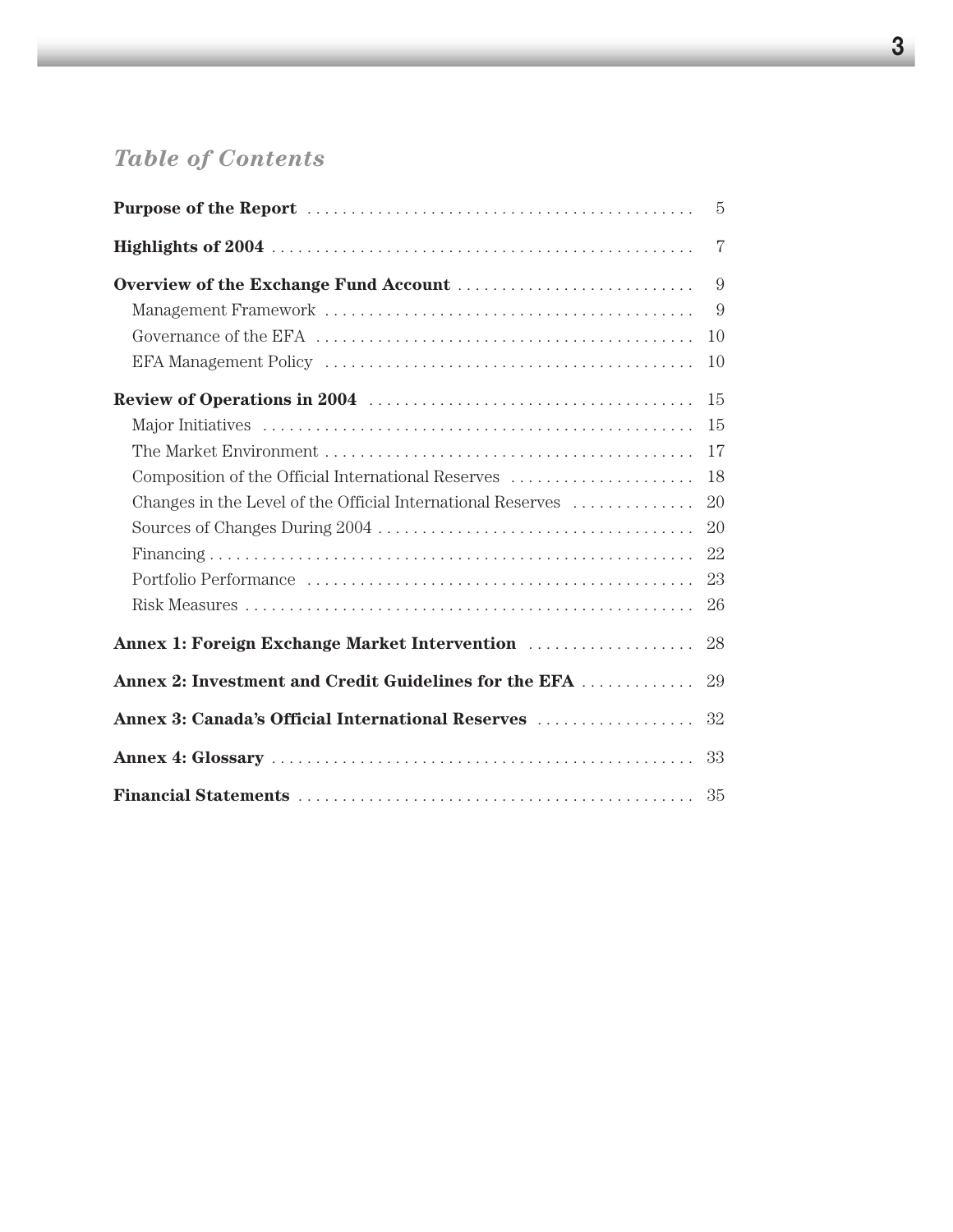# *Purpose of the Report*

The 2004 *Report on the Management of Canada's Official International Reserves* provides a detailed overview of the Government's official international reserves management operations, primarily the operations of the Exchange Fund Account (EFA), for the 2004 calendar year.

The EFA, which represents the largest component of the official international reserves, is an actively managed portfolio of liquid foreign currency assets, maintained to provide foreign currency liquidity for the Government of Canada and to provide the funds needed to help promote orderly conditions for the Canadian dollar in foreign exchange markets. The EFA is funded by liabilities of the Government of Canada denominated in, or converted to, foreign currency. Assets and liabilities are matched as closely as possible in currency and duration to minimize the Government's exposure to currency and interest rate risks.

The EFA is governed by the provisions of the *Currency Act*, which requires the Minister of Finance to report to Parliament on the operations of the EFA for each calendar year within five months after the end of that year. As such, the report provides a comprehensive account of the framework within which the EFA is managed, its composition and changes during the year, and strategic policy initiatives. The accompanying financial statements, audited by the Auditor General of Canada, provide information on the year-end position in the EFA portfolio.

Canada's total official international reserves stood at US\$34,467 million as of December 31, 2004 (Table 1). The official international reserves consist of the EFA (US\$31,030 million), the reserve position in the International Monetary Fund (IMF) (US\$3,327 million), and foreign currency accounts held by the Bank of Canada (US\$105 million) and the Receiver General (US\$5 million).

## Table 1

|                                     | 2003   | 2004                                                        | Change    |
|-------------------------------------|--------|-------------------------------------------------------------|-----------|
|                                     |        | (market value in millions of US dollars, as at December 31) |           |
| Securities <sup>1</sup>             | 29,111 | 27,834                                                      | $-1,277$  |
| Deposits                            | 2.315  | 2,223                                                       | $-92$     |
| Gold                                | 45     | 48                                                          | 3         |
| Special drawing rights (SDRs)       | 838    | 925                                                         | 87        |
| <b>Total EFA</b>                    | 32,309 | 31,030                                                      | $-1,279$  |
| IMF reserve position                | 3.848  | 3.327                                                       | $-521$    |
| Bank of Canada account              | 106    | 105                                                         | -1        |
| Receiver General account            | 5      | 5                                                           | $\bigcap$ |
| <b>Total official international</b> |        |                                                             |           |
| reserves                            | 36,268 | 34.467                                                      | -1.801    |

*The EFA and Official International Reserves*

<sup>1</sup> Includes securities issued by sovereigns, agencies and supranationals (international financial organizations).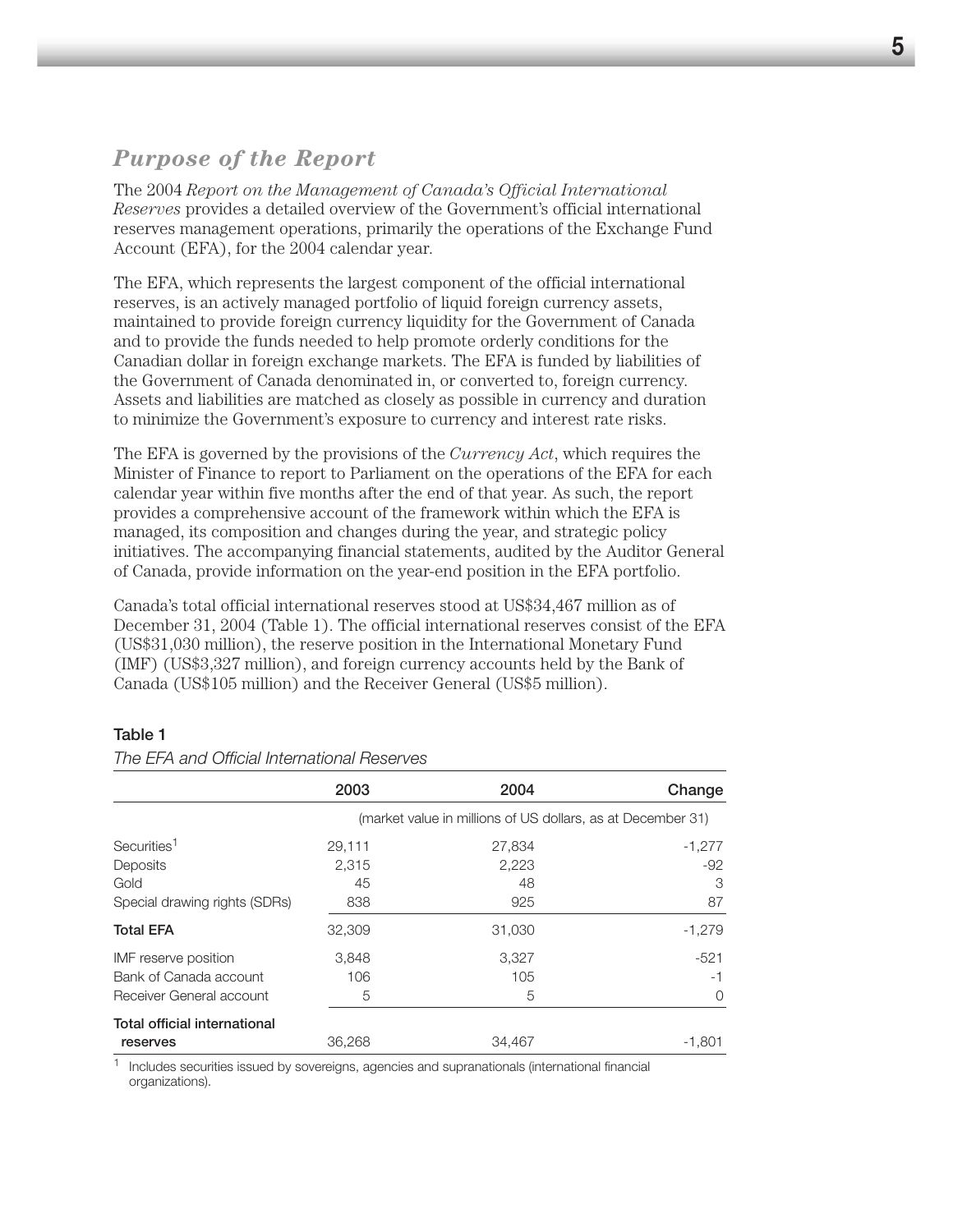# *Highlights of 2004*

During 2004 notable developments were:

- *Change in the level of the official international reserves:* As of December 31, 2004, the official international reserves declined to US\$34.5 billion from US\$36.3 billion as at December 31, 2003. This reflects a US\$1.3-billion decrease in EFA assets and a US\$0.5-billion decrease in the IMF reserve position.
- *Change in the level of the EFA:* The decline in the EFA from US\$32.3 billion to US\$31.0 billion was largely due to foreign currency debt maturities, which were met through sales and maturities of assets. The reduction was partly offset by an increase in the value of the EFA, primarily due to the appreciation of the euro against the US dollar.
- *Funding sources:* The program of cross-currency swaps of domestic obligations was the Government's primary source of foreign currency funding. The Government raised US\$3.1 billion at an average cost of 3-month US\$ LIBOR (London Inter-Bank Offered Rate) less 44 basis points, a slightly more cost-effective funding level than in recent years.
- *Investment policy:* EFA investment policy was reviewed with the aim of assessing the range of assets eligible for investment and ensuring that the Government's policies are in line with leading practices of other comparable sovereign asset managers. As part of this process, the principles and objectives governing the management of the EFA were restated.
- *Reporting framework:* Internal reporting was strengthened with the implementation of a new performance and risk reporting framework. The new framework combines the formerly separate monthly and quarterly investment and risk reports and emphasizes an integrated approach, which improves awareness and understanding of risk/return trade-offs.
- *Portfolio performance*: The EFA is managed on an asset-liability portfolio basis that aims to optimize return and to minimize any cost of carry (interest paid on liabilities less interest earned on assets, plus realized gains) on the portfolio. During 2004, the Government earned net revenues on the EFA of US\$91 million, or 25 basis points (27 basis points when the IMF reserve position is included), which reflects US\$160 million in realized gains on US-dollar and euro asset sales, partially offset by net interest costs of US\$69 million (US\$64 million when the IMF reserve position is included).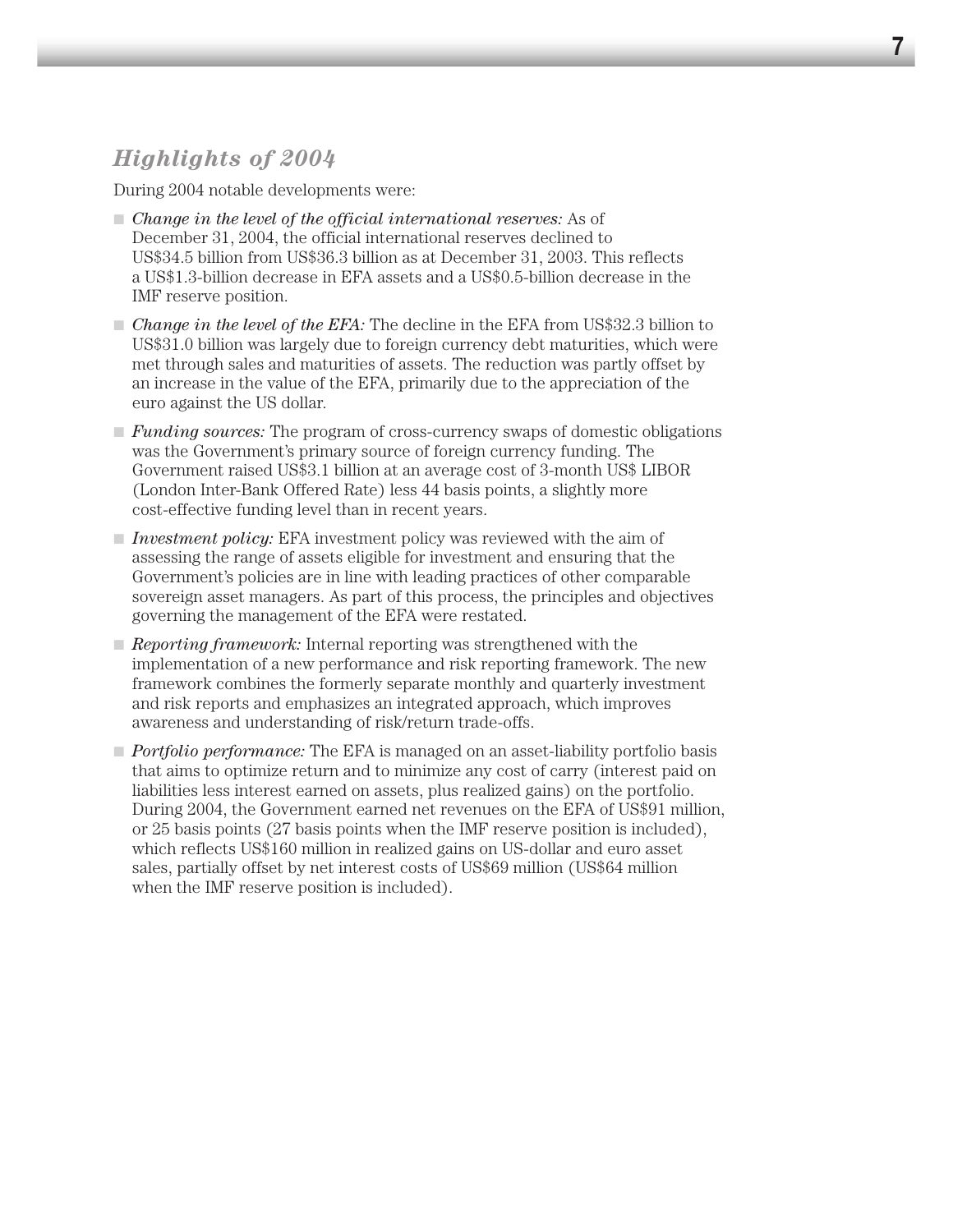- *New measure of performance*: A new methodology called total return was introduced to measure performance. Total return is a measure based on the market value of both the EFA assets and liabilities and captures three key variables: realized gains/losses on sales of assets, unrealized gains/losses on existing portfolio assets and liabilities, and net interest income. The Government earned a total return of 20 basis points on the EFA portfolio in 2004. When the IMF reserve position is included, the total return increases to 59 basis points.
- *Annual audit:* The Office of the Auditor General conducted its annual audit of the EFA as an investment portfolio. The audited financial statements and a clean audit opinion are included at the end of this report.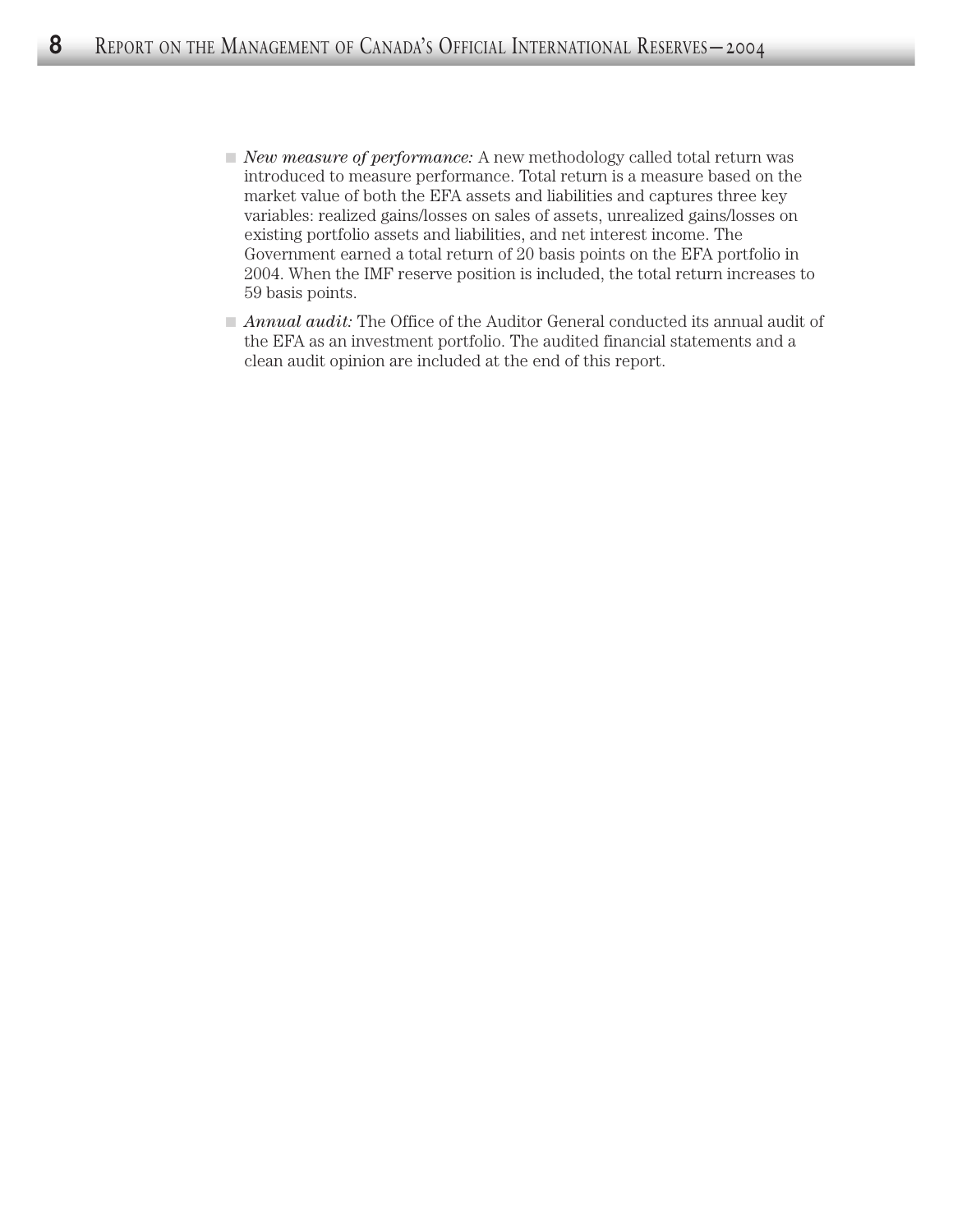# *Overview of the Exchange Fund Account*

This section describes the EFA management framework, including the purpose, objectives and guiding principles; the governance structure of the EFA; and the policies governing investment, asset-liability management, risk management and performance assessment.

# **Management Framework**

## *Purpose*

The purpose of the EFA is to provide a source of funds needed to help promote orderly conditions for the Canadian dollar in the foreign exchange market, and to provide foreign currency liquidity for the Government of Canada.

# *Key Objectives*

- *Maintain a high standard of liquidity:* Hold reserves in assets that mature or can be sold on very short notice with minimal market impact and therefore loss of value.
- *Preserve capital value:* Minimize risk of loss of market value by holding a diversified portfolio of high-quality assets (in terms of credit rating and type of issuer), managing assets and liabilities on a matched basis (in terms of currency and duration) and using appropriate practices to mitigate risks.
- *Optimize return:* Achieve the highest possible level of return, while respecting the liquidity and capital preservation objectives.

## Guiding Principles of Funds Management

Government funds management, which encompasses a wide range of activities related to the issuance of debt and the management of liquid financial assets, including the EFA, follows three general principles:

■ *Governance:* The governance framework should ensure that debt and asset management activities are conducted in line with clearly established operational and risk guidelines and that risk monitoring and oversight are independent of treasury management operations.

■ *Transparency:* Information on the management and performance should be disclosed in a timely manner so as to ensure public understanding and accountability.

■ *Leading practices:* Operational frameworks and practices should be in line with leading practices of other comparable sovereigns. Regular evaluations should be conducted on the effectiveness of the governance framework, policy initiatives and operations.

#### Additional Reserves Management Principles

■ *Prudence:* Borrowing and investment activities should be managed to limit exposure to risk and protect the value of the Government's assets.

■ *Cost-effectiveness:* The carrying cost of reserves, taking into account the return on assets and the cost of liabilities, should be kept as low as possible.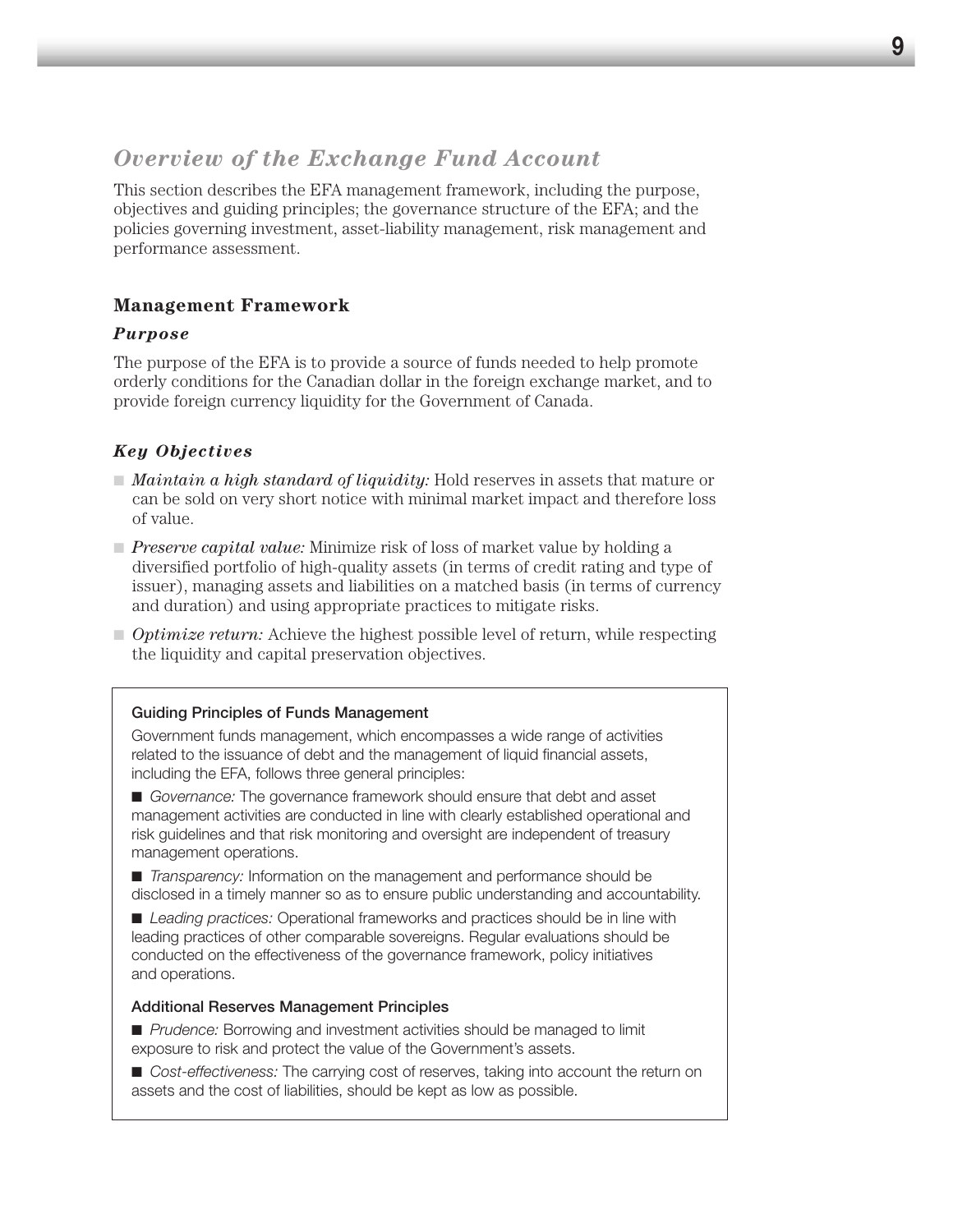#### **Governance of the EFA**

The EFA is governed by Part II of the *Currency Act*, which requires the Minister of Finance to report to Parliament on the operations of the EFA each calendar year within five months after the end of that year. The legislative mandate of the EFA is to aid in the control and protection of the external value of the Canadian dollar. The Minister of Finance can acquire, sell or lend for the Account those assets that are deemed appropriate for the legislated purpose. The Minister of Finance approves the general policies and strategy related to the investment and risk management of the EFA and, in particular, establishes the target level of reserves.

Responsibility for strategic planning and the operational management of the EFA is jointly borne by the Department of Finance Canada and the Bank of Canada. The Bank of Canada, acting as fiscal agent for the Minister of Finance, executes transactions for the Account.

The oversight of activity is through the Funds Management Committee (FMC), which comprises senior management from the Department of Finance Canada and the Bank of Canada. The FMC advises the Minister of Finance on policy and strategy, oversees the implementation of approved policy and plans, and reviews performance outcome reports.

The FMC is supported by a Risk Committee (RC), whose mandate is to oversee and advise on the risk management policy and to report to the FMC on financial risk positions and exposures. The Financial Risk Office at the Bank of Canada provides analytical support to the RC in this role and is responsible for monitoring and regularly reporting on the financial performance and position of the EFA, including market, credit, operational, liquidity and legal risks.

## **EFA Management Policy**

Management of the EFA follows a set of policies that apply to investment, asset-liability management, risk management and performance assessment.

## *Investment Policy*

EFA investment policy strives to optimize return, subject to liquidity and capital preservation objectives. To achieve this, the Government's policy is to invest primarily in securities (bonds and bills) issued by sovereigns, agencies or supranationals denominated in US dollars, euro and yen. Reserves can also be invested in cash deposits with financial institutions and in US-dollar tri-party repurchase agreements (repos).

Furthermore, the investment policy splits investments into two tiers: the Liquidity Tier and the Investment Tier. The Liquidity Tier serves to meet the Government's core liquidity requirements in foreign currencies. It consists of highly rated US-dollar-denominated assets, such as Treasuries, discount notes and overnight bank deposits. The Investment Tier consists of a diversified mix of high credit quality securities denominated in US dollars, euro and yen.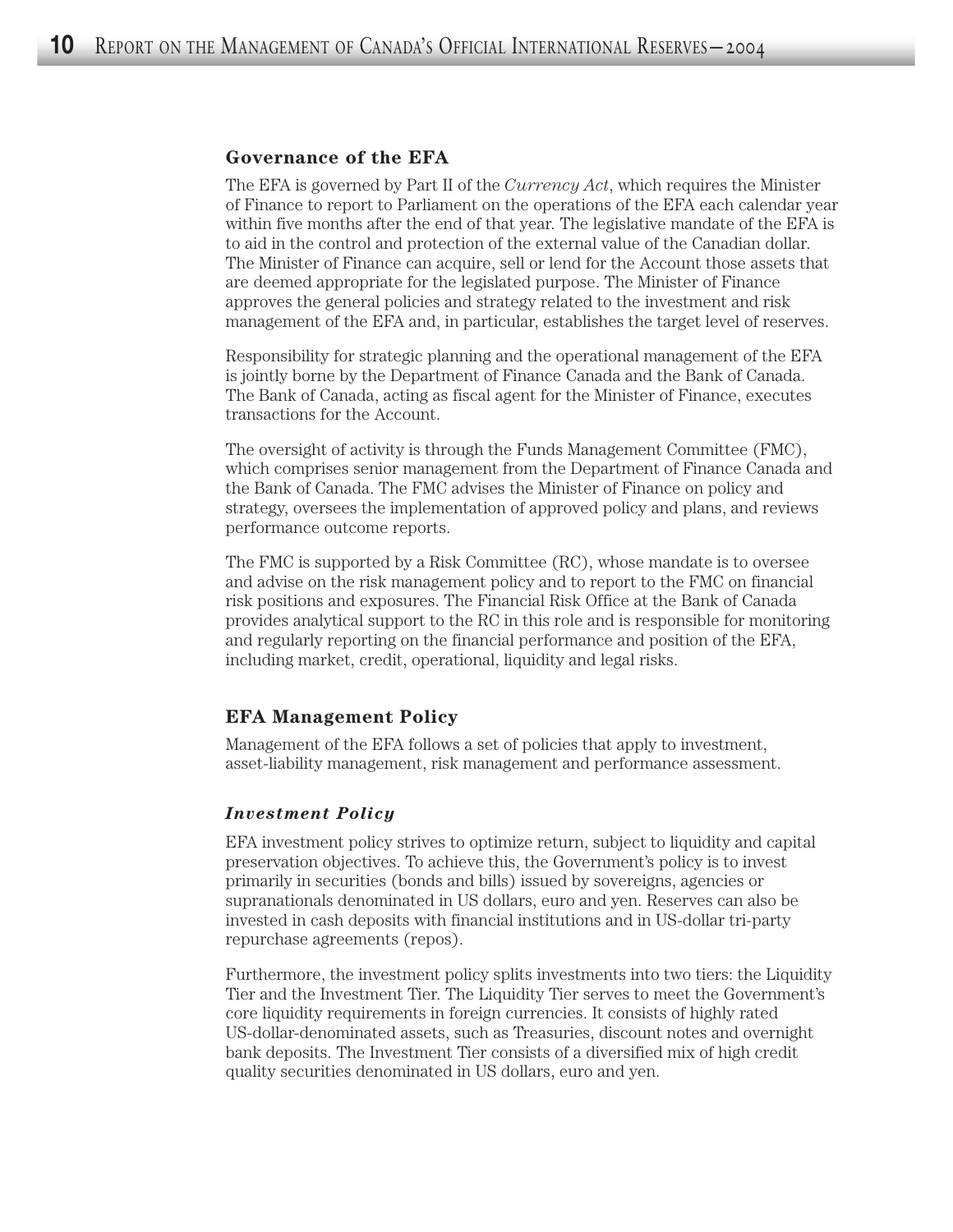To support the investment policy, the investment of reserves is governed by the ministerially approved investment and credit guidelines (see Annex 2), which include limits pertaining to issuers and counterparties across all lines of business and require diversification of assets and counterparties. In addition, high liquidity standards are defined in the guidelines. There are also rules governing the maximum maturity of reserve assets.

In practice, the EFA portfolio is mainly invested in sovereign and agency securities (82 per cent), as these securities enhance both liquidity and capital preservation  $(Char 1).<sup>1</sup>$  This composition has stayed relatively stable over the last five years. The share of deposits is relatively small because money market securities offer lower returns than other investment options. The liquidity tier is composed mainly of US Treasuries, unchanged from previous years, given that they are the most liquid securities in the market.



As for the currency mix, the Government's practice is to hold about US\$15 billion, subject to an operating range, in US dollars. This reflects the fact that foreign currency needs are mostly in US dollars and that, historically, foreign exchange intervention has taken place primarily in the Canadian/US-dollar exchange market.

<sup>1</sup> Excludes gold and SDR holdings.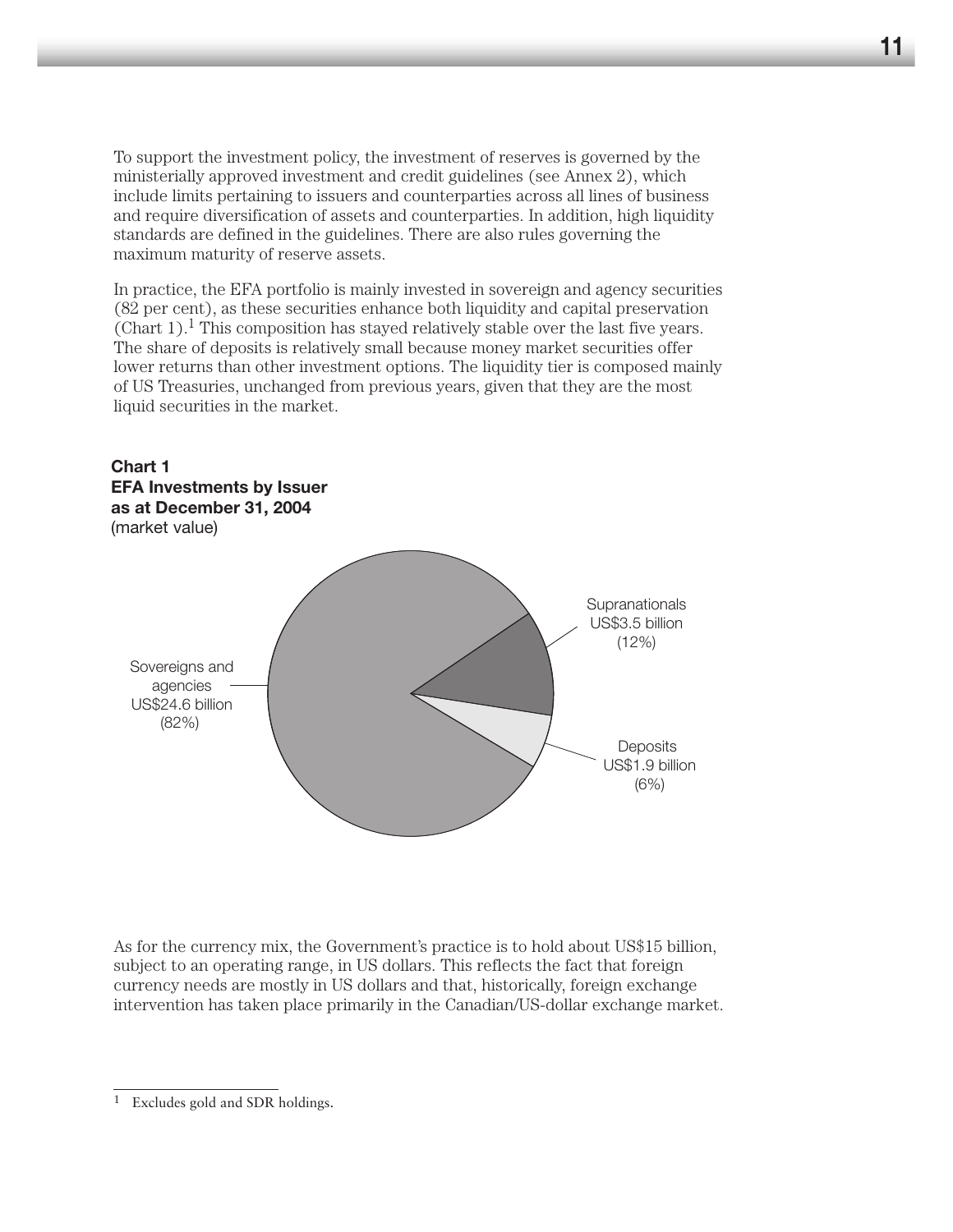As at December 31, 2004, the US-dollar share of the EFA portfolio was US\$14.3 billion (or 47.7 per cent), the euro share was 19.8 billion euros (or 48.7 per cent) and the yen portion was 112.1 billion yen (or 3.6 per cent) (Chart  $2$ ).<sup>2</sup> The proportion of euro holdings in the EFA portfolio has increased over the years as a result of attractive yield opportunities in the euro market and the appreciation of the euro against the US dollar. This is consistent with the Government's objective of optimizing return while respecting the liquidity and capital preservation objectives.



## *Asset-Liability Management Policy*

Policy requires that foreign currency reserve assets and the liabilities financing those assets be managed together on a portfolio basis. Assets and the liabilities financing those assets are matched as closely as possible in currency and duration, so that exposure to significant currency and interest rate risks is limited.

The Government's practice is to minimize the gap between assets and liabilities, which is monitored on a daily basis, within a range of  $+/-US$300$  million.

<sup>2</sup> Excludes gold and SDR holdings.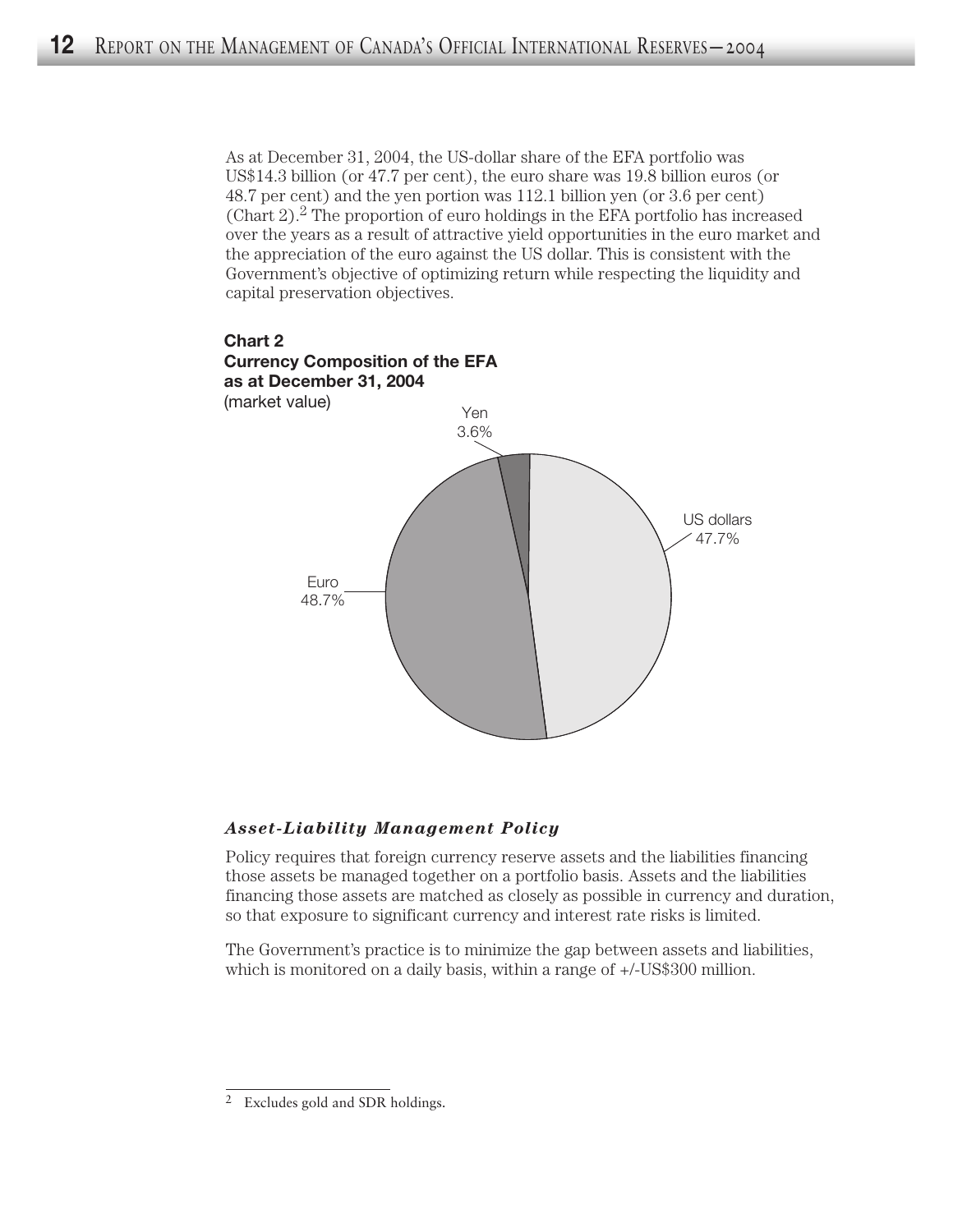# *Risk Management Policy*

Risk management policy requires identifying and managing treasury risk (including credit, market, operational and legal risks related to the financing and investment of the foreign exchange reserves) and regular and timely reporting of risk exposures.

The Government uses a number of methods to measure financial risk exposures on a timely basis and to ensure compliance with guidelines and specific risk policies. Credit risk is the most important risk faced by the EFA, and it is monitored by measuring actual exposure and potential exposure3 to counterparties. There is an ongoing assessment of the credit status of the Government's counterparties by relying on third-party credit rating agencies. Counterparty limits are established based on these third-party credit ratings, and compliance with counterparty limits is monitored on a daily basis.

To be eligible for EFA investments, an entity must have a credit rating of at least A-/A3 (see the guidelines in Annex 2 for details). The majority of EFA investments are in the AAA category, as indicated in Chart 3.4

The Government also employs measures of market risk exposure that are considered industry standards: stress testing and Value-at-Risk. These measures are described in more detail in the box entitled "New Performance and Risk Measures" in the following section.

#### **Chart 3 EFA Investments by Credit Rating as at December 31, 2004**



<sup>3</sup> Actual exposure is a measure of potential losses to the Government if a counterparty defaults or is downgraded today, while potential exposure is a measure of potential losses in the future.

<sup>4</sup> Excludes gold and SDR holdings.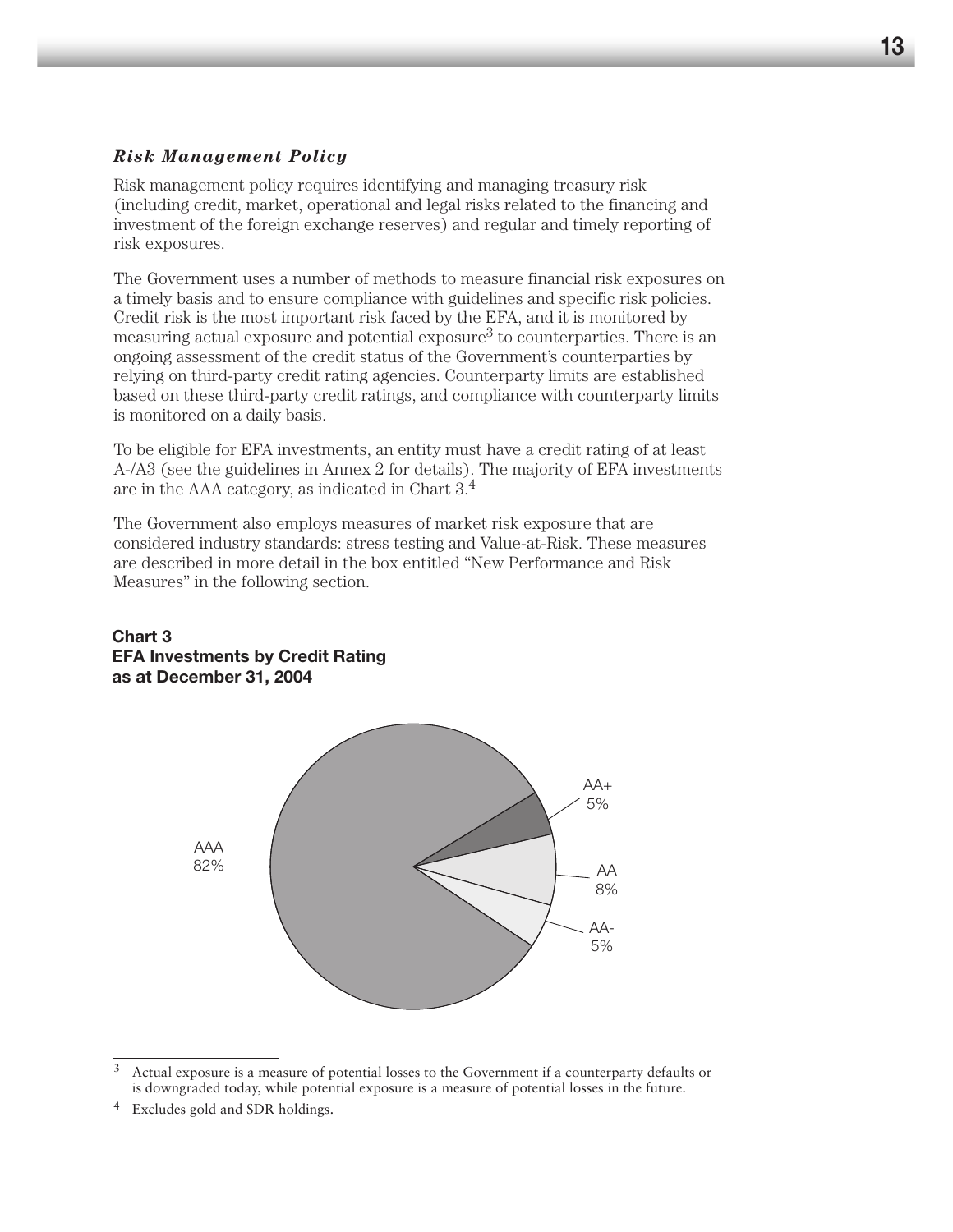Collateral management frameworks are used to manage the Government's credit risk to financial institution counterparties associated with cross-currency swaps and commercial deposits. Under these frameworks, high-quality collateral (e.g. cash, securities) is placed with the Government when the market value of the contract exceeds specified limits.

Risk measures are reported on a monthly basis to management at the Department of Finance Canada and the Bank of Canada. The Minister of Finance receives an annual report on treasury risk management prepared in collaboration with the Bank of Canada's Financial Risk Office.

## *Performance Assessment Policy*

Performance assessment policy provides a framework for measuring, analyzing and evaluating financial performance of EFA investing and funding. The policy requires regular and timely reporting to senior management, the Minister and Parliament of the returns on EFA assets and the costs of associated liabilities.

The principal measure is based on accounting information (revenues and the net cost of carry measure), supplemented by an economic measure of asset-liability performance called total return (see the box entitled "New Performance and Risk Measures" in the following section). Performance is reported on a monthly basis to management at the Department of Finance Canada and the Bank of Canada. The Minister is informed every six months of EFA initiatives and performance. Finally, as required by the *Currency Act*, the Office of the Auditor General audits the EFA as an investment portfolio, and performance is reported to Parliament on an annual basis.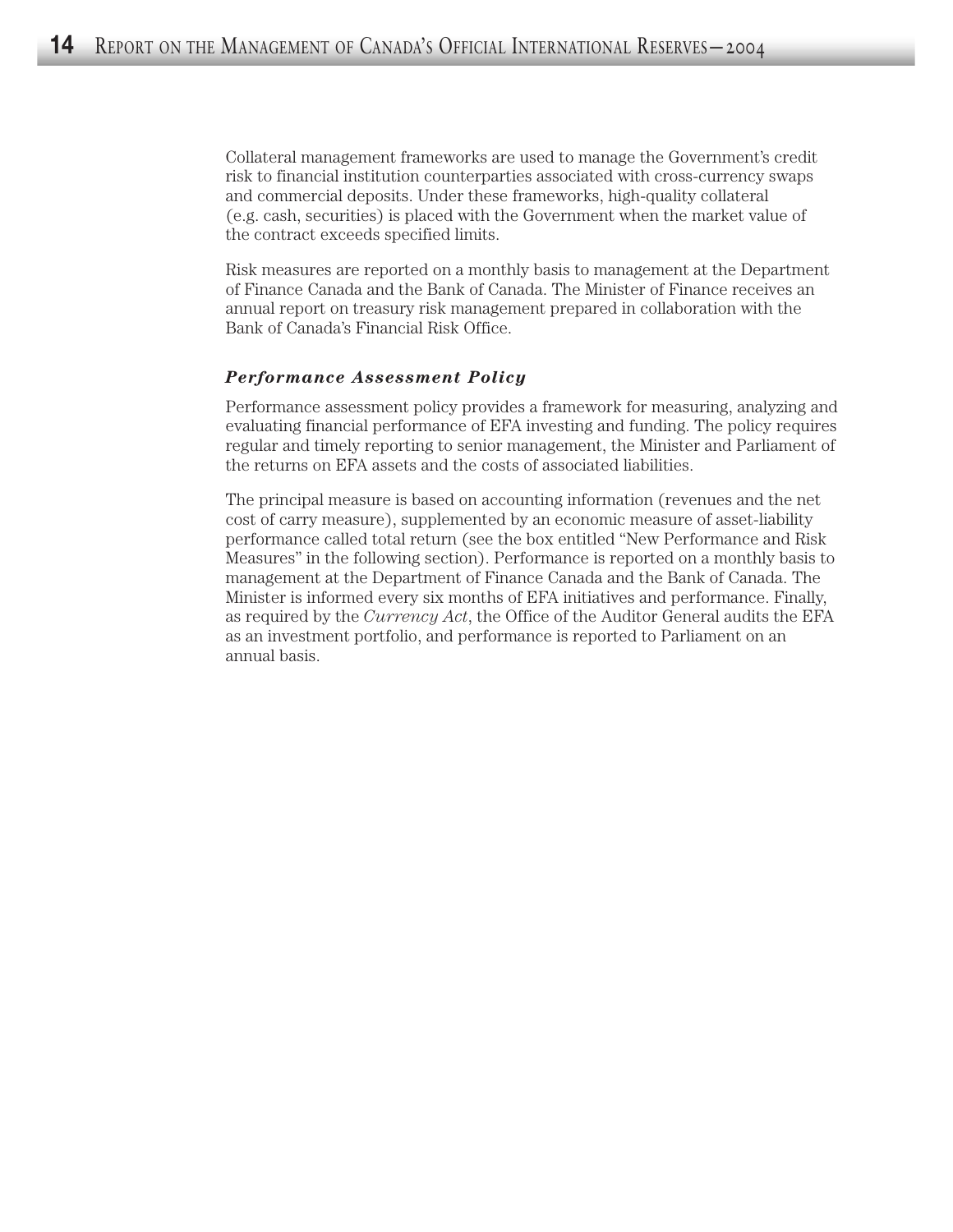# *Review of Operations in 2004*

This section reviews operations related to the official international reserves, including major initiatives undertaken, changes in the level of reserves and portfolio performance. While the report covers all the official international reserves, most of the comments focus on developments affecting the managed element of the reserves, the EFA.

# **Major Initiatives**

In 2004, initiatives focused on strengthening the Government's investment policy and management framework. In addition, extensive work was done to enhance internal reporting through the implementation of a new performance and risk reporting framework.

# *Review of EFA Investment Principles and Objectives*

Over the last decade, the EFA portfolio has grown significantly from US\$10 billion in 1995 to US\$31 billion in 2004 and, in consequence, investment policy has been subject to periodic revision. In the first half of 2004, investment policy was reviewed with the aim of assessing the range of assets eligible for investment in the EFA portfolio in order to seek a better balance between the low-risk nature of the assets required for the portfolio and the net cost of holding them. A further objective was to ensure that the Government's investment policies are in line with leading practices of other comparable sovereign reserve asset managers. As part of this process, the principles and objectives governing the management of the EFA were restated in order to enhance decision making (see the section entitled "Management Framework").

# *New Performance and Risk Reporting Framework*

During 2004, internal reporting on performance and risks was strengthened through the development and implementation of new performance and risk reports. The new framework combines formerly separate monthly and quarterly investment and risk reports and emphasizes an integrated approach, whereby investment performance and risk exposure information is integrated to give a better sense of the risk/cost trade-offs. Information is also streamlined so as to provide an at-a-glance snapshot of relevant data to senior management, while offering an overall opinion of the financial performance, by drawing on messages in five key areas: investment performance, market risk, credit risk, liquidity risk and operational/legal risk. New performance and risk measures were introduced as part of the new reporting framework (see box below).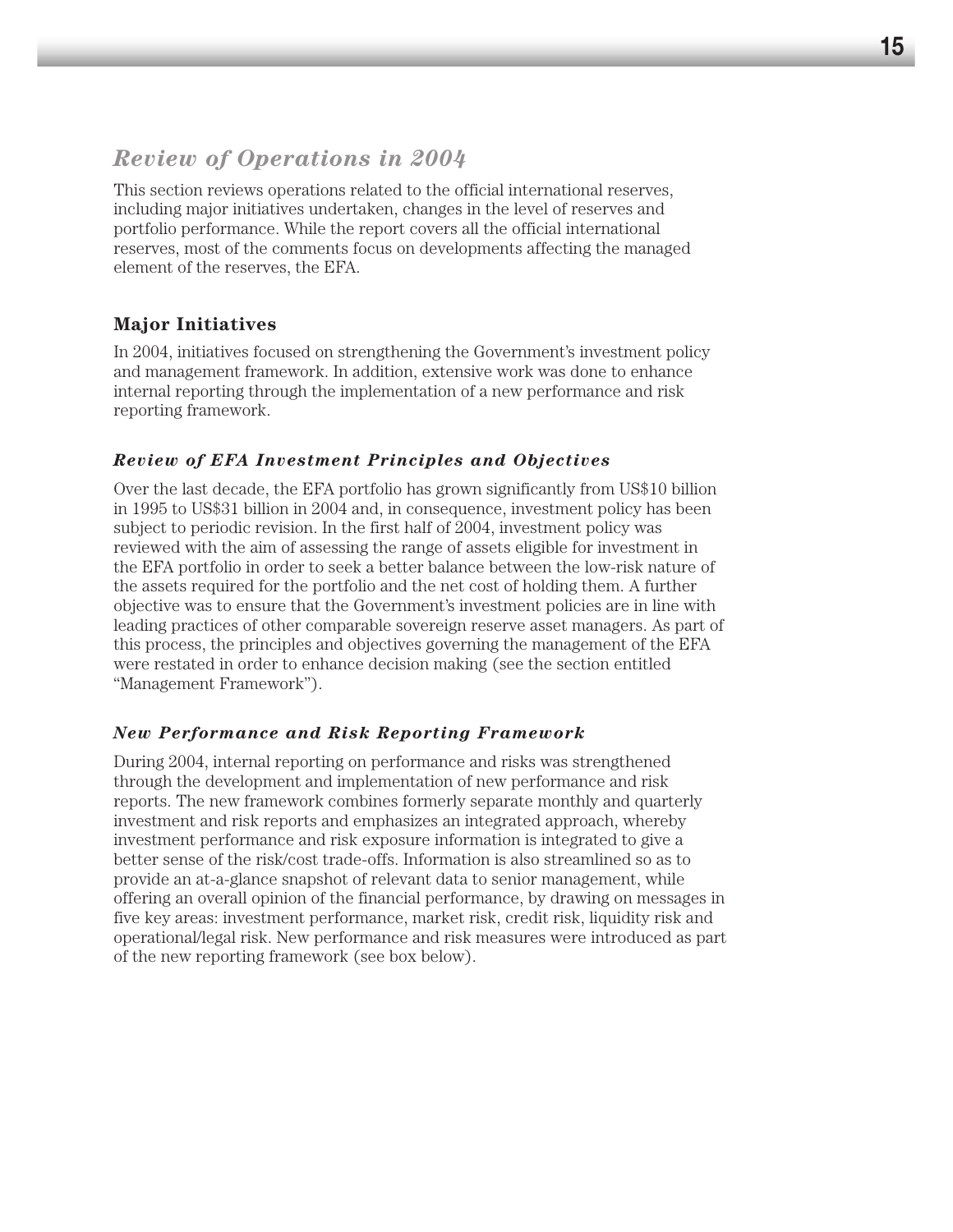#### New Performance and Risk Measures

New measures to enhance risk and performance reporting were introduced in 2004 based on leading industry standards (see the sections "Total Return" and "Risk Measures" for detailed results).

■ Value-at-Risk (VaR) measures potential losses due to normal market movements (i.e. changes in interest rates and exchange rates) over a given period. VaR is calculated for the EFA and for the liabilities financing the EFA.

- The gross VaR (i.e. applied to the EFA) is relevant as it provides the probability of loss in total reserves due to market movements over a certain time period.
- The net VaR (i.e. the VaR on the EFA less the VaR on liabilities) is a useful indicator of how well the portfolio is matched. As assets and liabilities are matched in currency and duration, net VaR is expected to be close to nil as changes in foreign exchange and interest rates should impact both assets and liabilities to the same extent.

■ Stress tests are used to evaluate portfolio performance under extraordinary circumstances in the market. Under stress testing, the EFA portfolio is subject to a set of hypothetical scenarios that mimic the market conditions that prevailed during four previous extraordinary market events: the tightening of monetary policy by the US Federal Reserve in 1994; the 1997 Asian financial crisis; the 1998 Russian debt default and Long-Term Capital Management collapse; and the 2001 US terrorist attacks. These hypothetical scenarios allow risk managers to assess how the EFA would perform during periods of market turbulence—the periods in which the EFA would most likely need to be mobilized.

■ A "total return" methodology was introduced to accompany existing measures of return. It is based on market values and reflects three key variables: realized gains/losses on sales of assets; unrealized (or valuation) gains/losses on existing portfolio assets and liabilities; and net interest income earned or paid. Return is calculated on the liabilities, as well as the assets, since liabilities fund the assets and assets should match the liabilities in currency and duration. Work will follow in 2005 on the development of a framework for attribution analysis to determine by how much each market variable (i.e. interest rates, exchange rates and credit spreads) impacts total return.

## *Modernization of the* **Currency Act**

In the second half of 2004, preliminary work was undertaken in preparation for the amendment of the *Currency Act* to enhance the management of the EFA portfolio. The current act sets out a legislated list of approved investments. This approach to investment policy is no longer in keeping with modern legislative drafting practices. The list is very inflexible and excludes instruments that are equivalent to or better in terms of risk and return than some currently eligible assets. As announced in Budget 2005, modernizing the *Currency Act* will improve the flexibility in managing the portfolio by allowing investment in asset classes with lower risk and potentially higher returns. It will also reduce the risk of legal issues arising from antiquated and unclear drafting of some sections of the current legislation.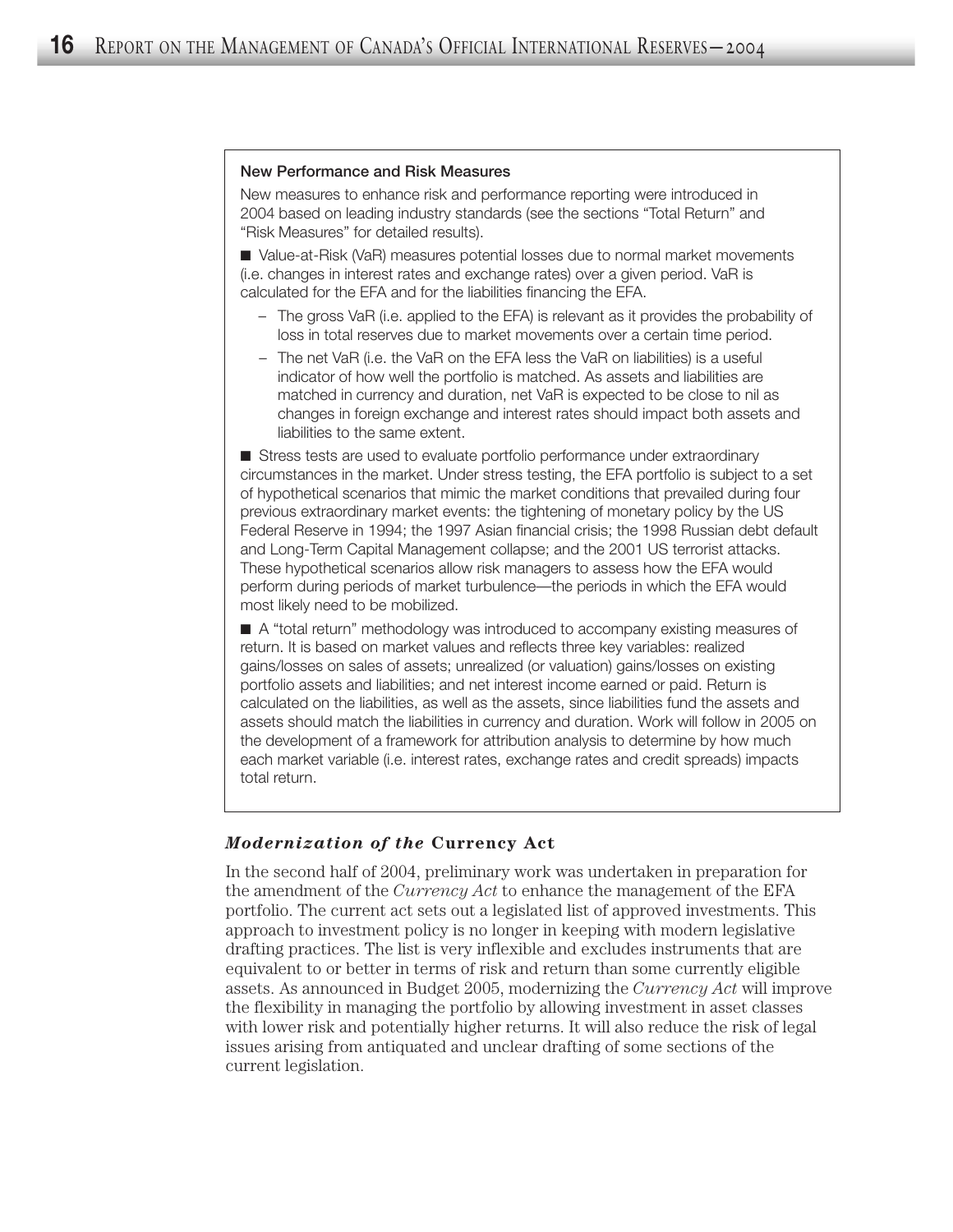# **The Market Environment**

As the official international reserves are reported on a market-value basis and in US dollars, changes in exchange rates (i.e. US-dollar/euro and yen/US-dollar exchange rates) and interest rates will affect the level of the reserves.

# *Developments in Foreign Exchange Markets*<sup>5</sup>

As roughly 50 per cent of the official international reserves were held in euro-denominated securities during 2004, the market value of the reserves has been significantly affected by movements in the euro. In 2004, the euro appreciated significantly against the US dollar due to a number of international macroeconomic factors. Overall, the euro appreciated by 7.9 per cent during 2004, reaching a high of 1.3643 (US dollar/euro) on December 30, 2004, while the low for the year was 1.1819 on May 13, 2004 (see Chart 4).

# **Chart 4 The Evolution of the Euro in 2004**



The official international reserves are less subject to changes in the yen/US-dollar exchange rate since only 3.2 per cent of the reserves are held in yen-denominated assets (as at December 31, 2004). Overall, during 2004 the yen appreciated by 4.8 per cent against the US dollar. The high for the year was 102.09 on December 3, 2004, and the low was 114.50 on May 13, 2004 (see Chart 5).

 $5$  Charts 4 and 5 show the market standard for cross rates, where the euro is quoted in US-dollar terms (i.e. how many US dollars are required to buy 1 euro) and the yen is quoted in yen terms (i.e. how many yen are required to by 1 US dollar). Both charts reflect a decline in the US dollar.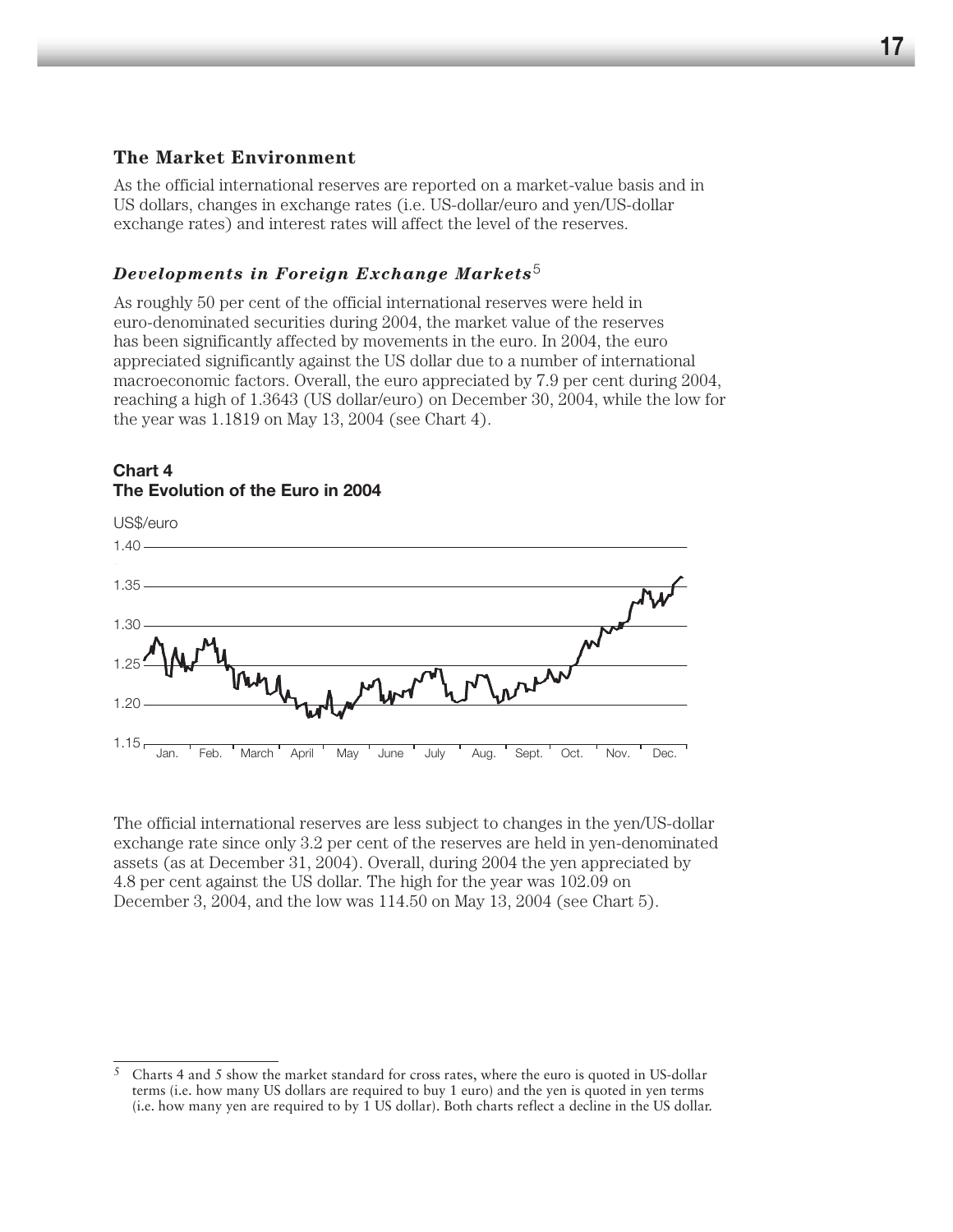

**Chart 5 The Evolution of the Yen in 2004**

#### *Developments in Interest Rates*

Changes in interest rates affect the market value of investments by either increasing (when rates fall) or decreasing (when rates rise) the price of the investments held in the reserves. Movements in interest rates had little impact on the reserves during 2004 compared to movements in exchange rates. The market value of the reserves declined by US\$46 million due to changes in interest rates, whereas foreign currency revaluations increased the value of the reserves by US\$1.2 billion (see the section entitled "Sources of Changes During 2004").

## **Composition of the Official International Reserves**

Table 2 shows the investments of the four components of the official international reserves by currency and term to maturity. As at December 31, 2004, US-dollar holdings made up more than half of the reserves and were dominated by relatively short- (i.e. under six months) and medium-term (i.e. one to five years) maturities, as they are held for EFA liquidity purposes. The euro holdings, which are held for EFA investment purposes, were more heavily weighted towards medium-term (i.e. one to five years) investments. Likewise, the yen holdings were mostly invested in securities with medium-term maturities.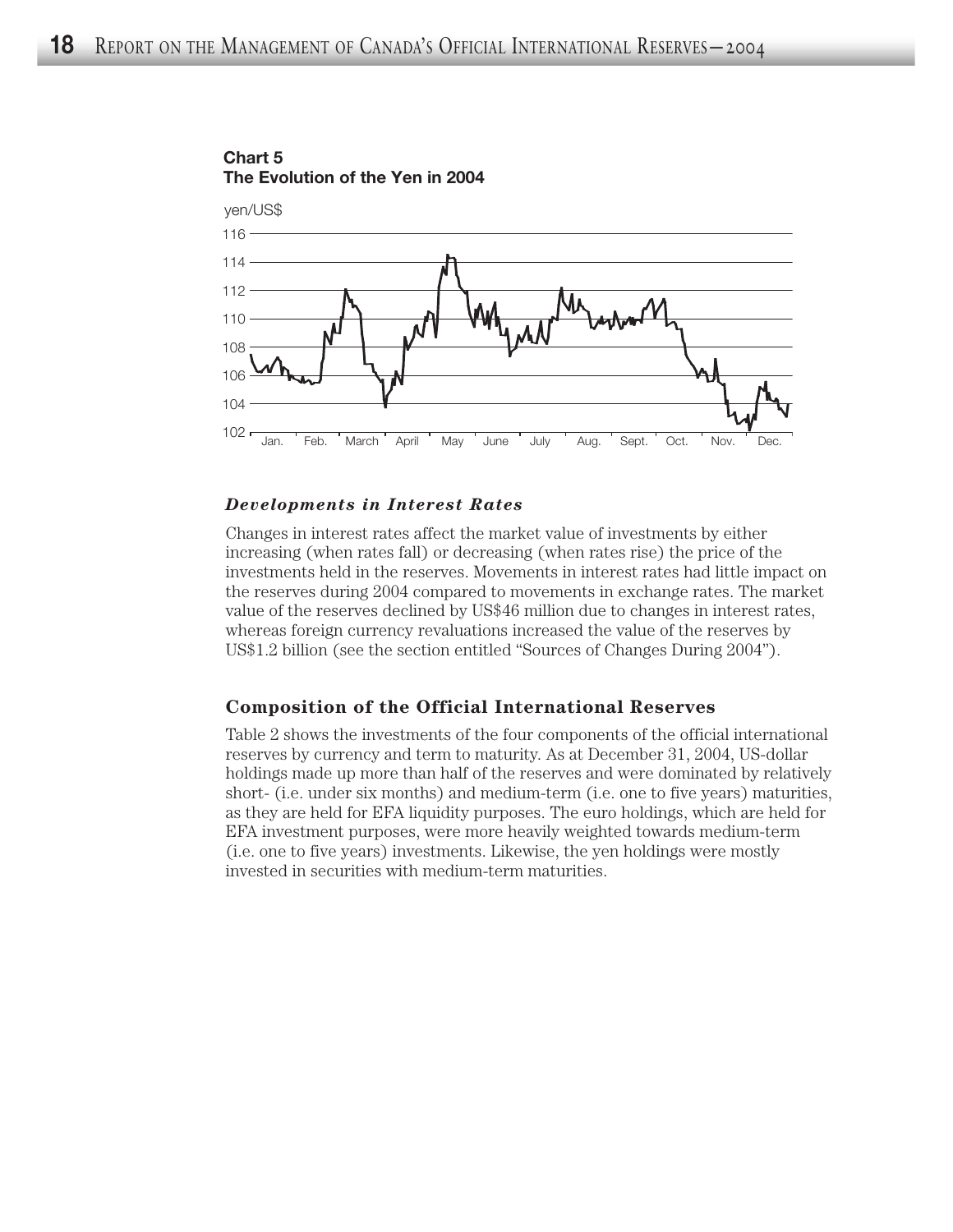|                                                                                                                                                                                         | Cash                 | Government<br>securities |                                      |              |                                          | Total         | $\overline{\mathbb{M}}$ | Bank of           | Receiver           | Total official            |
|-----------------------------------------------------------------------------------------------------------------------------------------------------------------------------------------|----------------------|--------------------------|--------------------------------------|--------------|------------------------------------------|---------------|-------------------------|-------------------|--------------------|---------------------------|
| Term                                                                                                                                                                                    | and term<br>deposits | in domestic<br>currency  | securities<br>Other                  | Gold         | holdings<br><b>SDR</b>                   | assets<br>EFA | position<br>reserve     | account<br>Canada | account<br>General | international<br>reserves |
|                                                                                                                                                                                         |                      |                          |                                      |              | (market value in millions of US dollars) |               |                         |                   |                    |                           |
| US-dollar holdings                                                                                                                                                                      |                      |                          |                                      |              |                                          |               |                         |                   |                    |                           |
| Under 6 months                                                                                                                                                                          | 2,107                | 2,983                    | 2,062                                |              | T                                        | 7,152         |                         | 105               | 5                  | 7,262                     |
| 6 to 12 months                                                                                                                                                                          |                      |                          | 1,038                                |              | I                                        | 1,038         |                         |                   |                    | 1,038                     |
| 1 to 5 years                                                                                                                                                                            |                      | 76                       | 3,176                                | I            | I                                        | 3,252         |                         |                   |                    | 3,252                     |
| Over 5 years                                                                                                                                                                            |                      | 1,406                    | 1,477                                |              |                                          | 2,883         |                         | 1                 |                    | 2,883                     |
| Indefinite term <sup>1</sup>                                                                                                                                                            |                      | I                        | I                                    | 48           | 925                                      | 973           | 3,327                   | I                 | I                  | 4,300                     |
| Total US-dollar holdings                                                                                                                                                                | 2,107                | 4,465                    | 7,753                                | 48           | 925                                      | 15,298        | 3,327                   | 105               | 5                  | 18,735                    |
| Euro holdings <sup>2</sup>                                                                                                                                                              |                      |                          |                                      |              |                                          |               |                         |                   |                    |                           |
| Under 6 months                                                                                                                                                                          | 35                   | 241                      | 228                                  |              | T                                        | 503           |                         |                   |                    | 503                       |
|                                                                                                                                                                                         |                      | 751                      |                                      |              | I                                        | 751           |                         |                   |                    | 751                       |
| 6 to 12 months<br>1 to 5 years                                                                                                                                                          |                      | 7,625                    | 1,580                                |              | T                                        | 9,206         | 1                       | I                 | I                  | 9,206                     |
| Over 5 years                                                                                                                                                                            |                      | 3,789                    | 389                                  | I            | $\mathbf{I}$                             | 4,178         | I                       | $\mathbf{I}$      | 1                  | 4,178                     |
| Total euro holdings                                                                                                                                                                     | 35                   | 12,406                   | 2,197                                | O            | $\circ$                                  | 14,638        | $\circ$                 | O                 | $\circ$            | 14,638                    |
| Yen holdings <sup>2</sup>                                                                                                                                                               |                      |                          |                                      |              |                                          |               |                         |                   |                    |                           |
| Under 6 months                                                                                                                                                                          | $\overline{5}$       | I                        |                                      |              | I                                        | 5             |                         |                   |                    | 5                         |
| 6 to 12 months<br>1 to 5 years                                                                                                                                                          |                      |                          |                                      |              | T                                        |               |                         |                   |                    |                           |
|                                                                                                                                                                                         |                      | 1,013                    | T                                    |              | I                                        | 1,013         |                         | T                 |                    | 1,013                     |
| Over 5 years                                                                                                                                                                            |                      | Т                        | J.                                   | $\mathbf{I}$ | T                                        | ı             | $\mathbf{I}$            | $\mathbf{I}$      | Т                  |                           |
| Total yen holdings                                                                                                                                                                      | $\overline{5}$       | 1,013                    | $\circ$                              | $\circ$      | $\circ$                                  | 1,094         | $\circ$                 | $\circ$           | O                  | 1,094                     |
| <b>Total</b>                                                                                                                                                                            | 2,223                | 17,884                   | 9,950                                | 48           | 925                                      | 31,030        | 3,327                   | 105               | 5                  | 34,467                    |
| For reporting purposes, gold, SDR holdings and the IMF reserve position, which have no terms to maturity, are translated into US dollars.<br>2 The repeating December 21 evenings rates |                      |                          | ara Haafar tha allin and sian anadta |              |                                          |               |                         |                   |                    |                           |
|                                                                                                                                                                                         |                      |                          |                                      |              |                                          |               |                         |                   |                    |                           |

Table 2<br>Term Structure of the Official International Reserves as at December 31, 2004 *Term Structure of the Official International Reserves as at December 31, 2004*

The respective December 31 exchange rates are used for the euro and yen assets.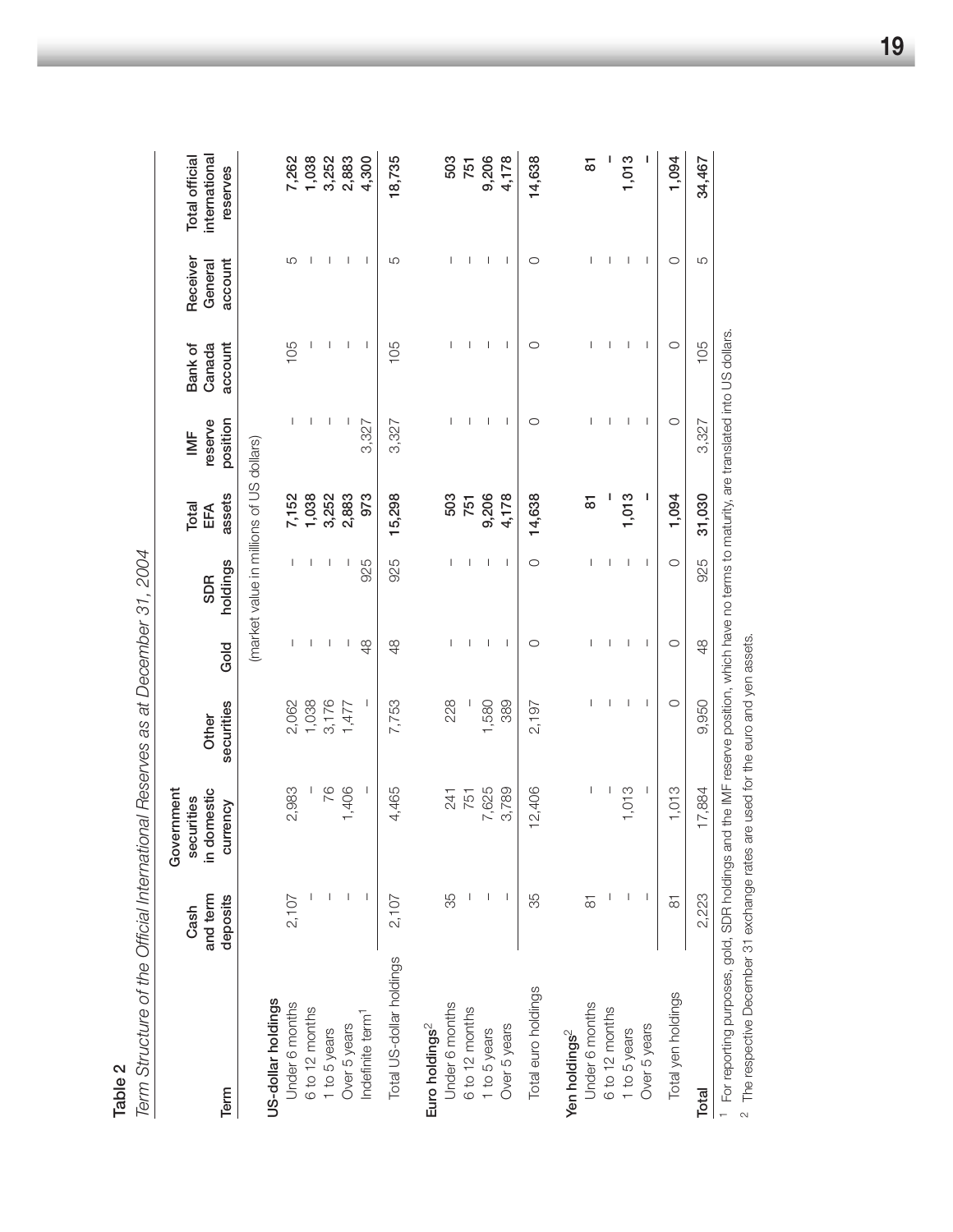#### **Changes in the Level of the Official International Reserves**

As shown in Table 3, Canada's official international reserves as at December 31, 2004, were US\$34.5 billion (on a market-value basis), down from US\$36.3 billion as at December 31, 2003, in large part due to the use of assets to meet large maturities of liabilities occurring in November and December. The sources of changes are detailed in the next section.

#### Table 3

Total official international reserves 2003 2004 total official Bank of IMF Receiver total official international Canada reserve General international reserves EFA account position account reserves Change (market value in millions of US dollars) Securities **29,111** 27,834 – – – – **27,834** -1,277 Deposits 2,426 2,223 105 – 5 2,333 -93 Gold 45 48 – – – 48 3 IMF reserve position 3,848  $-$  3,327  $-$  3,327  $-$  521 Special drawing rights  $838$   $925$   $925$   $87$ Total 36,268 31,030 105 3,327 5 34,467 -1,801

*Canada's Official International Reserves Holdings as at December 31, 2004*

## **Sources of Changes During 2004**

The level of the official international reserves can change over time due to a variety of factors.

#### *Foreign Exchange Market Intervention*

Intervention in the Canadian-dollar foreign exchange market has not occurred since 1998 (see Annex 1). Intervention involves buying or selling foreign exchange currencies in exchange for Canadian dollars, and therefore affects the level of the official international reserves.

#### *Net Government Operations*

Net purchases of foreign currencies for government foreign exchange requirements and for additions to the EFA will affect the official international reserves. There were no net government operations in 2004.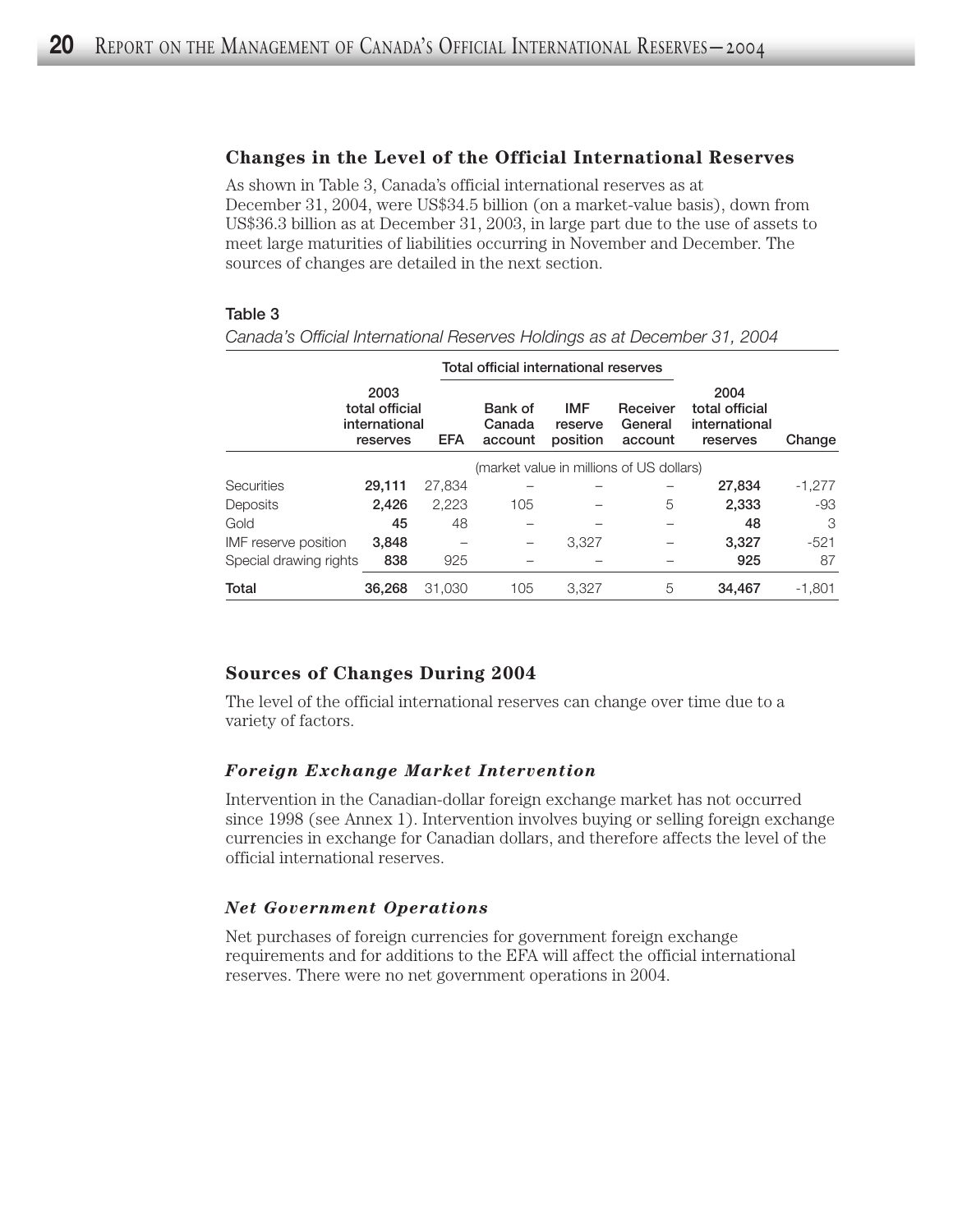# *Reserves Management Operations*

Debt maturities and purchases of foreign currency assets affect the level of the EFA. Foreign currency assets are purchased with the proceeds of foreign currency issuance (including cross-currency swaps). Large maturities (US\$6.0 billion in total, including a US\$2.0-billion global bond, three Euro-Medium-Term Note maturities totalling US\$1.0 billion, cross-currency swap maturities of US\$2.8 billion and a small decline in Canada bills outstanding) contributed the most to the decline in the level of the EFA. These maturities were offset by US\$3.1-billion issuance of cross-currency swaps.

# *Gains and Losses on Gold Sales*

This factor reflects the degree to which proceeds from the sales of gold exceed the market value of gold that existed at the end of the previous month. There were no gold transactions in 2004, as the last of the Government's gold bullion was sold in December 2003.

# *Return on Investments*

Return on investments comprises interest earned on investments (US\$1.1 billion) and changes in the market value of securities resulting from changes in interest rates (US\$46 million). The overall effect on the official international reserves was a net increase of US\$1.2 billion.

## *Foreign Currency Debt-Servicing Costs*

Foreign currency debt-servicing costs reduced the level of the official international reserves by US\$1.2 billion.

# *Foreign Currency Revaluations*

Revaluation effects reflect changes in the market value of the official international reserves resulting from movements in exchange rates. During 2004, foreign currency revaluations increased the official international reserves by US\$1.2 billion, primarily due to the appreciation of the euro versus the US dollar.

As shown in Table 4, the level of the official international reserves fell by US\$1.8 billion during 2004. The level decreased due to reserves management operations (US\$3.0 billion) and foreign currency debt-servicing costs (US\$1.2 billion). The decline was partly offset by return on investments (US\$1.2 billion) and foreign currency revaluations (US\$1.2 billion), due mainly to the appreciation of the euro versus the US dollar.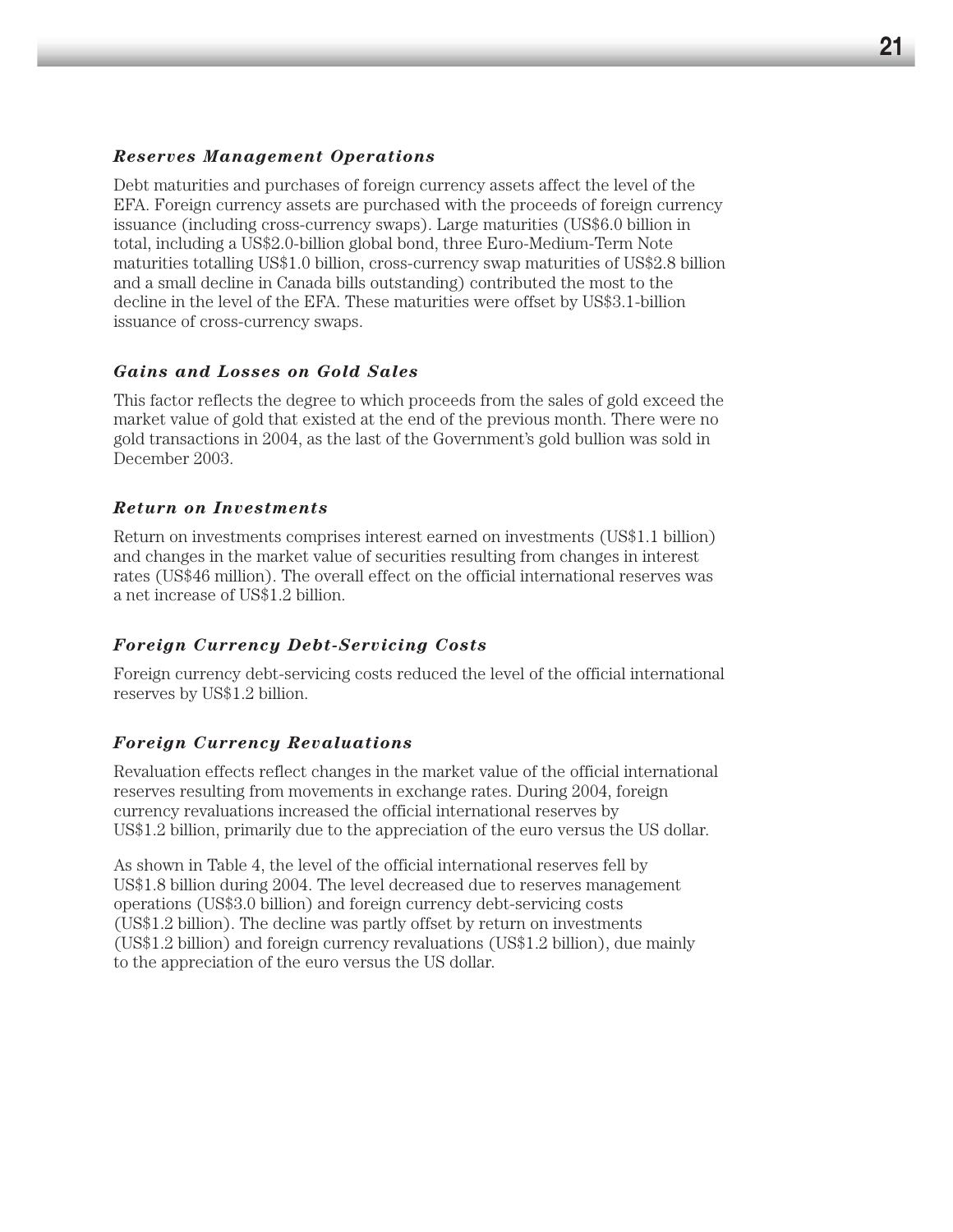#### Table 4

*Sources of Changes in Canada's Official International Reserves During 2004*

|                                       | Total change<br>in official<br>international<br>reserves |
|---------------------------------------|----------------------------------------------------------|
|                                       | (market value in millions of US dollars)                 |
| Foreign exchange market intervention  |                                                          |
| Net government operations             |                                                          |
| Reserves management operations        | -2,963                                                   |
| Gains and losses on gold sales        |                                                          |
| Return on investments                 | 1,176                                                    |
| Foreign currency debt-servicing costs | $-1,208$                                                 |
| Foreign currency revaluations         | 1,193                                                    |
| Other transactions <sup>1</sup>       |                                                          |
| Total change                          | -1.801                                                   |

<sup>1</sup> Related to the securities assumed by the Government of Canada following the privatization of Petro-Canada in July 1991 and the subsequent dissolution of Petro-Canada Limited in 2001.

More detailed information on monthly levels and changes in Canada's official international reserves is provided in Annex 3.

## **Financing**

The reserves are financed by foreign currency borrowings by the Government, which are used exclusively to raise foreign exchange reserves (see Table 5). All foreign currency marketable assets are effectively matched to foreign currency borrowings.

Funding requirements are primarily met through an ongoing program of cross-currency swaps of domestic obligations.6 Total cross-currency swap issuances and maturities were US\$3.1 billion and US\$2.8 billion, respectively. Swaps are particularly cost-effective compared to other sources of foreign currency funds. Foreign currency was raised through cross-currency swaps at 3-month US\$ LIBOR less 44 basis points on average, a slightly better funding level than in recent years.

In addition to cross-currency swaps of domestic obligations, the Government has access to a short-term US-dollar paper program (Canada bills), medium-term note issuance in various markets (Canada notes and Euro Medium-Term Notes— EMTNs) and international bond issues (global bonds), the use of which depends on funding needs and market conditions.

<sup>6</sup> Cross-currency swaps involve the exchange of Canadian dollars, which have been raised through the issuance of domestic bonds, for foreign currency. The foreign currency is subsequently invested in an eligible asset (e.g. US Treasuries).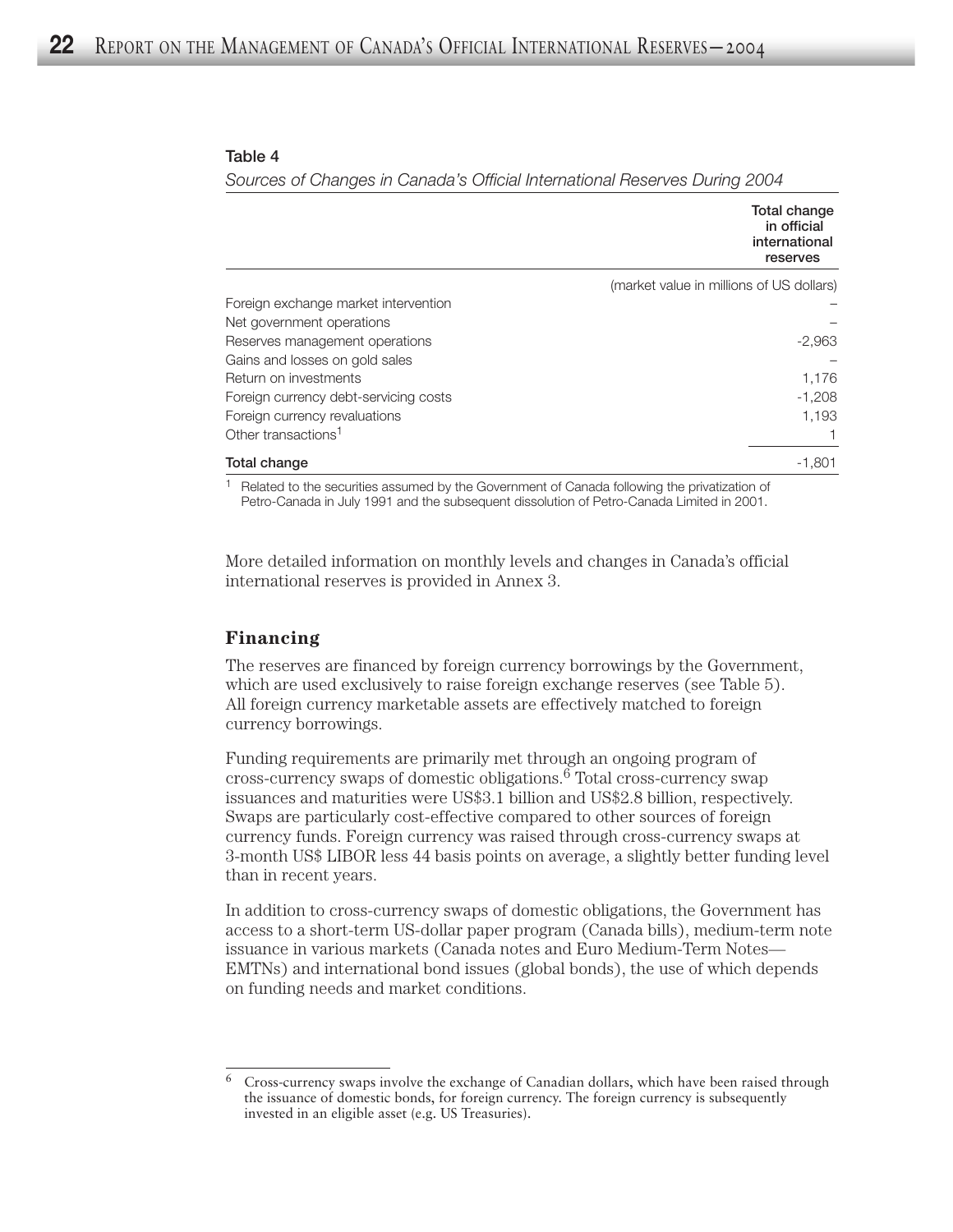During 2004, the level of outstanding Canada bills decreased by US\$228 million. Canada bills were issued, on average, at an all-in cost of US\$ LIBOR less 20-30 basis points—generally in line with funding levels of recent years.

There was no new issuance of Canada notes, EMTNs or global bonds in 2004. One US-dollar global bond (US\$2.0 billion) and three EMTNs (totalling US\$1.0 billion) matured.

While the changes in the numbers shown below may reflect maturities, they also reflect changes in the exchange rates of the euro and the yen versus the US dollar (as the foreign currency issues in Table 5 are reported in US dollars).

## Table 5

*Foreign Currency Issues as at December 31, 2004*

|                         | 2003   | 2004                                               | Change   |
|-------------------------|--------|----------------------------------------------------|----------|
|                         |        | (par value <sup>1</sup> in millions of US dollars) |          |
| Global bonds            | 9,896  | 8,131                                              | -1,765   |
| Canada bills            | 1,652  | 1.424                                              | $-228$   |
| Swapped domestic issues | 18,456 | 19,378                                             | 922      |
| Canada notes            | 931    | 976                                                | 45       |
| Euro Medium-Term Notes  | 2,413  | 1,434                                              | $-979$   |
| Total                   | 33,348 | 31,343                                             | $-2,005$ |

 $1$  Liabilities are stated at the respective years' December 31 exchange rates.

# **Portfolio Performance**

# *Revenues*

The revenues of the official international reserves include income from its investments and foreign exchange gains. In 2004, the income of the official international reserves totalled C\$1.8 billion, compared to almost C\$3.0 billion in 2003.

The main categories of income earned by the official international reserves are summarized in Table 6. Data is reported in Canadian dollars, as EFA revenues, which account for the bulk of the revenues of the official international reserves, are reported in Canadian dollars in the attached financial statements.

The EFA's securities-lending program enhances the income earned on the portfolio by lending out securities that are highly sought after in the market. At year-end,  $C$3.6 billion<sup>7</sup>$  (par value) in US government securities were held by the two financial institutions that act as agents for lending these securities to market participants. Income from securities lending, included in investment income from marketable securities in Table 6, totalled C\$2.6 million during 2004 compared to C\$1.3 million in 2003.

<sup>7</sup> Securities-lending numbers are stated at the respective years' December 31 exchange rates.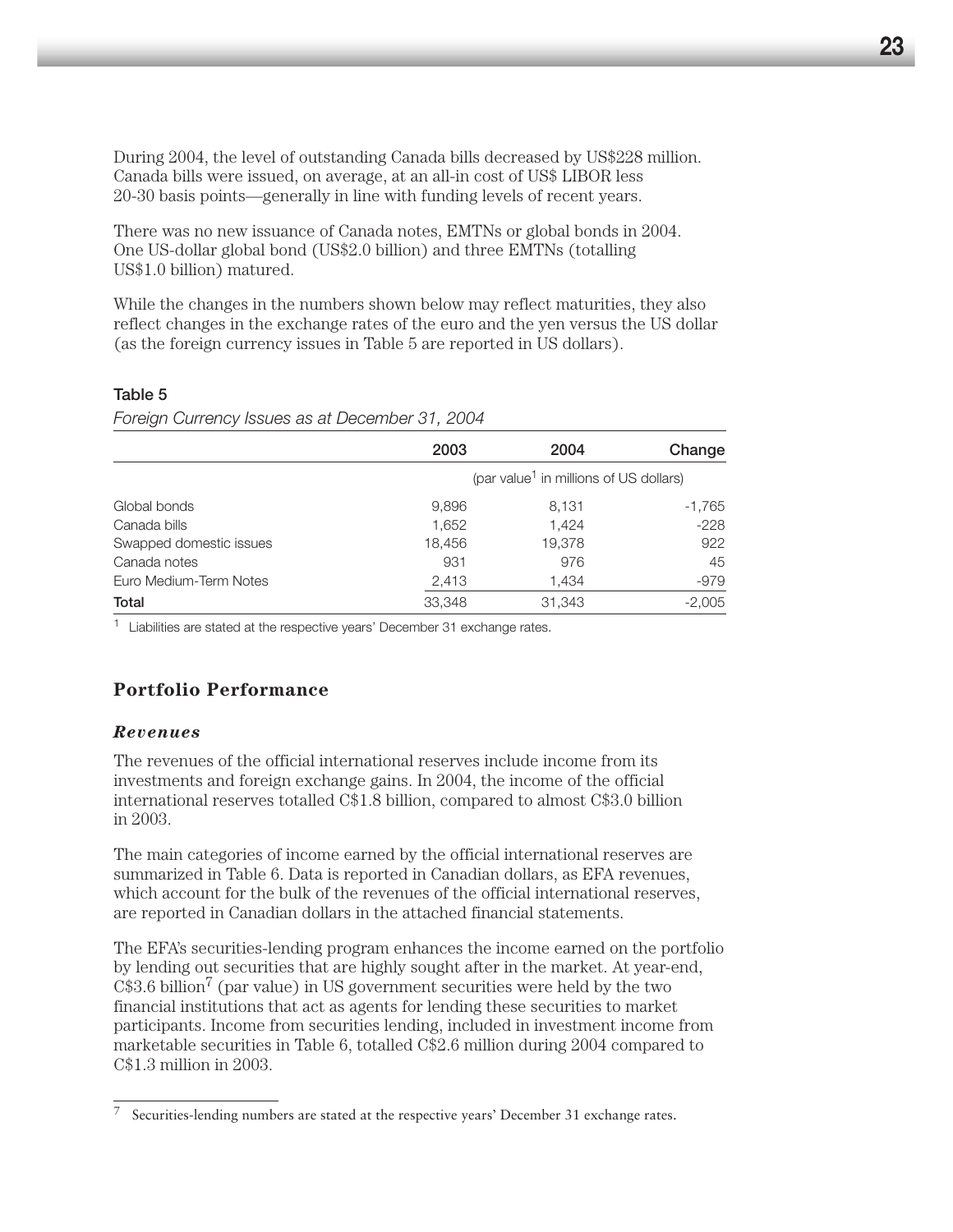#### Table 6

*Revenues for the Official International Reserves as at December 31, 2004*

|                                 |                          |            |                                   |                                | Official international reserves             |                          |
|---------------------------------|--------------------------|------------|-----------------------------------|--------------------------------|---------------------------------------------|--------------------------|
|                                 | 2003<br>total<br>revenue | <b>EFA</b> | <b>IMF</b><br>reserve<br>position | Bank of<br>Canada<br>account   | Receiver<br>General<br>account <sup>1</sup> | 2004<br>total<br>revenue |
|                                 |                          |            |                                   | (millions of Canadian dollars) |                                             |                          |
| Investment income               |                          |            |                                   |                                |                                             |                          |
| Marketable securities           | 1,931                    | 1,588      |                                   |                                |                                             | 1,588                    |
| Cash and short-term deposits    | 49                       | 35         |                                   | $\overline{2}$                 | $\Omega$                                    | 2                        |
| Special drawing rights          | 21                       | 21         |                                   |                                |                                             | 21                       |
| IMF reserve position            |                          |            |                                   |                                |                                             |                          |
| Total investment income         | 2,001                    | 1,644      |                                   | 2                              | 0                                           | 1,646                    |
| Other income                    |                          |            |                                   |                                |                                             |                          |
| Net gain on sales of gold       | 205                      |            |                                   |                                |                                             |                          |
| Foreign exchange gains (losses) | 757                      | 154        |                                   |                                | $\Omega$                                    | 154                      |
| Total income                    | 2,963                    | 1,798      |                                   | 2                              | 0                                           | 1,800                    |

<sup>1</sup> Zero values in this column indicate that the values reported were less than C\$500,000.

#### *Net Return*

As the EFA is managed on an integrated asset-liability basis, from an economic perspective, the key measures of portfolio performance should include both assets and liabilities. Historically, the net performance, incorporating the cost of funding, has been measured and reported using the cost of carry methodology. The cost of carry is an accounting-based measure estimated by subtracting the interest earned on assets from the interest paid on Canada's foreign currency liabilities (i.e. the net interest earned or paid). Last year, the measure was improved by adding realized gains/losses incurred over the year.

The new measure, total return, is calculated for both the assets and the liabilities and for each currency, with the return on the liability portfolio being used as a benchmark for the assets (since liabilities fund the assets and assets must match liabilities in currency and duration). Work is continuing on improving both the cost of carry measure and the total return methodology. Performance according to both measures is presented below.

#### *Cost of Carry*

Table 7 provides an estimate of the cost of carry for the official international reserves<sup>8</sup> and for segments of the reserves. The cost of carry during 2004 is estimated at -19 basis points, which is lower than in 2003. The carry would have

<sup>8</sup> The cost of carry calculations do not apply to the Bank of Canada and Receiver General accounts as they are not managed according to the principle of asset-liability matching.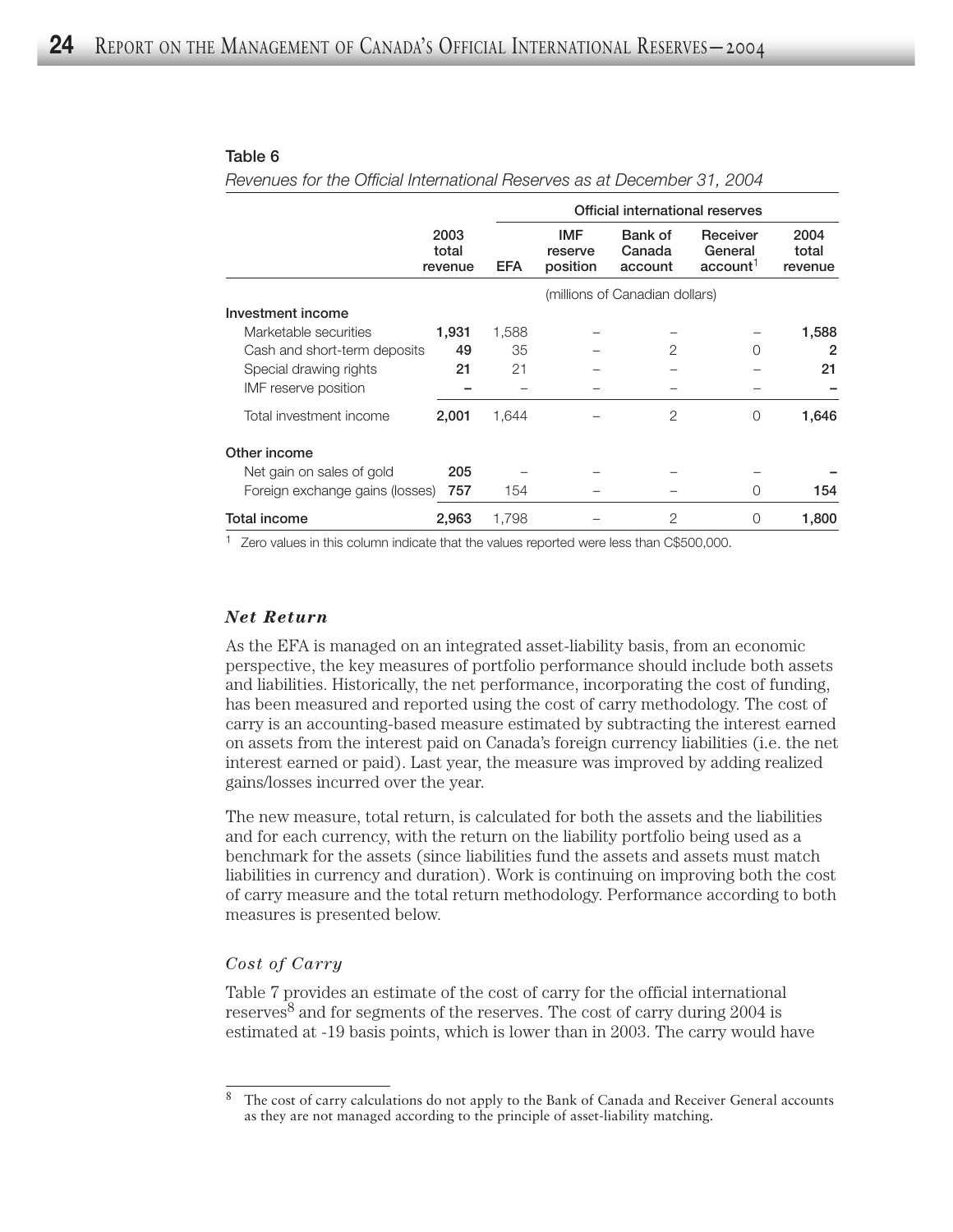been better had the Government not sold older, higher-coupon assets for newer issues with a lower coupon; therefore it earned less interest over the year. However, interest earnings were supplemented by market-value gains accumulated over several years on the high-coupon securities sold in 2004. When the realized gains are taken into consideration, the overall carry is estimated at +27 basis points. The cost of carry performance, including realized gains, was also lower than in 2003. The net cost of carry declined primarily due to higher US yields in 2004, which in turn caused a decrease in asset prices and lowered market values of US securities.

#### Table 7

|                      | 2003                                     |                                                                 | 2004                            |                                    |                                     |                                 |                                                         |
|----------------------|------------------------------------------|-----------------------------------------------------------------|---------------------------------|------------------------------------|-------------------------------------|---------------------------------|---------------------------------------------------------|
|                      | Carry<br>in.<br>basis<br>points<br>(bps) | Carry<br>in bps<br><i>(including)</i><br>net realized<br>gains) | Interest<br>earned<br>on assets | Interest<br>paid on<br>liabilities | Net interest<br>earned<br>on assets | Carry<br>in<br>bps <sup>1</sup> | Carry<br>in bps<br>(including<br>net realized<br>gains) |
|                      |                                          |                                                                 |                                 | (millions of US dollars)           |                                     |                                 |                                                         |
| Euro portfolio       | $\overline{2}$                           | 45                                                              | 586.9                           | 610.9                              | $-24.0$                             | $-7.2$                          | 19.7                                                    |
| Yen portfolio        | $\Omega$                                 | $\Omega$                                                        | 11.7                            | 11.8                               | 0.1                                 |                                 |                                                         |
| US\$ portfolio       | $-12$                                    | 47                                                              | 508.9                           | 554.0                              | $-45.1$                             | $-13.4$                         | 5.3                                                     |
| EFA <sup>2</sup>     | $-10$                                    | 92                                                              | 1.107.5                         | 1.176.7                            | $-69.2$                             | $-20.6$                         | 25.0                                                    |
| IMF reserve position | $\overline{4}$                           | $\overline{4}$                                                  | 47.2                            | 42.1                               | 5.1                                 | 1.5                             | 1.5                                                     |
| <b>Total carry</b>   | -6                                       | 96                                                              | 1,154.7                         | 1,218.8                            | $-64.1$                             | $-19.1$                         | 26.5                                                    |

*Carry for the Official International Reserves During 2004*

 $1$  The carry figures show the contribution of each currency portfolio to the overall carry.

<sup>2</sup> Excludes gold holdings.

#### *Total Return*

Table 8 provides an estimate of the total return for the official international reserves<sup>9</sup> as a whole and for segments of the reserves. The total return was +59 basis points in 2004, reflecting total returns of +20 basis points for the EFA and +409 basis points for the IMF reserve position. These numbers include interest flows as well as all realized and unrealized gains/losses. As total return is a new measure, no comparison for 2003 is available.

Two general factors contributed to the strong investment performance of the EFA in 2004: advantageous funding levels for cross-currency swaps, which were the main tool used to raise foreign currency, and an appreciation in the value of assets relative to the liabilities that fund these assets.

<sup>9</sup> The total return calculations do not apply to gold, SDR holdings and the Bank of Canada and Receiver General accounts as they are not managed according to the principle of asset-liability matching.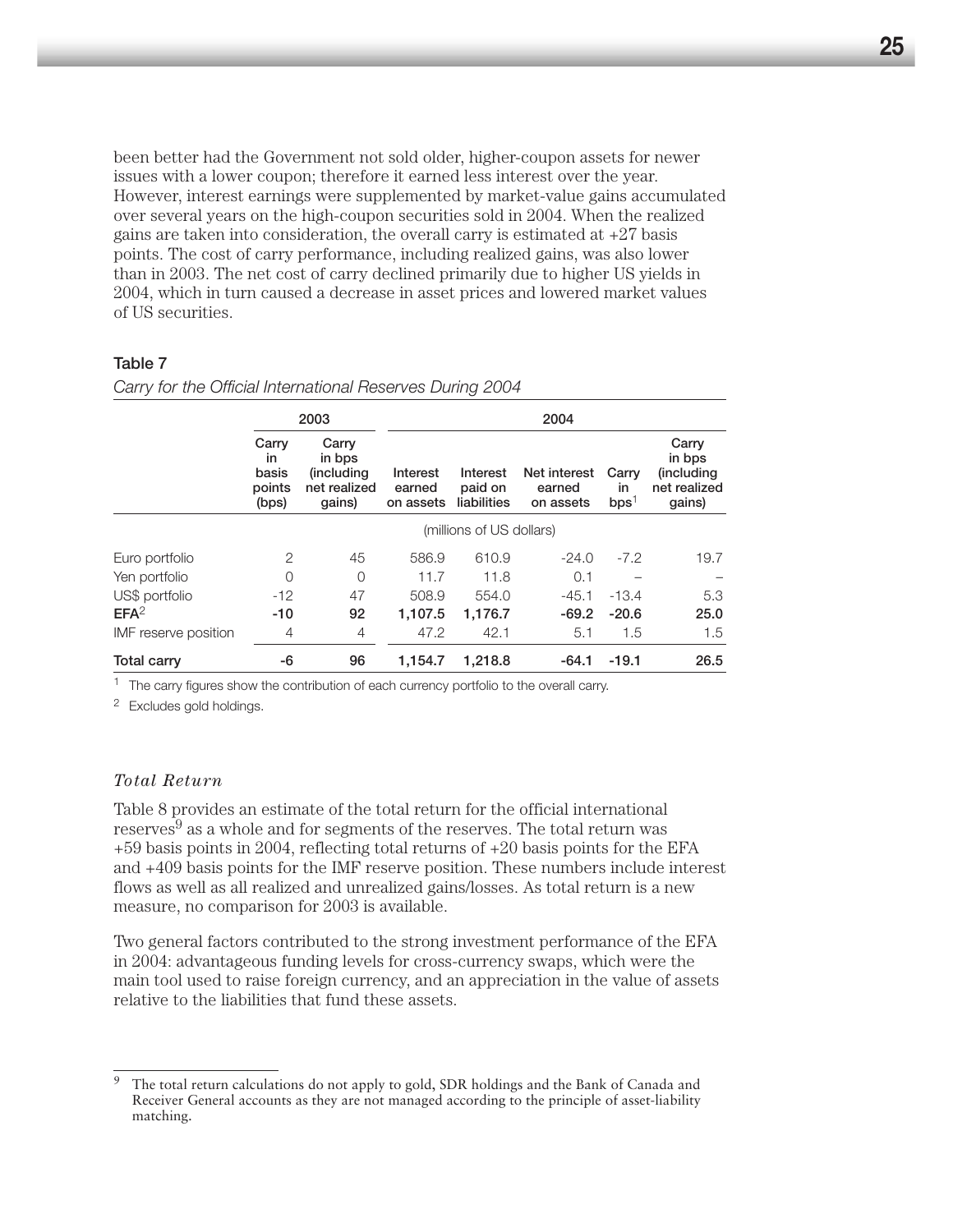The +409-basis-point net return on the SDR-denominated IMF reserve position was largely driven by an appreciation of the SDR against the US dollar, which drove up the return on the assets from 1.50 per cent in SDR to 5.75 per cent in US dollars (the IMF reserve position is financed by US-dollar-denominated liabilities).

#### Table 8

|                             | US\$<br>portfolio | Euro<br>portfolio                                 | Yen<br>portfolio | Total<br><b>EFA</b> | <b>IMF</b><br>reserve<br>position | <b>Total official</b><br>international<br>reserves <sup>1</sup> |
|-----------------------------|-------------------|---------------------------------------------------|------------------|---------------------|-----------------------------------|-----------------------------------------------------------------|
|                             |                   | (millions of US dollars, unless otherwise stated) |                  |                     |                                   |                                                                 |
| Market value                | 14,324            | 14.637                                            | 1.094            | 30,055              | 3.064                             | 33,119                                                          |
| Change over the period      | $-1,152$          | $-265$                                            | 46               | $-1,371$            | $-472$                            | $-1,844$                                                        |
| % of the portfolio          | 43%               | 44%                                               | 3%               | 91%                 | 9.3%                              | 100%                                                            |
| Return in original currency | 1.95%             | 5.56%                                             | 0.74%            | n/a                 | 1.50%                             | n/a                                                             |
| Return in US\$ (A)          | 1.95%             | 13.90%                                            | 5.59%            | 7.74%               | 5.75%                             | 7.53%                                                           |
| <b>Liability benchmarks</b> |                   |                                                   |                  |                     |                                   |                                                                 |
| Market value                | 14.205            | 14.458                                            | 1.090            | 29,753              | 3.064                             | 32,816                                                          |
| Change over the period      | $-1,427$          | $-210$                                            | 47               | $-1,591$            | $-308$                            | $-1,898$                                                        |
| Return in original currency | 1.64%             | 5.47%                                             | 0.75%            | n/a                 | 1.64%                             | n/a                                                             |
| Return in US\$ (B)          | 1.64%             | 13.80%                                            | 5.61%            | 7.54%               | 1.64%                             | 6.94%                                                           |
| Return vs. benchmark        |                   |                                                   |                  |                     |                                   |                                                                 |
| in basis points $(A - B)$   | 31                | 10                                                | -1               | 20                  | 409                               | $59^{2}$                                                        |

*Total Return for the Official International Reserves During 2004*

<sup>1</sup> The total return calculations do not apply to gold, SDR holdings and the Bank of Canada and Receiver General accounts as they are not managed according to the principle of asset-liability matching.

<sup>2</sup> The returns of the three currency portfolios and the IMF reserve position show their weighted contributions to the overall total return.

#### **Risk Measures**

Various methods, including scenario analysis, stress testing as well as Value-at-Risk (VaR), a statistical measure of risk exposure, are employed to measure the EFA's exposure to market risk.<sup>10</sup> Scenario analysis is also carried out to gauge the sensitivity of the EFA portfolio to changes in exchange rates and interest rates. As part of the scenario analysis, the results of the portfolio impact of a 1-per-cent depreciation of the euro and yen vis-à-vis the US dollar, and those of a 1-per-cent increase in interest rates across the yield curve, are also reported. The results show that, on a net basis, the EFA portfolio has very minimal exposure to currency depreciations and upward shifts in the yield curve (Table 9).

 $10$  These risk measures apply to the EFA only, excluding the SDR and gold holdings.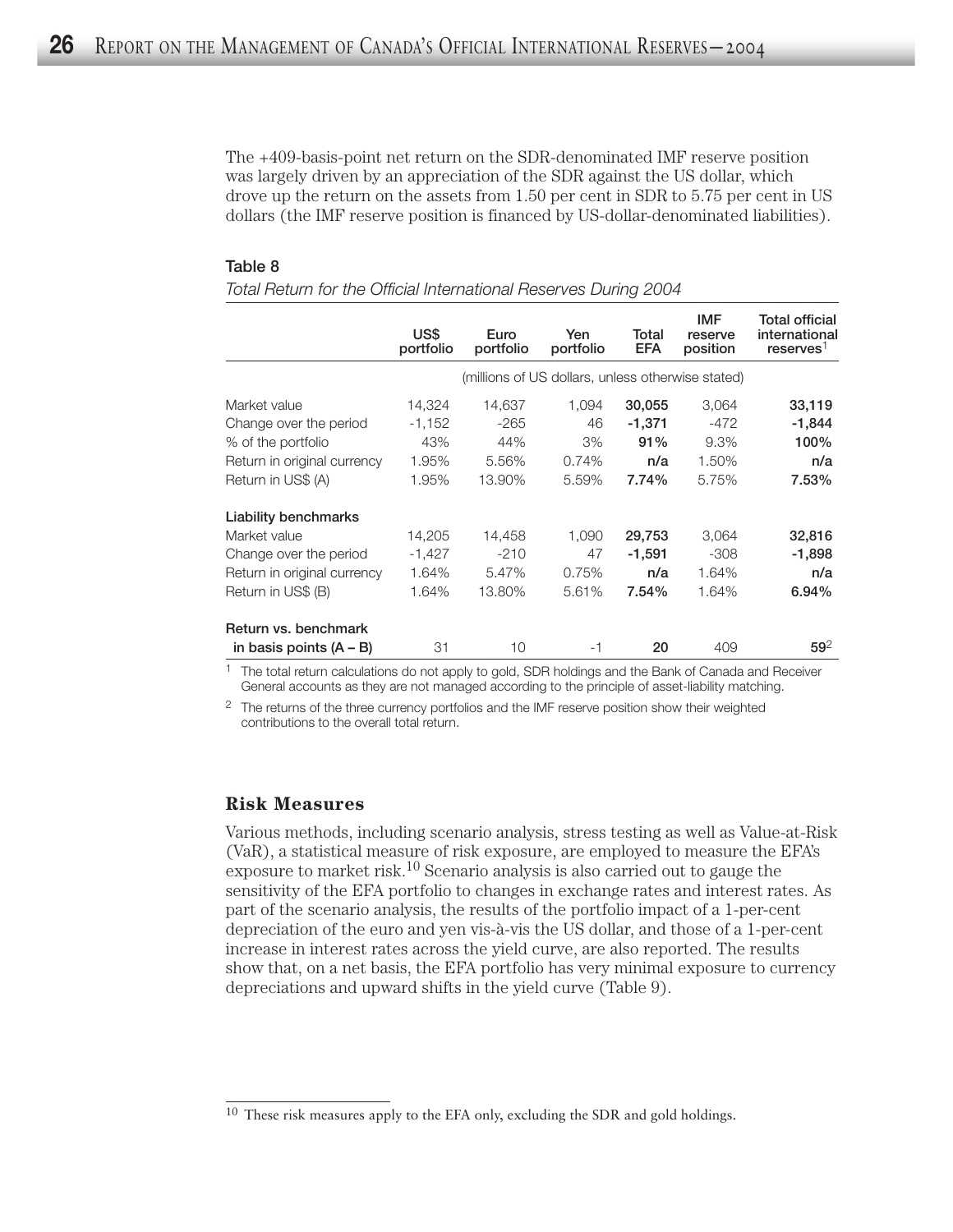#### Table 9

*Risk Measures as at December 31, 2004*

| <b>Risk measure</b>                | <b>EFA</b> | <b>Net EFA</b><br>(EFA assets<br>less liabilities) |
|------------------------------------|------------|----------------------------------------------------|
|                                    |            | (millions of US dollars)                           |
| Scenario analysis                  |            |                                                    |
| 1% depreciation of euro/yen        | $-157$     | $-2$                                               |
| 1% parallel shift in yield curve   | -797       | $-5$                                               |
| <b>Stress test</b>                 |            |                                                    |
| 1994 Fed tightening                | $-2,345$   | 12                                                 |
| 1997 Asian financial crisis        | $-814$     | 48                                                 |
| 1998 Russian default/LTCM collapse | $-1,149$   | 68                                                 |
| 2001 terrorist attacks             | 993        | 38                                                 |
| 99% 10-day VaR                     | 1,103      | 18                                                 |

Stress testing is a risk management tool that is used to assess the potential impact on the EFA portfolio of extreme market turbulence. To this end, the EFA portfolio is subjected to some hypothetical scenarios that mimic the market conditions during four previous extraordinary market events: the tightening of monetary policy by the US Federal Reserve in 1994; the 1997 Asian financial crisis; the 1998 Russian debt default and Long-Term Capital Management (LTCM) collapse; and the 2001 US terrorist attacks. The four stress tests reveal that the EFA generally performs well during periods of market turmoil.

In addition, this report includes a new measure of market risk exposure, the VaR, as a complement to scenario analysis and stress testing. This measure estimates the maximum loss in portfolio value expected within a specific time period during normal market conditions as a result of interest rate and exchange rate changes. This is reported on the entire EFA portfolio and on the net position between assets and liabilities. As of December 31, 2004, the EFA had a 99-per-cent 10-day VaR of \$18 million, which implies that 99 per cent of the time, the value of the portfolio is not expected to decline by more than \$18 million, on a net basis, over a 10-day period.

Currently, a measure of credit VaR is being developed for estimating the maximum expected losses over a specified time period as a result of a credit event, such as a counterparty downgrade or default.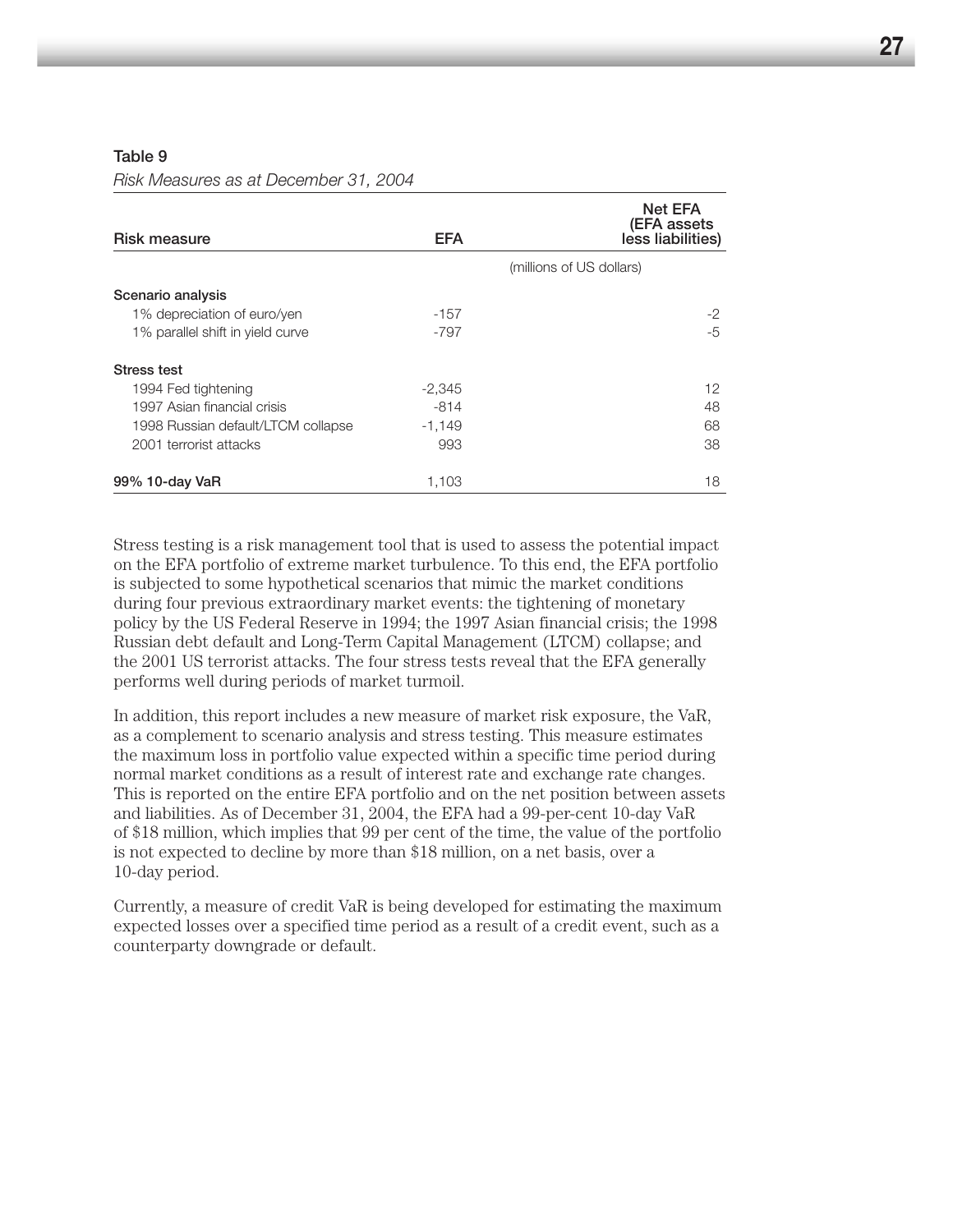# *Annex 1: Foreign Exchange Market Intervention*

Since September 1998, the Bank of Canada, acting as agent for the Government, has not undertaken any foreign exchange market intervention in the form of either purchases or sales of US dollars versus the Canadian dollar.11 Since that time, its only market intervention was the purchase of euros in 2000 as part of Canada's participation in the Group of Seven concerted intervention in support of the euro, as shown in Table 10.

Intervention in the foreign exchange market for the Canadian dollar might be considered if there were signs of a serious near-term market breakdown (e.g. extreme price volatility with both buyers and sellers increasingly unwilling to transact), indicating a severe lack of liquidity in the Canadian-dollar market. It might also be considered if extreme currency movements seriously threatened the conditions that support sustainable long-term growth of the Canadian economy; the goal would be to help stabilize the currency and to signal a commitment to back up the intervention with further policy actions, as necessary.

#### Table 10

#### *Foreign Exchange Market Intervention*

|            | 2000 | 2001 | 2002                     | 2003 | 2004 |
|------------|------|------|--------------------------|------|------|
|            |      |      | (millions of US dollars) |      |      |
| Purchases  | 97   |      |                          |      |      |
| Sales      |      |      |                          |      |      |
| <b>Net</b> | 97   |      |                          |      |      |

<sup>&</sup>lt;sup>11</sup> Official intervention is separate from net purchases of foreign currency for government foreign exchange requirements and for additions to reserves.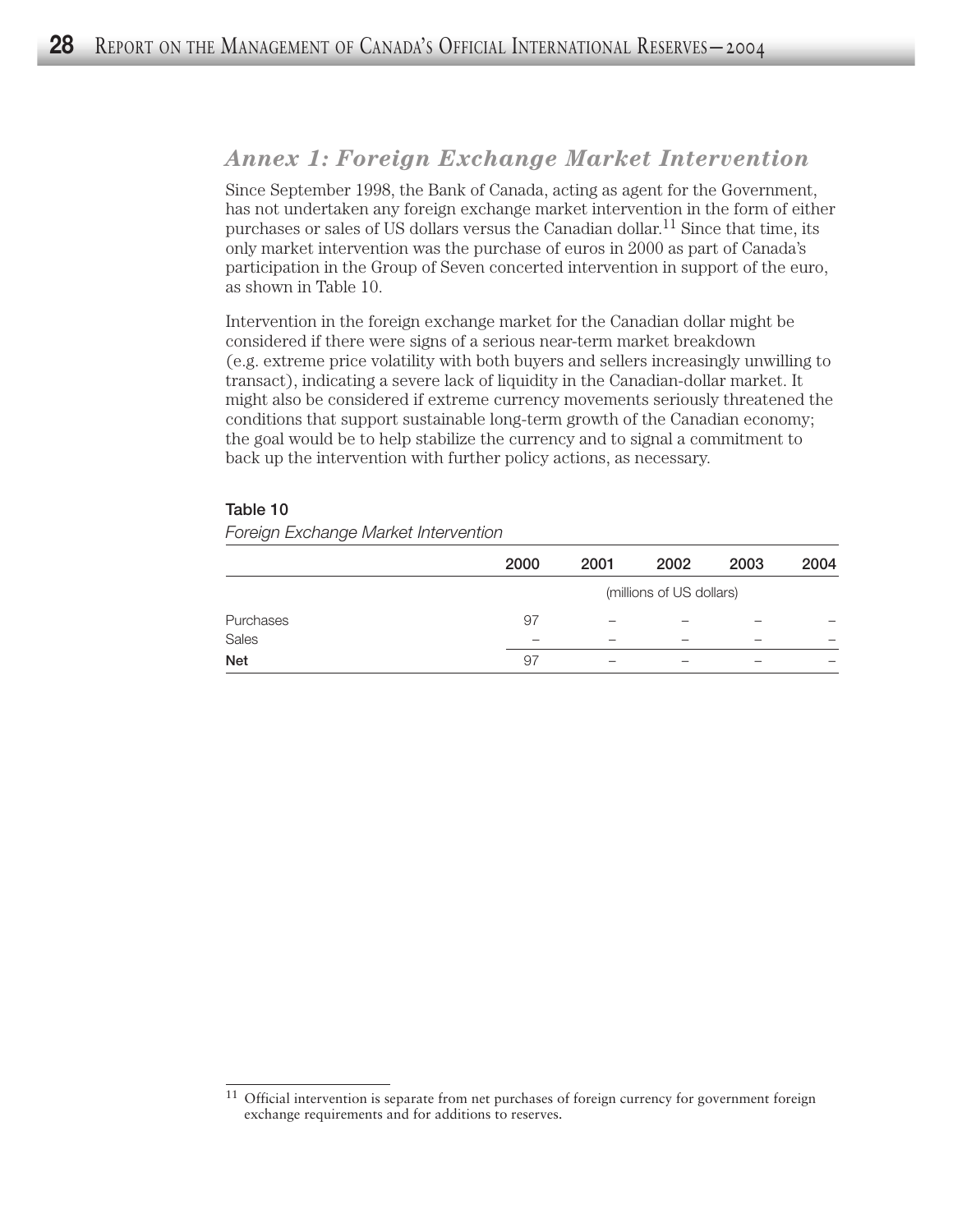# *Annex 2: Investment and Credit Guidelines for the EFA*

# **I. Eligible Issuers**

To be eligible for EFA investments, an entity must have a credit rating in the top seven long-term categories from at least two of the following four rating agencies, at least one of which must be either Moody's Investors Service or Standard & Poor's:

| Ratings agency               | Minimum rating           |  |
|------------------------------|--------------------------|--|
| Moody's Investors Service    | A <sub>3</sub> or better |  |
| Standard & Poor's            | A- or better             |  |
| <b>Fitch Ratings</b>         | A- or better             |  |
| Dominion Bond Rating Service | A (low) or better        |  |

Notes: The Bank for International Settlements (BIS) and the IMF are deemed to be eligible entities. Rating references elsewhere in this document use the ratings scale of Standard & Poor's.

# **II. Aggregate and Individual Limits on Holdings**

*a) Sovereigns and Directly Guaranteed Agencies*

| Type of issuer                                                                                        | Aggregate<br>category limits<br>(% of liquid<br>reserves) | Individual<br>counterparty<br>limits $%$ of<br>liquid reserves) |
|-------------------------------------------------------------------------------------------------------|-----------------------------------------------------------|-----------------------------------------------------------------|
| AAA sovereigns in domestic currency<br>(including directly quaranteed agencies)                       | Unlimited                                                 | Unlimited                                                       |
| AAA sovereigns in foreign currency<br>(including directly quaranteed agencies)                        | 25                                                        | 10                                                              |
| AA- to AA+ sovereigns in domestic and<br>foreign currency (including directly<br>guaranteed agencies) | 25                                                        | 10                                                              |
| Single-A sovereigns (including directly<br>guaranteed agencies)                                       | $\mathcal{P}$                                             | See below                                                       |

<sup>1</sup> *The limits for single-A sovereigns (including directly guaranteed agencies) are as follows:*

| Credit<br>rating | Total<br>exposure | Of which<br>home currency | Of which<br>non-home currency |
|------------------|-------------------|---------------------------|-------------------------------|
|                  |                   | (millions of US dollars)  |                               |
| $A+$             | 500               | 500                       | 50                            |
| A                | 250               | 250                       | 25                            |
| $A-$             | 100               | 100                       | 10                            |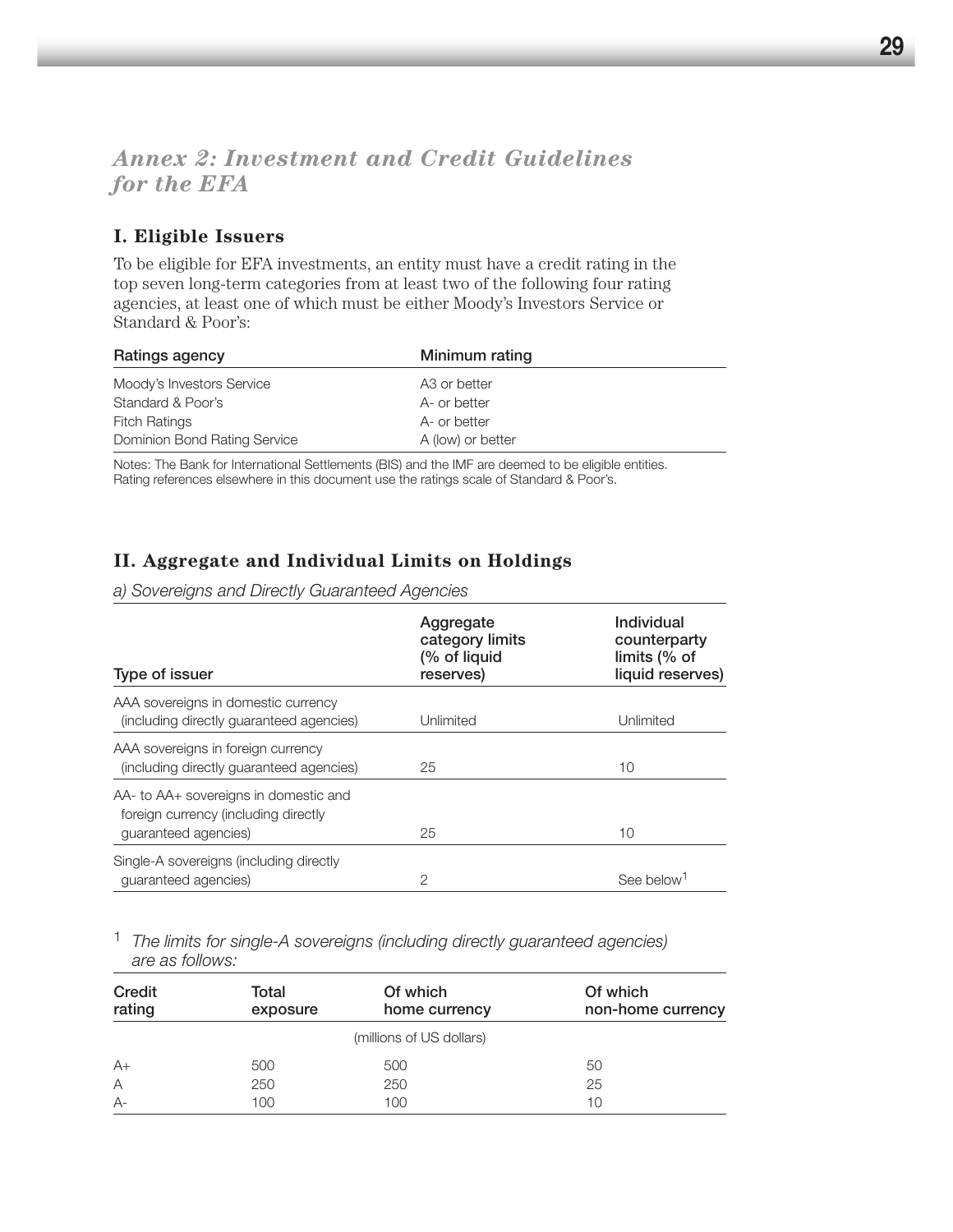| Type of issuer/<br>financial institution                                     | Aggregate<br>category limits<br>(% of liquid<br>reserves) | Individual<br>counterparty<br>limits (% of<br>liquid reserves) |
|------------------------------------------------------------------------------|-----------------------------------------------------------|----------------------------------------------------------------|
| Implicitly guaranteed sovereign agencies<br>(including eligible US agencies) | 15                                                        | 3                                                              |
| Supranationals (not including deposits<br>at the BIS)                        | 25                                                        | 10                                                             |
| Deposits at the BIS                                                          | 10                                                        |                                                                |
| Commercial bank deposits                                                     | US\$1.5 billion                                           | See limits below                                               |

# *b) Other Eligible Securities/Deposits*

# **III. Financial Institution (FI) Counterparty Credit Risk Limits**

|                                      |                        |                       |    |                          | Credit rating of FI counterparty |       |     |
|--------------------------------------|------------------------|-----------------------|----|--------------------------|----------------------------------|-------|-----|
| Type of exposure                     | А-                     | A                     | A+ | AA-                      | AA                               | $AA+$ | AAA |
|                                      |                        |                       |    | (millions of US dollars) |                                  |       |     |
| Actual exposure                      | 10                     | 25                    | 50 | 100                      | 150                              | 200   | 300 |
| Aggregate actual<br>exposure for all |                        | 2% of liquid reserves |    | n/a                      | n/a                              | n/a   | n/a |
| FI counterparties                    | 25% of liquid reserves |                       |    |                          |                                  |       |     |
| Potential exposure <sup>1</sup>      | 10                     | 25                    | 50 | 200                      | 200                              | 200   | 200 |
| Total potential exposure             |                        |                       |    |                          |                                  |       |     |
| for all FI counterparties            |                        |                       |    | 1,250                    |                                  |       |     |

*a) For Swaps, Deposits and Forwards*

<sup>1</sup> Potential exposure on swaps and forwards is calculated based on BIS guidelines.

#### *b) For Repo Transactions*

| Minimum credit rating for a counterparty                     | $A-$                       |                 |
|--------------------------------------------------------------|----------------------------|-----------------|
| Business line limits for counterparties,<br>by credit rating | AAA                        | US\$750 million |
|                                                              | AA                         | US\$500 million |
|                                                              | A                          | US\$300 million |
| Eligible collateral                                          | US Treasuries and agencies |                 |
| Minimum rating for collateral                                | AAA                        |                 |
| Maximum term of collateral                                   | 10.5 years                 |                 |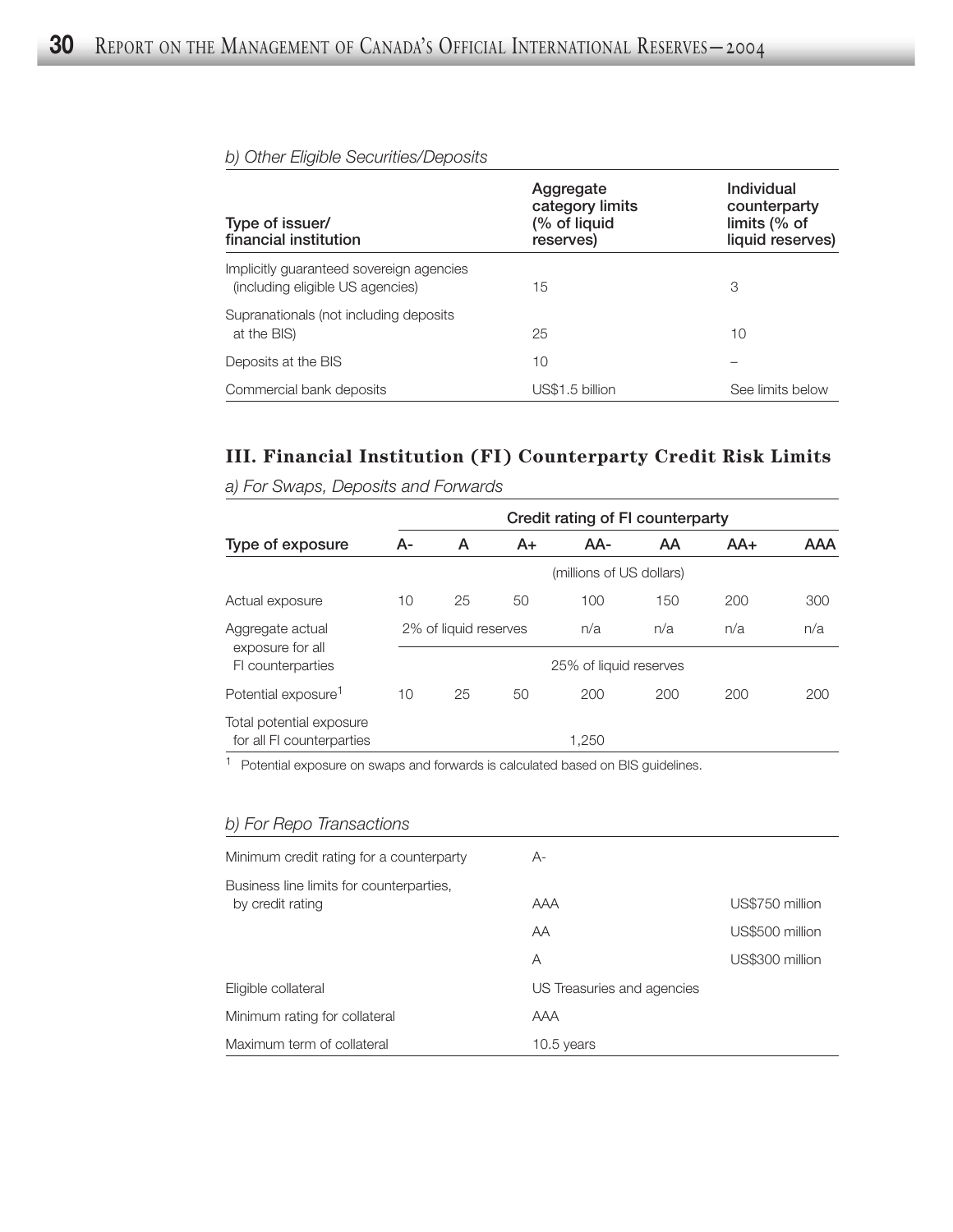# **IV. Terms of Investments**

| Instrument                                                       | Maximum term                                                                     |
|------------------------------------------------------------------|----------------------------------------------------------------------------------|
| Commercial bank deposits and other<br>non-marketable investments | 3 months                                                                         |
| Commercial bank marketable investments                           | 1 year                                                                           |
| All other marketable securities                                  | 10.5 years<br>(unless matching a specific liability)<br>that exceeds 10.5 years) |

# **V. Liquidity Limits**

| Maximum non-marketable investments<br>beyond 5 days in term                | 15% of liquid reserves                   |
|----------------------------------------------------------------------------|------------------------------------------|
| Maximum holding of any issue/note<br>program/commercial paper (CP) program | 10% of the issue/note program/CP program |
| Minimum issue size                                                         | US\$500 million                          |
| Minimum holdings of US Treasuries                                          | 10% of liquid reserves                   |

# **VI. Currency Composition Guideline**

| Currency        | Portion of liquid reserves                    |
|-----------------|-----------------------------------------------|
| US dollar       | US\$15 billion, subject to an operating range |
| Euro and/or yen | Remainder of the EFA                          |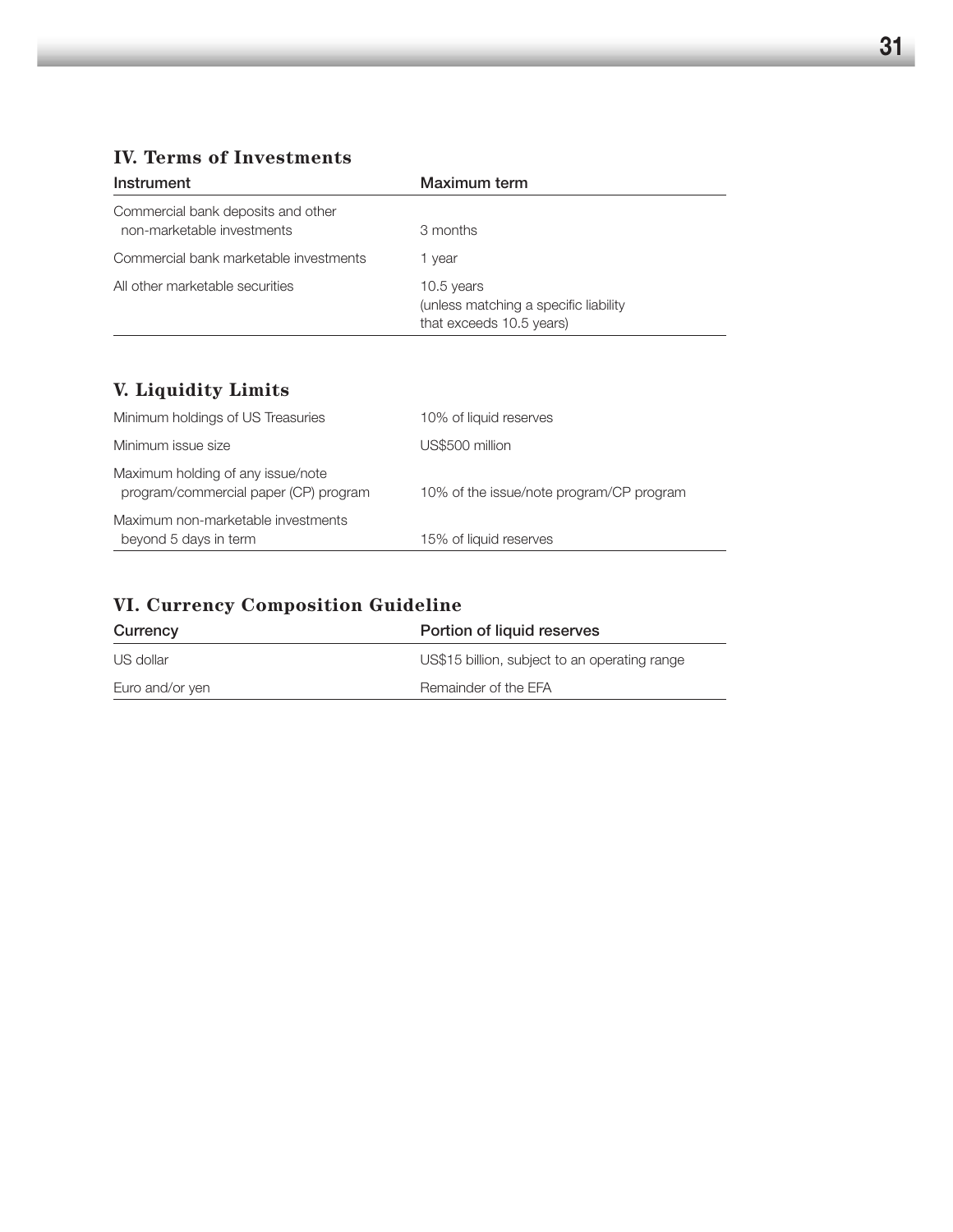*A n n e x 3: C a n a d a's Official In t e r n a tio n al R e s e r v e s*

*M o nth-to-M o nth C h a n g e s*

|                                                                                           |                                                |          |                                               |                    | Reserve            |        |                                                                               |                                                                                                  | Gains<br>and      |                                                                                                                                                                                                                                                                                                                     | Foreign          |                  |                         |              |                     |
|-------------------------------------------------------------------------------------------|------------------------------------------------|----------|-----------------------------------------------|--------------------|--------------------|--------|-------------------------------------------------------------------------------|--------------------------------------------------------------------------------------------------|-------------------|---------------------------------------------------------------------------------------------------------------------------------------------------------------------------------------------------------------------------------------------------------------------------------------------------------------------|------------------|------------------|-------------------------|--------------|---------------------|
| Month-                                                                                    |                                                |          |                                               | Special<br>drawing | position<br>in the |        | monthly<br>Total                                                              | management<br>Reserves                                                                           | on gold<br>losses | Return<br>S                                                                                                                                                                                                                                                                                                         | currenc)<br>debt | Revaluation      | government<br>Net       | Official     | Other               |
| end                                                                                       | Securities                                     | Deposits | Gold <sup>1</sup>                             | rights $^{2}$      | $IMF^3$            | Total  | change                                                                        | operations <sup>4</sup>                                                                          | sales             | investments <sup>5</sup>                                                                                                                                                                                                                                                                                            | charges          | effects          | operations <sup>6</sup> | intervention | transactions'       |
|                                                                                           |                                                |          |                                               |                    |                    |        |                                                                               | (market value in millions of US dollars)                                                         |                   |                                                                                                                                                                                                                                                                                                                     |                  |                  |                         |              |                     |
| December<br>2003                                                                          | 29,421                                         | 2,116    | 45                                            | 838                | 3,848              | 36,268 | $-901$                                                                        | $-3,673$                                                                                         | ထု                | 862                                                                                                                                                                                                                                                                                                                 | $-1,299$         | 3,043            | <b>GO</b>               | O            | 234                 |
| 2004                                                                                      |                                                |          |                                               |                    |                    |        |                                                                               |                                                                                                  |                   |                                                                                                                                                                                                                                                                                                                     |                  |                  |                         |              |                     |
| January                                                                                   |                                                |          | 4                                             |                    | 3,836              | 36,366 | $\frac{8}{6}$                                                                 | 109                                                                                              |                   |                                                                                                                                                                                                                                                                                                                     | 41               | $-104$           |                         |              |                     |
| February<br>March<br>May and Branch<br>Angust<br>Angust<br>Angust<br>September<br>October | 29,488<br>29,683<br>20,043<br>29,039           |          | ্র<br>ধ                                       |                    | 3,705              | 36,083 | $-283$                                                                        | -506                                                                                             |                   | $\frac{1}{2}$ $\frac{1}{2}$ $\frac{1}{2}$ $\frac{1}{2}$ $\frac{1}{2}$ $\frac{1}{2}$ $\frac{1}{2}$ $\frac{1}{2}$ $\frac{1}{2}$ $\frac{1}{2}$ $\frac{1}{2}$ $\frac{1}{2}$ $\frac{1}{2}$ $\frac{1}{2}$ $\frac{1}{2}$ $\frac{1}{2}$ $\frac{1}{2}$ $\frac{1}{2}$ $\frac{1}{2}$ $\frac{1}{2}$ $\frac{1}{2}$ $\frac{1}{2}$ | $-24$            | $\overline{4}$   |                         | $\circ$      | $\circ$             |
|                                                                                           |                                                |          | 46                                            |                    | 3,602              | 36,412 | 329                                                                           | 444                                                                                              |                   |                                                                                                                                                                                                                                                                                                                     | $-120$           |                  |                         |              |                     |
|                                                                                           |                                                |          | $\begin{array}{c} 72 \\ 43 \\ 54 \end{array}$ |                    | 3,415              | 35,113 | $-1,299$                                                                      | $-461$                                                                                           |                   |                                                                                                                                                                                                                                                                                                                     | -65              | $-162$<br>$-538$ |                         | $000000000$  | $\circ \circ \circ$ |
|                                                                                           | 28,867                                         |          |                                               |                    | 3,411              | 35,978 |                                                                               | 670                                                                                              |                   |                                                                                                                                                                                                                                                                                                                     | $-32$            | 296              | $\circ$                 |              |                     |
|                                                                                           |                                                |          |                                               |                    | 3,335              | 35,418 |                                                                               | $-355$                                                                                           |                   |                                                                                                                                                                                                                                                                                                                     | $-275$           | $\overline{c}$   | $\circ$                 |              | $\circ$             |
|                                                                                           | 78,957<br>28,194<br>29,557<br>29,057<br>29,327 |          | 43                                            |                    | 3,267              | 35,281 | $\begin{array}{l} 274 \\ 86 \\ 96 \\ 196 \\ 196 \\ 196 \\ 198 \\ \end{array}$ | 26                                                                                               | O                 |                                                                                                                                                                                                                                                                                                                     | $-164$           | $-232$           | $\circ$                 |              |                     |
|                                                                                           |                                                |          | $\ddot{4}$                                    |                    | 3,345              | 35,891 |                                                                               | 256                                                                                              |                   |                                                                                                                                                                                                                                                                                                                     | $-24$            |                  | $\circ$                 |              | ၀ ယု                |
|                                                                                           |                                                |          | 45                                            |                    | 3,198              | 36,265 |                                                                               | 106                                                                                              |                   | $43$                                                                                                                                                                                                                                                                                                                | -86              |                  | $\circ$                 |              | 5                   |
|                                                                                           |                                                |          | $\frac{6}{4}$                                 |                    | 3,262              | 36,460 | 195                                                                           | $-371$                                                                                           |                   | $\frac{18}{16}$                                                                                                                                                                                                                                                                                                     | $-126$           | $1985$<br>$505$  | $\circ$                 |              | $\circ$             |
| November                                                                                  | 27,887                                         |          | $\overline{Q}$                                |                    | 3,334              | 34,071 | $-2,389$                                                                      | $-2,984$                                                                                         | O                 | 4                                                                                                                                                                                                                                                                                                                   | $-111$           | 662              | $\circ$                 | $\circ$      | $\circ$             |
| becember <sup>8</sup>                                                                     | 28,151                                         | 2,016    | $\frac{8}{4}$                                 |                    | 3,327              | 34,467 | 396                                                                           | 103                                                                                              | O                 | 173                                                                                                                                                                                                                                                                                                                 | $-140$           | 259              | O                       | $\circ$      |                     |
| Total                                                                                     | n/a                                            | n/a      | n/a                                           | n/a                | n/a                | n/a    | $-1,801$                                                                      | $-2,963$                                                                                         | O                 | 1,176                                                                                                                                                                                                                                                                                                               | $-1,208$         | 1,193            | O                       | O            |                     |
|                                                                                           |                                                |          |                                               |                    |                    |        |                                                                               | I Gold valuation is based on the London p.m. fix on the last business day of the reporting month |                   |                                                                                                                                                                                                                                                                                                                     |                  |                  |                         |              |                     |

Gold valuation is based on the London p.m. fix on the last business day of the reporting month.

 $\alpha$  Special drawing right (S Ö R)-denominated assets are valued in U S dollars at the S D R rate established by the IMF. A rise in the S D RR in terms of the U M dollar generates an increase in the U S-dollar value of Canada's holdings of S Ö R-denominated assets.

The reserve position in the IMF represents the amount of foreign exchange which Canada is entitled to draw from the IMF on demand for balance of payments The reserve position in the IMF represents the amount of foreign exchange which Canada is entitled to draw from the IMF on demand for balance of payments purposes. It equals the Canadian quota, less IMF holdings of Canadian dollars, plus loans to the IMF. purposes. It equals the Canadian quota, less IMF holdings of Canadian dollars, plus loans to the IMF.  $\infty$ 

Net change in securities and deposits resulting from foreign currency funding activities of the Government. (Issuance of foreign currency liabilities used to acquire assets Net change in securities and deposits resulting from foreign currency funding activities of the Government. (Issuance of foreign currency liabilities used to acquire assets increases reserves, while maturities decrease reserves) increases reserves, while maturities decrease reserves). 4

Return on investments comprises interest earned on investments and changes in the market value of securities resulting from changes in interest rates. Return on investments comprises interest earned on investments and changes in the market value of securities resulting from changes in interest rates.  $\overline{5}$ 

Net government operations are the net purchases of foreign currency for government foreign exchange requirements and for additions to reserves. Net government operations are the net purchases of foreign currency for government foreign exchange requirements and for additions to reserves.  $\circ$ 

Related to the securities assumed by the Government of Canada following the privatization of Petro-Canada in July 1991 and the subsequent dissolution of Related to the securities assumed by the Government of Canada following the privatization of Petro-Canada in July 1991 and the subsequent dissolution of Petro-Canada Limited in 2001. Petro-Canada Limited in 2001.  $\overline{r}$ 

Numbers are from the official international reserves press release. Securities and deposits numbers may not be consistent with numbers throughout the text due to Numbers are from the official international reserves press release. Securities and deposits numbers may not be consistent with numbers throughout the text due to a difference in classification. difference in classification. $\infty$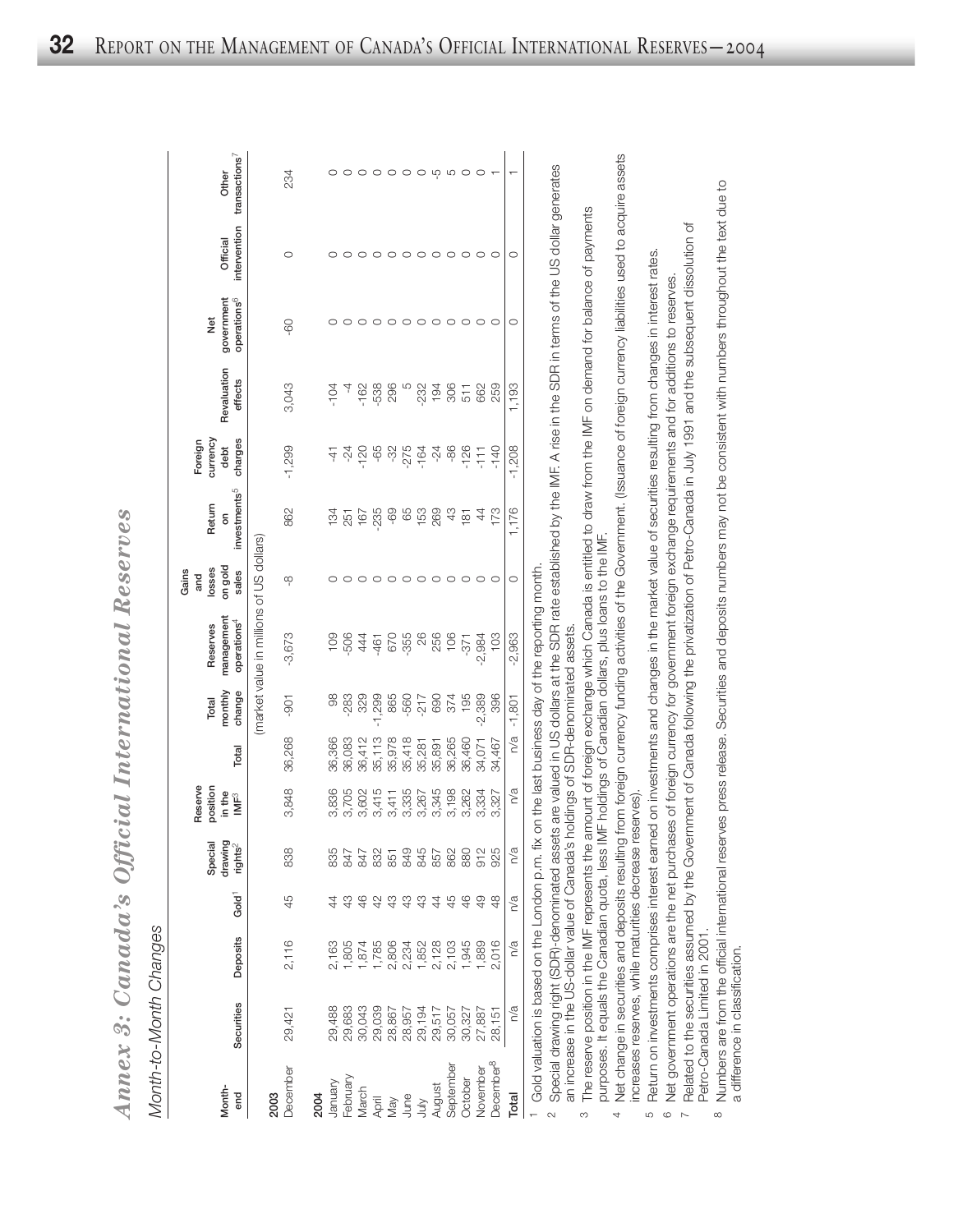# *Annex 4: Glossary*

**basis point:** One-hundredth of a percentage point  $(0.01$  per cent).

**Canada bill:** Promissory note denominated in US dollars and issued only in bookentry form. Canada bills mature not more than 270 days from their date of issue, and are discount obligations with a minimum order size of US\$1,000,000 and a minimum denomination of US\$1,000. Delivery and payment occur in same-day funds through Chase Manhattan Bank in New York City. Primary distribution occurs through five dealers: CIBC World Markets, Credit Suisse First Boston LLC, Goldman, Sachs & Co., Lehman Brothers Inc. and RBC Dominion Securities Inc. Rates on Canada bills are posted daily for terms of one to six months. Canada bills are issued for foreign exchange reserve funding purposes only.

**Canada note:** Promissory note usually denominated in US dollars and available in book-entry form. Canada notes are issued in denominations of US\$1,000 and integral multiples thereof. At present, the aggregate principal amount outstanding issued under the program is limited to US\$10.0 billion. Notes can be issued for terms of nine months or longer, and can be issued at a fixed or a floating rate. The interest rate or interest rate formula, issue price, stated maturity, redemption or repayment provisions, and any other terms are established by the Government of Canada at the time of issuance of the notes and are indicated in the Pricing Supplement. Delivery and payment occur through the Bank of New York. The notes are offered by the Government through five dealers: Credit Suisse First Boston LLC, Goldman, Sachs & Co., Harris Nesbitt Corporation, Lehman Brothers Inc. and Scotia Capital (USA) Inc. The Government may also sell notes to other dealers or directly to investors. Canada notes are issued for foreign exchange reserve funding purposes only.

**cross-currency swap:** An agreement that exchanges one type of obligation for another involving different currencies and the exchange of the principal amounts and interest payments.

**Euro Medium-Term Note (EMTN):** Medium-term note issued outside the United States and Canada. Government of Canada EMTNs are sold either by dealers in the dealer group, or by dealers who are not in the dealer group but who are acting as the Government's agent for the particular transaction (called reverse inquiry). EMTNs are sold on a bought-deal basis (i.e. the dealer purchasing EMTNs is responsible for the sale of the notes) and on an intermittent basis. The arranger for the EMTN program is Morgan Stanley Dean Witter. The EMTN program further diversifies the sources of cost-effective funding for the foreign exchange reserves. Notes issued under this program can be denominated in a range of currencies and structured to meet investor demand. EMTNs are issued for foreign exchange reserve funding purposes only.

**global bond:** Syndicated, marketable debt instrument issued in a foreign currency with a fixed interest rate. The majority of global bonds issued by Canada are denominated in US dollars. Global bonds are issued for foreign exchange reserve funding purposes only.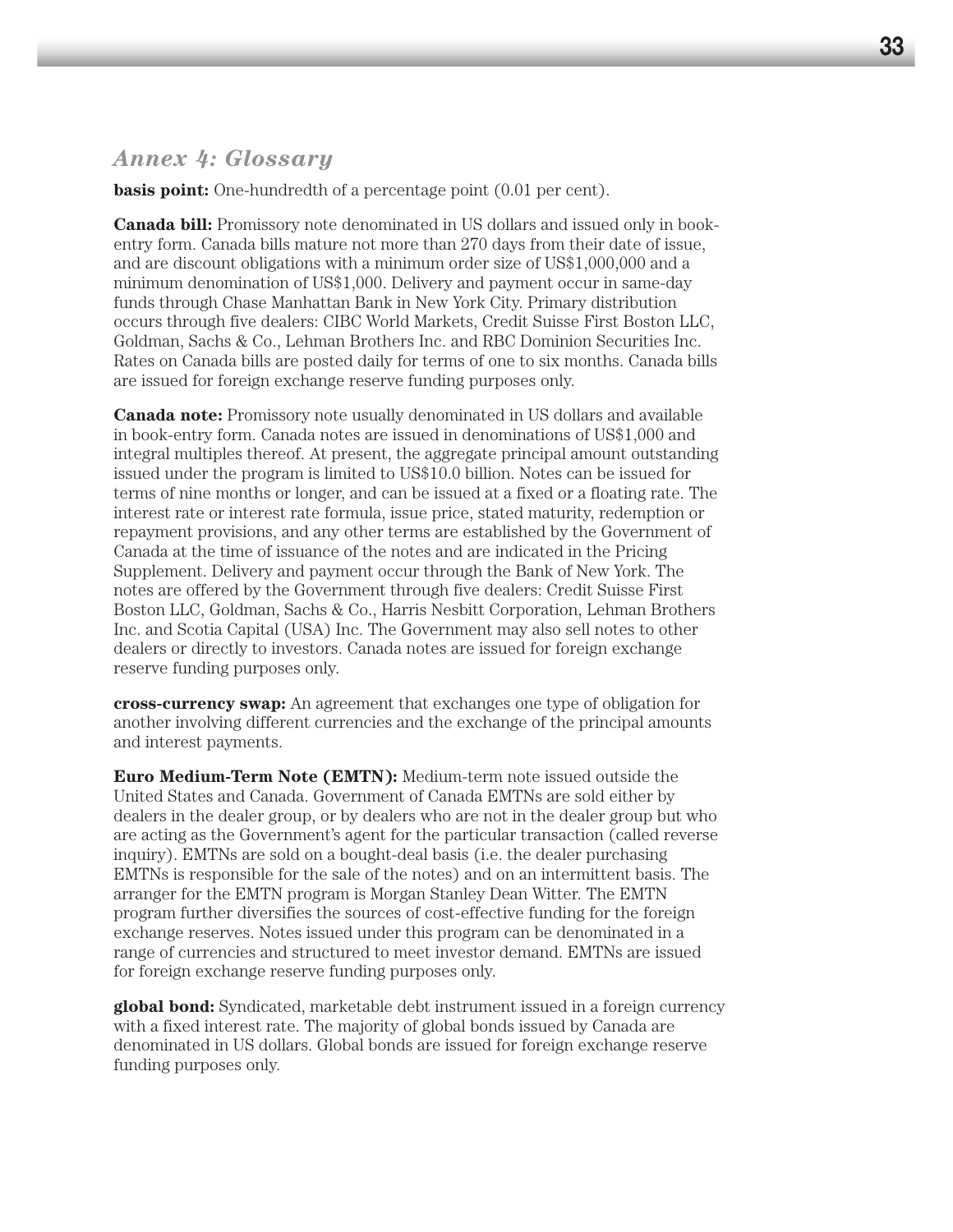**repo; repurchase agreement:** Transaction in which one party sells securities to another while agreeing to repurchase those same securities at a pre-specified price on a predetermined future date. This transaction is similar to a secured loan, where the lender receives securities as collateral for protection against default risk. The collateral is marked-to-market with appropriate haircuts to protect the Government from market risk in collateral values.

**securities lending:** A loan of a security from one counterparty to another, who must eventually return the same security as repayment. The loan is collateralized. Securities lending allows a counterparty in possession of a particular security to earn enhanced returns on the security.

**special drawing right (SDR):** An SDR is an international reserve asset created by the International Monetary Fund (IMF) in 1969 to supplement the existing official reserves of member countries. SDRs are allocated to member countries in proportion to their IMF quotas. The SDR also serves as the unit of account of the IMF and some other international organizations. Its value is based on a basket of key international currencies.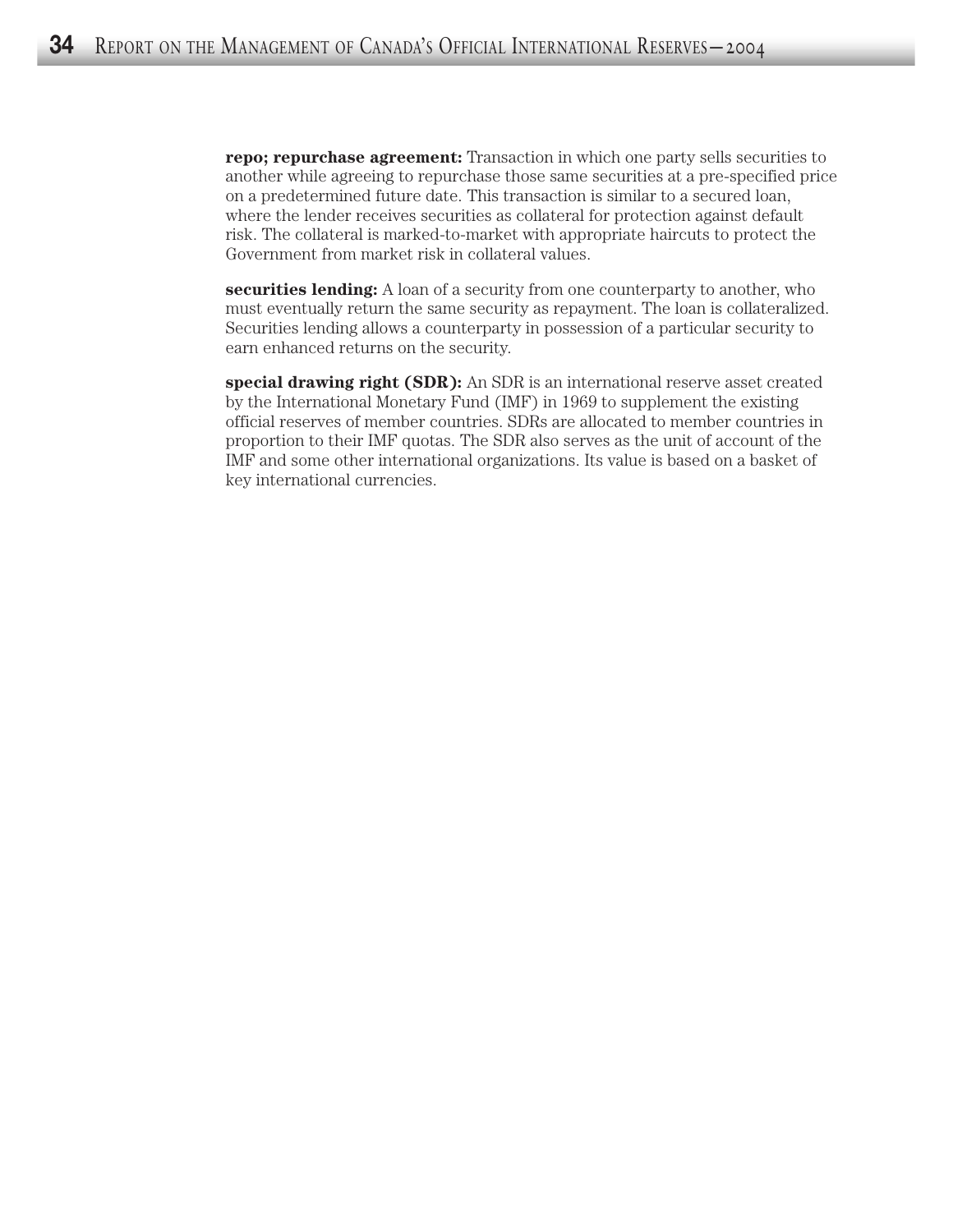# **Management Responsibility for the Financial Statements**

Responsibility for the financial statements of the Exchange Fund Account (the Account) and all other information presented in this Annual Report rests with the Department of Finance. The operation of the Account is governed by the provisions of Part II of the *Currency Act*. The Account is administered by the Bank of Canada as fiscal agent.

The financial statements were prepared in accordance with the stated accounting policies set out in Note 2 to the financial statements, which conform to those used by the Government of Canada. These policies were applied on a basis consistent with that of the preceding year.

The Department of Finance establishes policies for the Account's transactions and investments, and for related accounting activities. It also ensures that the Account's activities comply with the statutory authority of the *Currency Act*.

The Bank of Canada effects transactions for the Account and maintains records, as required to provide reasonable assurance regarding the reliability of the financial statements. The Bank reports to the Department of Finance on the financial position of the Account and on the results of its operations.

The Auditor General of Canada conducts an independent audit of the financial statements of the Account and reports the results of her audit to the Minister of Finance.

The Annual Report of the Account is tabled in Parliament along with the financial statements, which are also part of the Public Accounts of Canada and are referred to the Standing Committee on Public Accounts for their review.

D. A. Dodge  $\left/ \right/$  Ian E. Bennett

S. Vokey, CA Chief Accountant Bank of Canada

Ottawa, Canada March 11, 2005

Governor Deputy Minister Bank of Canada Department of Finance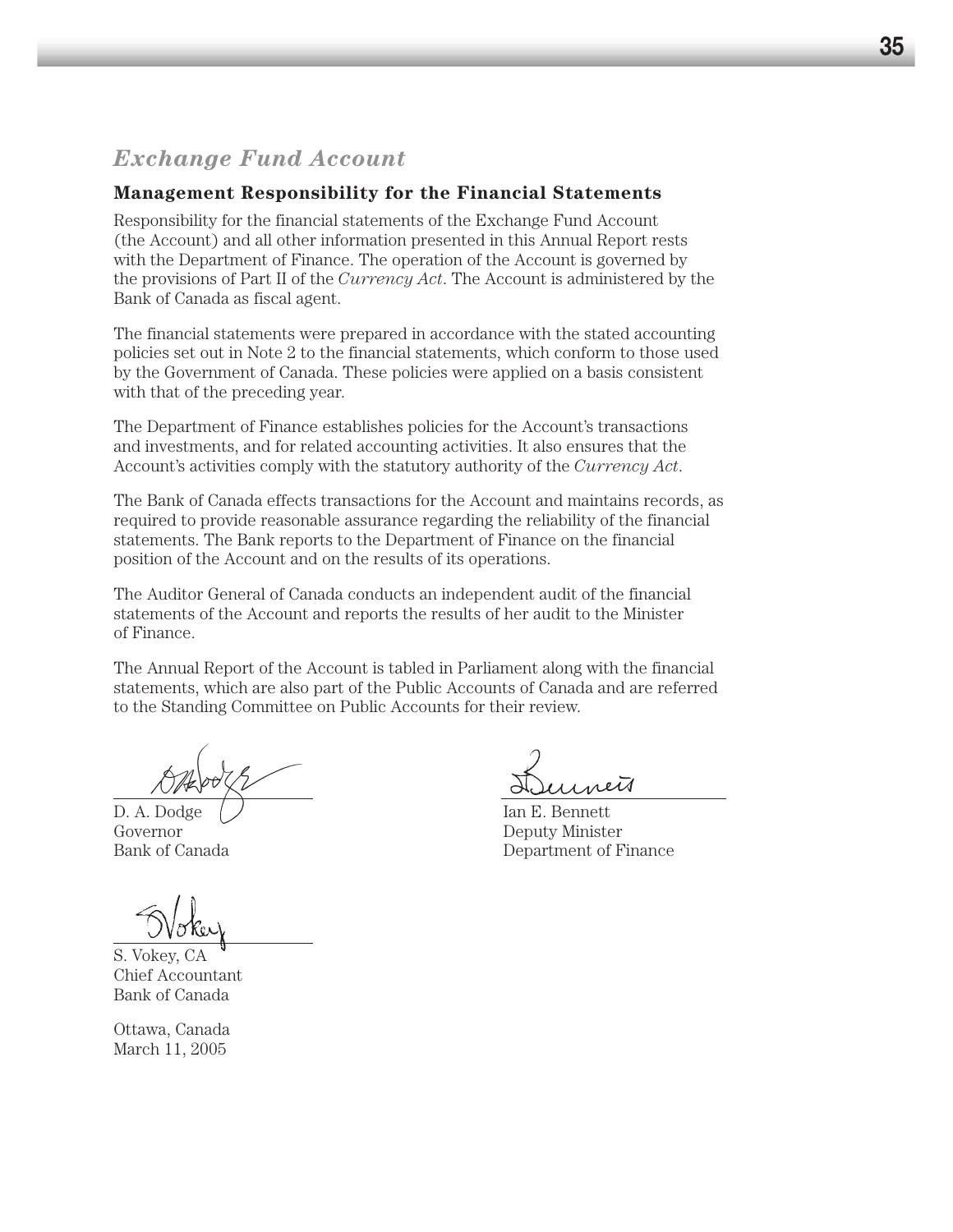# *Auditor's Report*

## **To the Minister of Finance**

I have audited the balance sheet of the Exchange Fund Account as at December 31, 2004 and the statement of revenue for the year then ended. These financial statements have been prepared to comply with Sections 20 and 21 of the *Currency Act*. These financial statements are the responsibility of the Account's management. My responsibility is to express an opinion on these financial statements based on my audit.

I conducted my audit in accordance with Canadian generally accepted auditing standards. Those standards require that I plan and perform an audit to obtain reasonable assurance whether the financial statements are free of material misstatement. An audit includes examining, on a test basis, evidence supporting the amounts and disclosures in the financial statements. An audit also includes assessing the accounting principles used and significant estimates made by management, as well as evaluating the overall financial statement presentation.

In my opinion, these financial statements present fairly, in all material respects, the financial position of the Account as at December 31, 2004 and its revenues and its cash flows for the year then ended in accordance with the accounting policies set out in Note 2 to the financial statements, which conform to the accounting policies of the Government of Canada.

These financial statements, which have not been, and were not intended to be, prepared in accordance with Canadian generally accepted accounting principles, are solely for the information and use of the Minister of Finance for complying with Sections 20 and 21 of the *Currency Act* as set out in Note 2 to the financial statements. The financial statements are not intended to be and should not be used by anyone other than the specified users or for any other purpose.

Further, in my opinion, the transactions of the Account that have come to my notice during my audit of the financial statements have, in all significant respects, been in accordance with Part II of the *Currency Act*.

ouglas Tr

Douglas $G$ . Timmins, CA Assistant Auditor General for the Auditor General of Canada

Ottawa, Canada March 11, 2005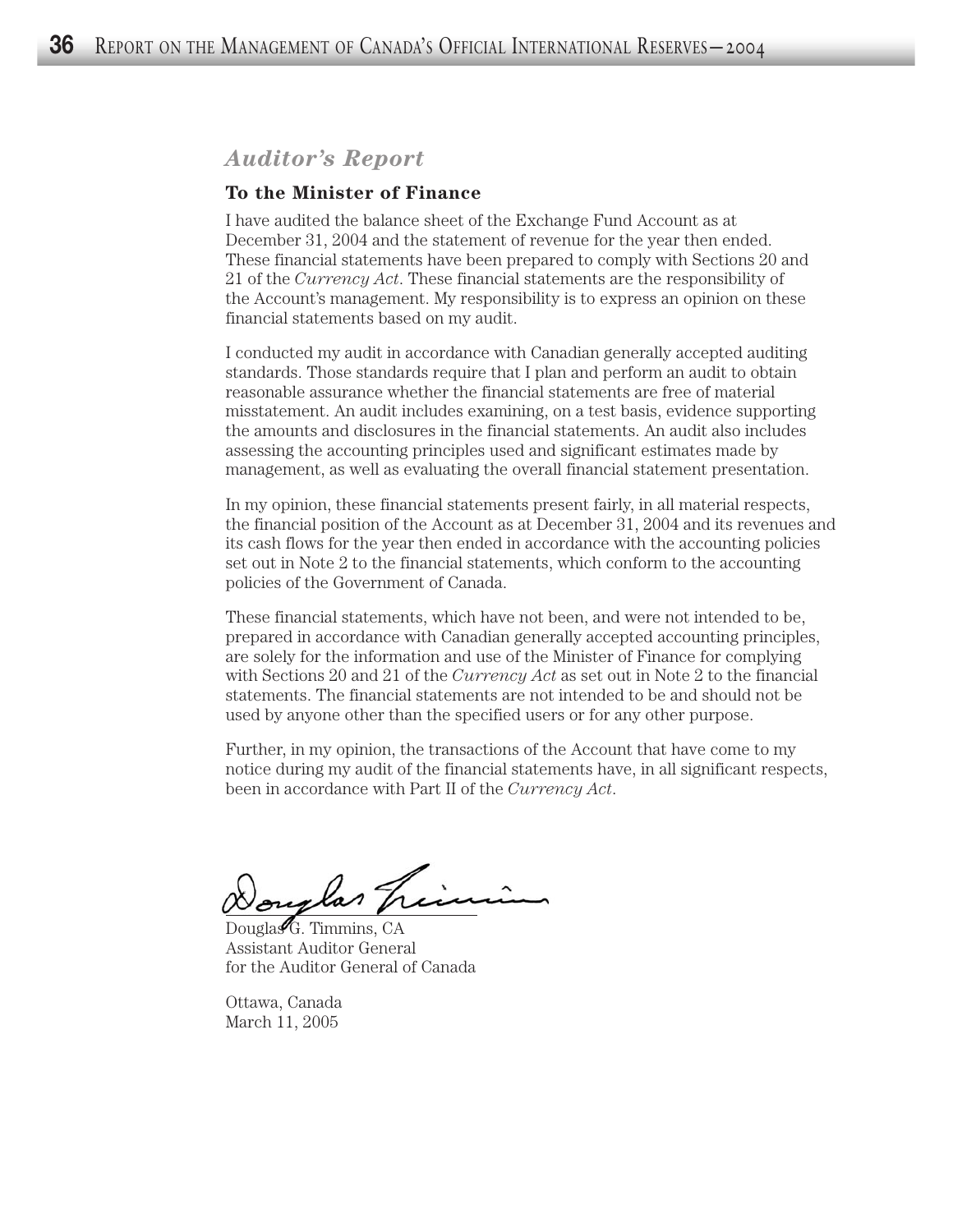*Balance Sheet as at 31 December 2004*

|                                                 | 2004   | 2003                           |
|-------------------------------------------------|--------|--------------------------------|
|                                                 |        | (millions of Canadian dollars) |
| Assets                                          |        |                                |
| Cash and short-term deposits (note 4)           | 2,668  | 3,065                          |
| Marketable securities (note 5)                  | 31,761 | 35,707                         |
|                                                 | 34,429 | 38,772                         |
| Other assets                                    |        |                                |
| Special drawing rights                          | 1,107  | 1,087                          |
| Gold                                            | 7      |                                |
| Accrued interest and other receivables (note 6) | 637    | 696                            |
|                                                 | 1,751  | 1,790                          |
|                                                 | 36,180 | 40,562                         |
| Liabilities                                     |        |                                |
| Due to the Consolidated Revenue Fund            |        |                                |
| Advances (note 7)                               | 34,382 | 37,599                         |
| Net revenue for the year                        | 1,798  | 2,963                          |
|                                                 | 36,180 | 40,562                         |

Approved:

D. A. Dodge  $\bigcup$  Ian E. Bennett<br>Governor Deputy Ministe Governor Deputy Minister<br>Bank of Canada Department of F

 $\bar{\mathcal{U}}$ 

Department of Finance

S. Vokey, CA

Chief Accountant Bank of Canada

(The accompanying notes are an integral part of these financial statements.)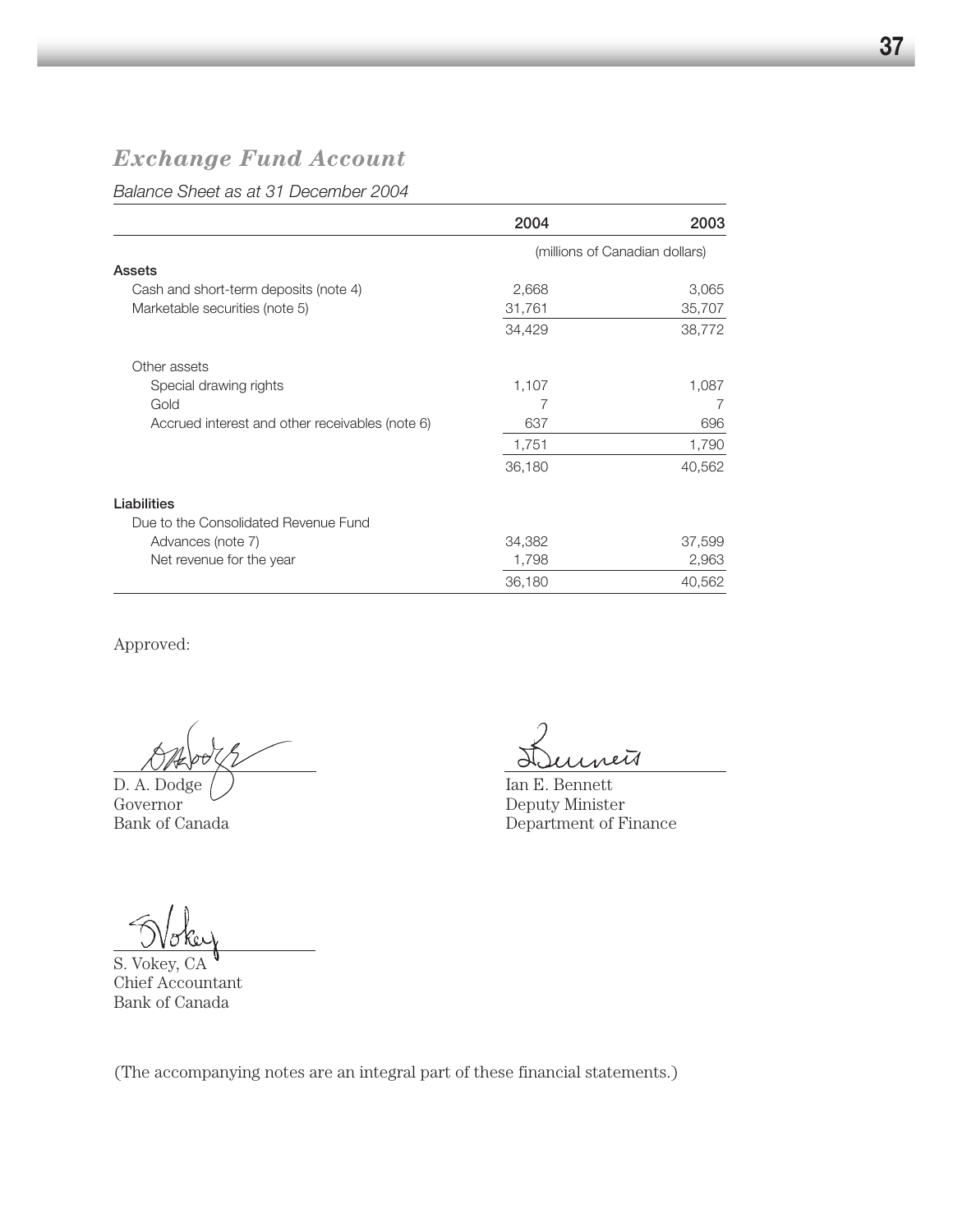# *Statement of Revenue*

*For the Year Ended 31 December 2004*

|                              | 2004  | 2003                           |
|------------------------------|-------|--------------------------------|
|                              |       | (millions of Canadian dollars) |
| Revenue from investments     |       |                                |
| Marketable securities        | 1,588 | 1,931                          |
| Cash and short-term deposits | 35    | 49                             |
| Special drawing rights       | 21    | 21                             |
|                              | 1,644 | 2,001                          |
| Other revenue                |       |                                |
| Net gain on sales of gold    |       | 205                            |
| Net gain on foreign exchange | 154   | 757                            |
|                              | 154   | 962                            |
| Net revenue for the year     | 1,798 | 2,963                          |

(The accompanying notes are an integral part of these financial statements.)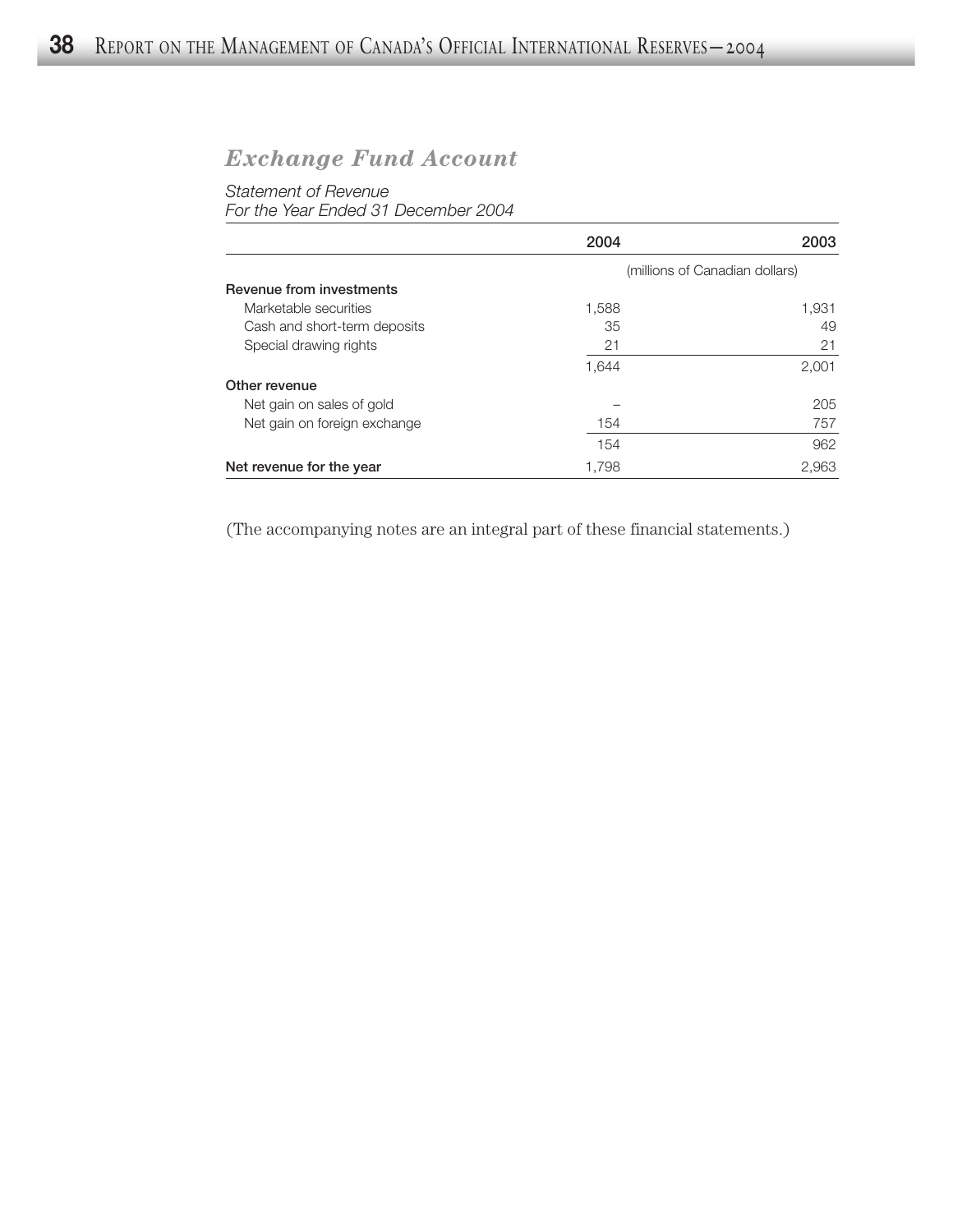# **Notes to the Financial Statements Year Ended 31 December 2004**

(Amounts in the notes to the financial statements are in millions of Canadian dollars, unless otherwise stated.)

# *1. Authority and Objective*

The Exchange Fund Account (the Account) is governed by Part II of the *Currency Act*. The Account is in the name of the Minister of Finance and is administered by the Bank of Canada as fiscal agent. The *Financial Administration Act* does not apply to the Account.

The legislative mandate of the Account is to aid in the control and protection of the external value of the Canadian dollar, and the Minister of Finance acquires or sells for the Account those assets that are deemed appropriate for this purpose in accordance with the *Currency Act*. The Account is empowered to invest in instruments approved by the Minister of Finance in accordance with the *Act*.

The objectives of the Account are to provide general liquidity for the government and to promote orderly conditions in the foreign exchange market for the Canadian dollar. Canada's current policy is to intervene in foreign exchange markets on a discretionary, rather than a systematic, basis and only in the most exceptional of circumstances.

The net revenue for the year is payable to the Consolidated Revenue Fund (CRF) of the Government of Canada within three months after the end of the year in accordance with the *Currency Act*.

# *2. Significant Accounting Policies*

As stipulated in the *Currency Act*, the financial statements of the Account are prepared in accordance with the accounting policies used by the Government of Canada to prepare its financial statements. The financial statements of the Account are prepared for the Minister of Finance in compliance with Sections 20 and 21 of the *Currency Act*.

The basis of accounting used in these financial statements differs from Canadian generally accepted accounting principles because it excludes the disclosure of the notional cost of advances. The advances are provided interest free under the terms and conditions prescribed by the Governor in Council and the Account reflects only transactions pertaining to the assets of the Account. The significant accounting policies of the Account are set out below.

# *a) Basis of Presentation*

The purpose of the financial statements is to report to Parliament on the operations of the Account to comply with the *Currency Act*. The Bank of Canada, on behalf of the Minister of Finance, may sell, lend, borrow, or deal in assets under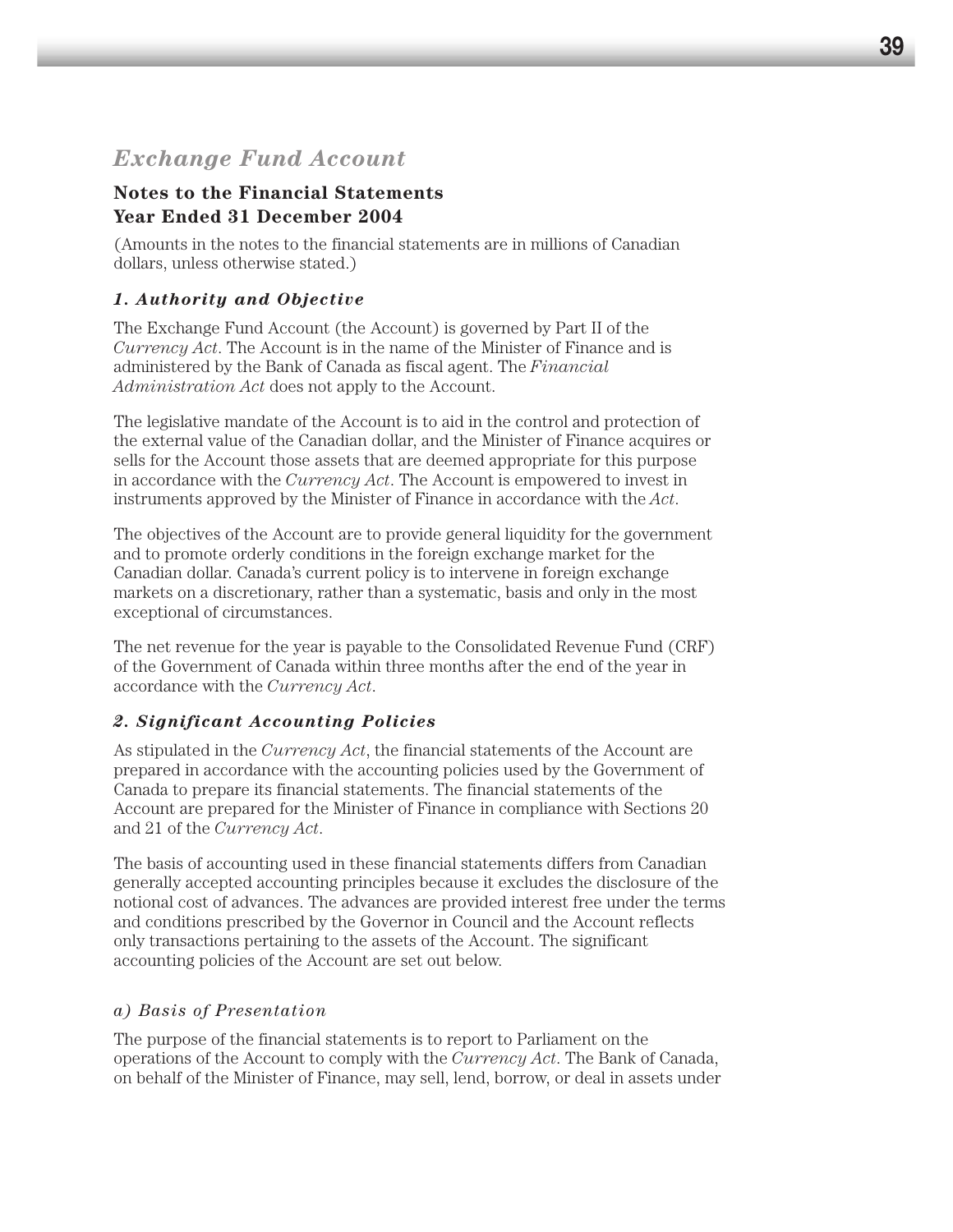the terms and conditions prescribed by the *Currency Act*. The reporting entity of the Account is limited to those transactions permitted by the *Currency Act*. For that purpose, the following operations are recorded in the Account:

All proceeds, earnings, and interest from transactions relating to the assets are credited to the Account, along with all amounts received on the maturity of deposits, securities, and notes held for the Account.

The Account's administrative, custodial, and fiscal agency services are provided and paid for by the Bank of Canada. These costs are not recognized in the financial statements.

Interest-free advances to the Account from the CRF are authorized by the Minister under the terms and conditions prescribed by the Governor in Council.

The annual net revenue of the Account is paid to the CRF (or charged to the CRF when net revenue is a negative amount).

All material changes in cash flows are evident from the financial statements. A separate statement of cash flows has not been prepared.

#### *b) Use of Estimates*

The preparation of the financial statements of the Account requires management to make estimates and assumptions, based on information available as of the date of the financial statements. The most significant use of estimates is in the presentation of assets at fair value. Actual results could differ from those estimates.

#### *c) Translation of Foreign Currencies and Special Drawing Rights*

Assets and advances denominated in foreign currencies and special drawing rights (SDRs) are translated into Canadian dollar equivalents at rates prevailing on the balance sheet dates, which were as follows:

|              | 2004     | 2003    |
|--------------|----------|---------|
| US dollars   | 1.2020   | 1.2965  |
| Euros        | 1.6287   | 1.6282  |
| Japanese yen | 0.011727 | 0.01207 |
| <b>SDRs</b>  | 1.86050  | 1.92656 |

Gains or losses resulting from the translation of assets and advances denominated in foreign currencies and SDRs, as well as transactions throughout the year, are recorded as net foreign exchange gains and are included separately in the category *Other revenue* in the *Statement of Revenue*.

Investment revenue in foreign currencies and SDRs is translated into Canadian dollars at the foreign exchange rates prevailing on the date the revenue is earned.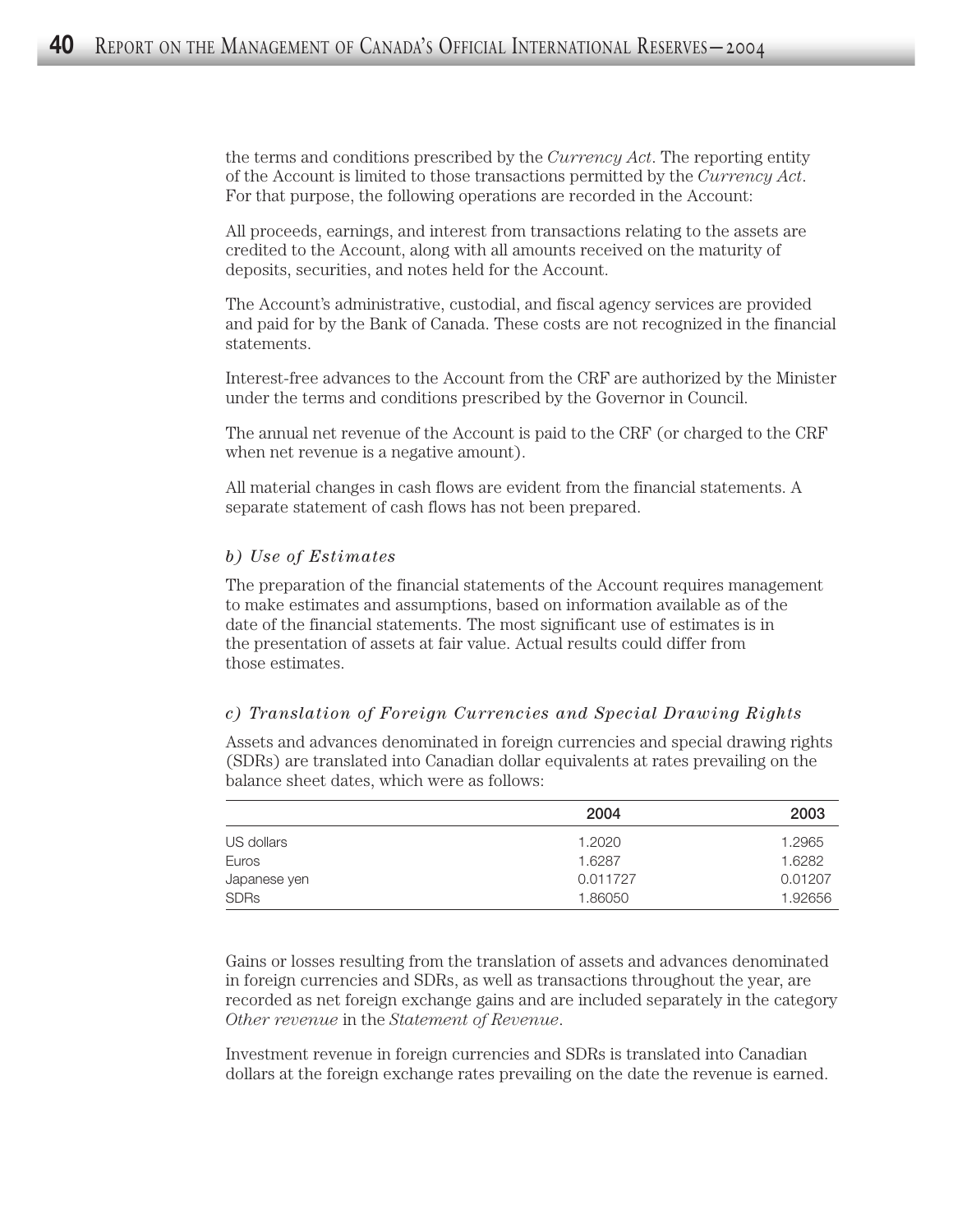#### *d) Revenue*

Revenue from investments is recorded on an accrual basis and includes interest earned, amortization of premiums and discounts, gains or losses on sales of securities, and revenues from securities lending activities. Interest is accrued on short-term deposits, marketable securities, and special drawing rights. Accrued interest is recorded in the category *Other assets* on the *Balance sheet*.

#### *e) Assets*

## **Short-Term Deposits**

Short-term deposits are money market transactions where the Account invests funds with designated counterparties. Short-term deposits are recorded at cost and are generally held to maturity.

#### **Marketable Securities**

Marketable securities are recorded at cost and are adjusted for amortization of purchase discounts and premiums. Purchases and sales of securities are recorded at the settlement dates. Write-downs to reflect other than temporary impairment in the fair value of securities are included in *Revenue from investments*.

#### **Special Drawing Rights**

The special drawing rights (SDR) serves as the unit of account of the International Monetary Fund (IMF) and its value is based on a basket of key international currencies. SDRs are recorded at year-end market value.

#### **Gold**

Gold is carried in the Account at a value of 35 SDRs per fine ounce, which approximates cost and conforms to the value used in the *Public Accounts of Canada*. The Account sold its remaining gold bullion in 2003 and continues to hold gold coins. Net gains on gold sales are recorded at settlement dates.

## *f) Tri-Party Reverse Repurchase Agreement*

Tri-party reverse repurchase agreements are money market transactions where the Account invests funds on a secured basis with designated counterparties at prevailing market rates. The collateral on these transactions is held by a tri-party custodian. Tri-party reverse repurchase transactions are recorded on the *Balance sheet* under the category *Cash and short-term deposits* at the amount originally invested. Revenue from these transactions is included in the category *Revenue from investments* in the *Statement of Revenue*.

## *g) Securities Lending Program*

The Account has agency agreements with two major financial institutions. Loans of securities are effected on behalf of the Account by these agents who guarantee the loans and obtain collateral of equal or greater value from their approved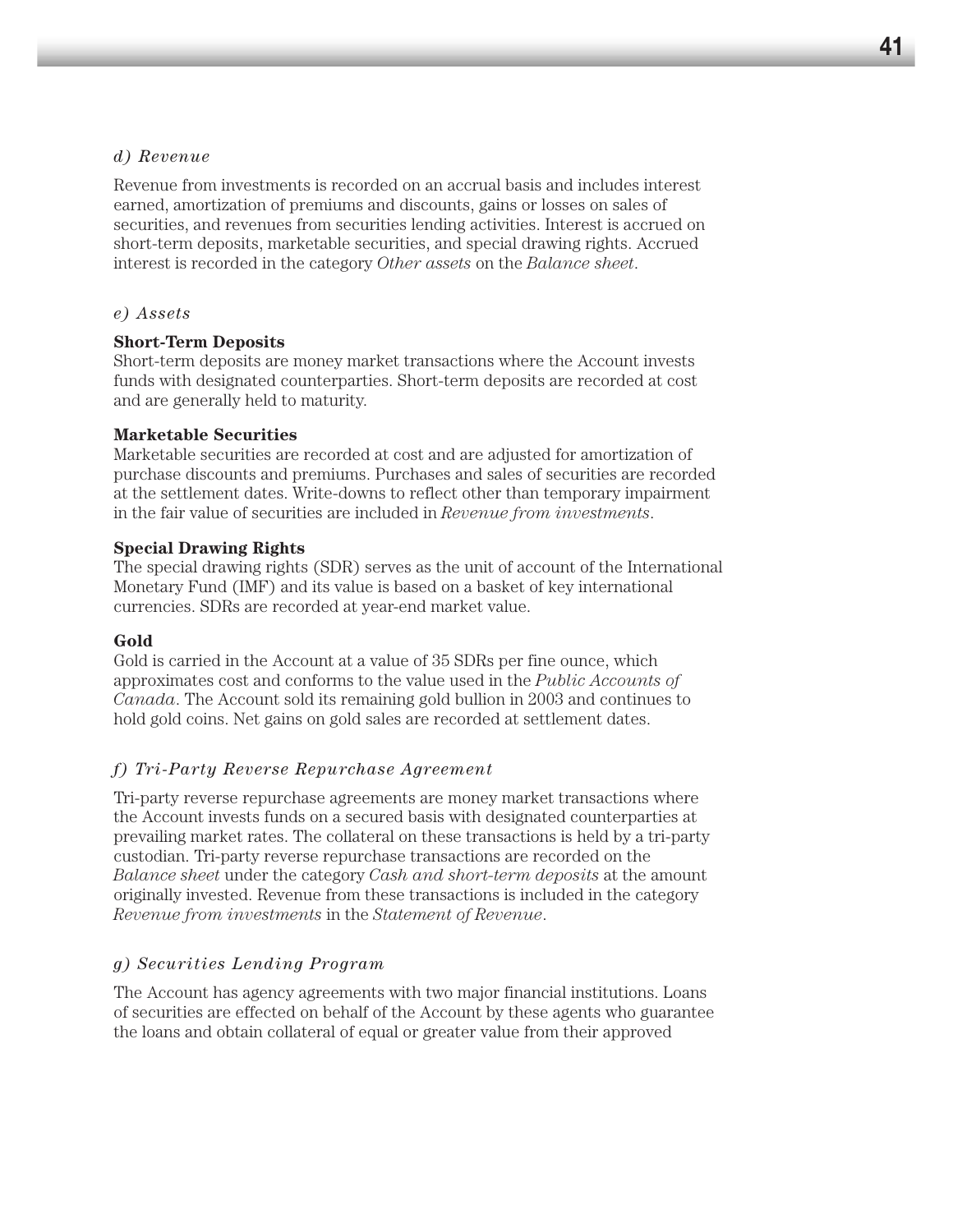counterparties in these transactions. The securities loaned continue to be accounted for as investment assets. Revenue from the securities-lending program is included in *Revenue from investments* in the *Statement of Revenue*.

# *3. Official Government Operations*

Official government operations involve purchases and sales of Canadian dollars against foreign currencies. These are undertaken to promote orderly conditions in the market for the Canadian dollar or to meet net government requirements for foreign exchange. Since September 1998, no transactions were aimed at moderating movements in the value of the Canadian dollar.

The majority of Canada's official international reserves reside inside the Account. The Account represents approximately 90 per cent (89 per cent in 2003) of Canada's official reserves. The remainder of the official reserves reside in the foreign currency accounts of the Minister of Finance.

#### *4. Cash and Short-Term Deposits*

Cash and short-term deposits are held as follows:

|                       | 2004           | 2003           |
|-----------------------|----------------|----------------|
|                       | Carrying value | Carrying value |
| US dollar holdings    | 2,529          | 2,950          |
| Euro holdings         | 42             | 16             |
| Japanese yen holdings | 97             | 99             |
|                       | 2.668          | 3.065          |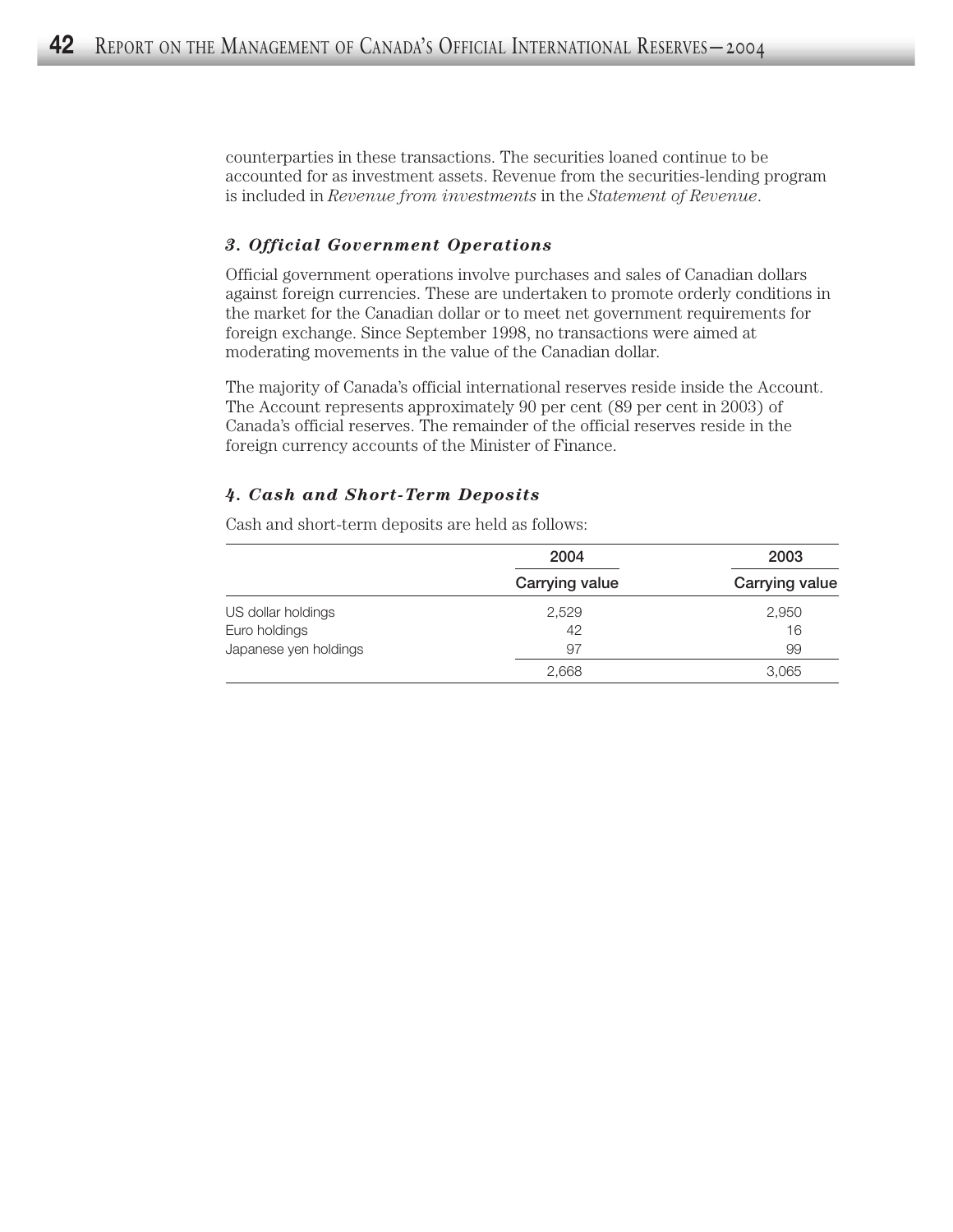| ¢<br>b<br>$\bullet$<br>٠Ñ<br><b>تا با با</b><br>٠,<br>Å<br>$\ddot{ }$<br>౿<br>$\bullet$<br>Ç<br>₫ |
|---------------------------------------------------------------------------------------------------|
| $\bullet$<br>٤<br>١                                                                               |
| S<br>$\overline{\phantom{a}}$<br>۳<br>$\bullet$                                                   |
| يخه<br>ĥ<br>L<br>ರ                                                                                |
| $\blacksquare$<br>λę                                                                              |
|                                                                                                   |

Marketable securities are held as follows: Marketable securities are held as follows:

Term to maturity *Term to maturity*

|                                    |                   |                |                       |                | 2004                |                |                   |                |                   | 2003              |
|------------------------------------|-------------------|----------------|-----------------------|----------------|---------------------|----------------|-------------------|----------------|-------------------|-------------------|
|                                    | 6 months<br>Under |                | 6 months<br>to 1 year |                | $1$ to $5$<br>years |                | Over 5<br>years   |                | Total             | Total             |
|                                    | value<br>Carrying | Yield          | value<br>Carrying     | Yield          | Carrying<br>value   | Yield          | Carrying<br>value | Yield          | value<br>Carrying | value<br>Carrying |
| US dollar holdings                 |                   |                |                       |                |                     |                |                   |                |                   |                   |
| Supra National<br>Sovereign        | 3,979<br>981      | 2.31%<br>5.46% | 363<br>181            | 6.85%<br>4.33% | 308<br>1,244        | 3.81%<br>4.15% | 1,889<br>121      | 4.33%<br>4.46% | 2,709<br>6,357    | 5,812<br>3,912    |
| Agencies and other                 | 1,042             | 4.33%          | 677                   | 3.45%          | 2,229               | 4.25%          | 1,337             | 4.83%          | 5,285             | 6,718             |
| Carrying value                     | 6,002             |                | 1,221                 |                | 3,781               |                | 3,347             |                | 14,351            | 16,442            |
| Euro holdings<br>Sovereign         | 286               | 2.89%          | 719                   | 3.64%          | 7,281               |                | 3,357             |                | 11,643            | 12,330            |
| Supra National                     |                   |                |                       |                | 660                 | 4.23%<br>4.54% | 329               | 4.95%<br>4.73% | 989               | 1,169             |
| Agencies and other                 | 264               | 4.27%          | 163                   | 3.41%          | 2,390               | 4.39%          | 788               | 4.85%          | 3,605             | 4,558             |
| Carrying value                     | 550               |                | 882                   |                | 10,331              |                | 4,474             |                | 16,237            | 18,057            |
| Yen holdings<br>Sovereign          |                   |                | I                     |                | 1,173               | 1.24%          | I                 |                | 1,173             | 1,208             |
| Carrying value                     |                   |                | I                     |                | 1,173               |                | I                 |                | 1,173             | 1,208             |
| Total securities<br>Carrying value | 6,552             |                | 2,103                 |                | 15,285              |                | 7,821             |                | 31,761            | 35,707            |

**43**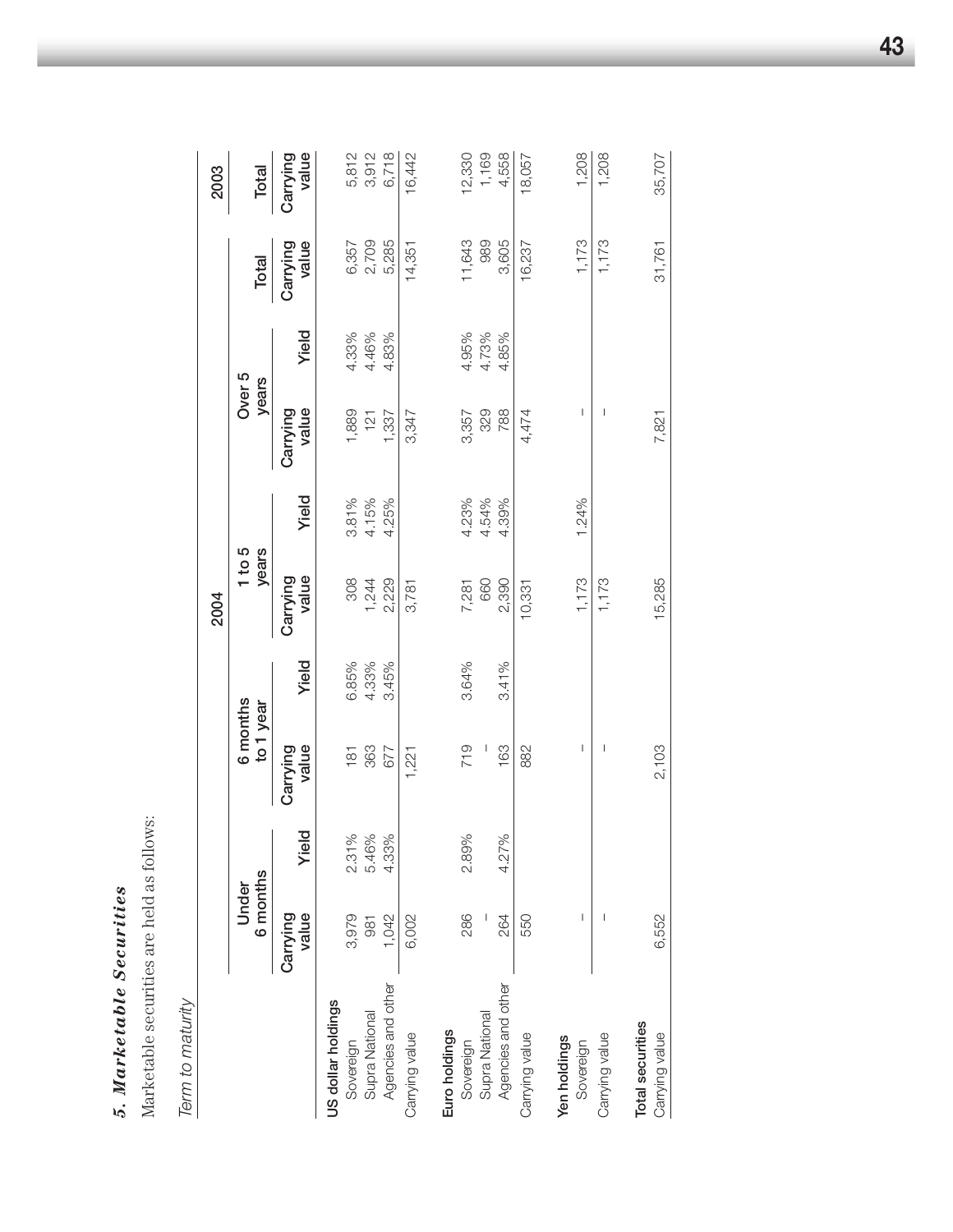The yield in the above table represents the weighted average yield to maturity based on the carrying value at the end of the year for the respective securities.

The outstanding unamortized premium/discount on marketable securities amounts to \$230 million (\$251 million in 2003).

At year-end, a portion of the Account's holdings of US government securities, consisting of US\$1,830 million (par value) in Treasury Bills (US\$2,550 million in 2003) and US\$1,165 million (par value) in Treasury Notes (nil in 2003), is being used in securities-lending operations with financial institutions.

|                              | 2004 | 2003 |
|------------------------------|------|------|
| <b>Accrued interest</b>      |      |      |
| Cash and short-term deposits | 4    | 2    |
| Marketable securities        |      |      |
| US dollar holdings           | 164  | 169  |
| Euro holdings                | 461  | 516  |
| Japanese yen holdings        | 4    | 5    |
| <b>SDRs</b>                  | 4    | 3    |
| Other receivables            |      |      |
|                              | 637  | 696  |

#### *6. Accrued Interest and Other Receivables*

The fair value of the accrued interest and other receivables is deemed equal to their carrying value given their maturity date.

#### *7. Due to the Consolidated Revenue Fund (CRF)—Advances*

The Account is funded by advances from the CRF. These are limited to \$60 billion by Order-in-Council dated 26 April 2001. At year-end, advances from (deposits with) the CRF consisted of:

|                  | 2004     | 2003     |
|------------------|----------|----------|
| US dollars       | 20,332   | 23,898   |
| Canadian dollars | (2, 108) | (4, 347) |
| Euros            | 16,027   | 17,920   |
| Japanese yen     | 1,266    | 1,303    |
| <b>SDR</b>       | (1, 135) | (1, 175) |
|                  | 34,382   | 37,599   |

The proceeds of Canada's borrowings in foreign currencies and allocations of SDRs by the IMF have been advanced from the CRF to the Account. Subsequent repayments of foreign currency debt are made using the assets of the Account and result in reductions in the level of foreign currency advances. Interest payable by Canada on borrowings in foreign currencies and charges on allocations of SDRs to Canada are charged directly to the CRF.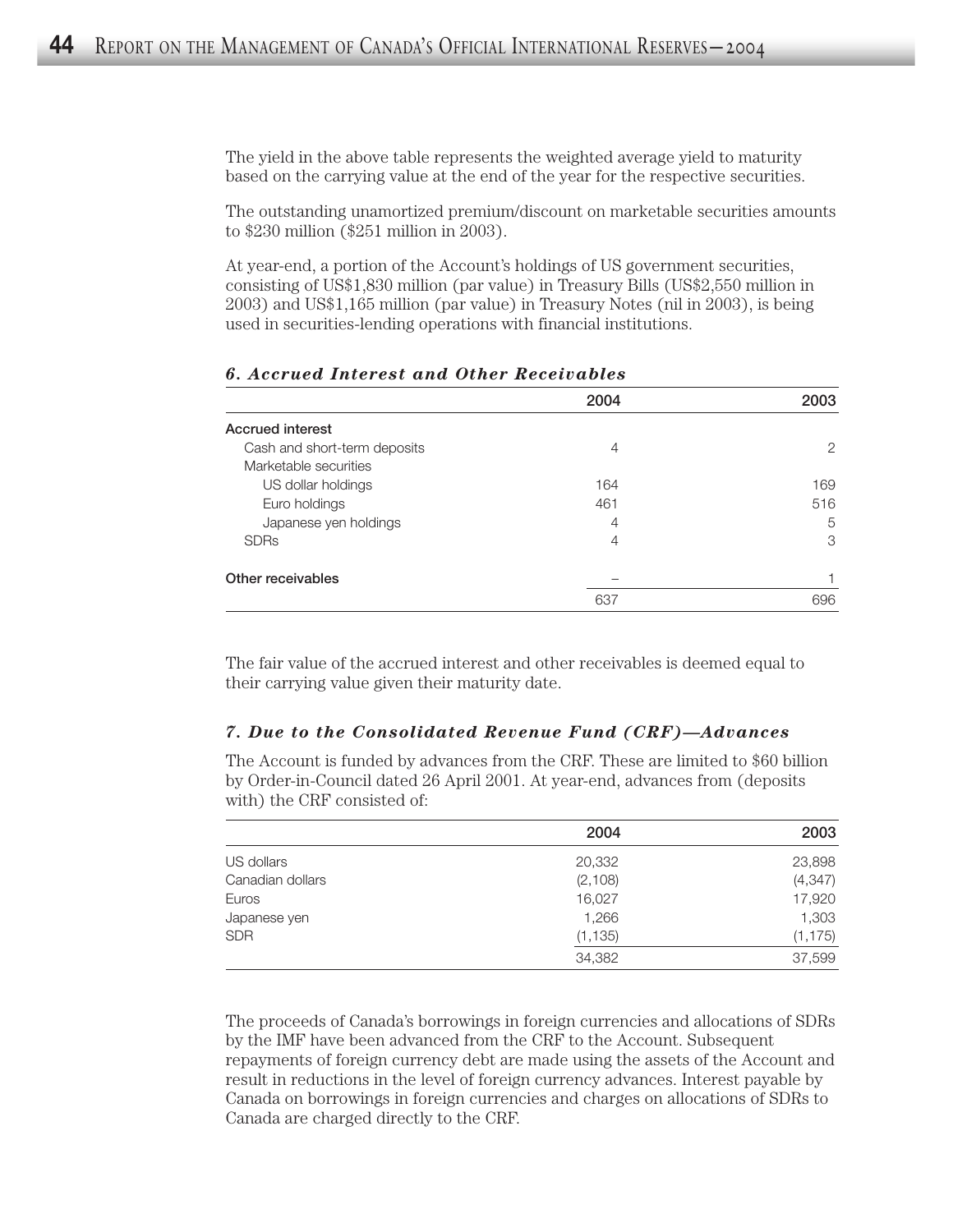Canadian-dollar advances are required by the Account for the settlement of its purchases of foreign currencies. Sales of foreign currencies result in receipts of Canadian dollars that are remitted to the CRF, causing reductions in the level of outstanding Canadian-dollar advances. Cumulative net sales of foreign currencies can result in overall net deposits of Canadian dollars by the Account with the CRF.

#### *8. Financial Instruments*

#### *a) Risk Management*

The role of the Account as principal repository of Canada's official international reserves determines the nature of its assets and of its operations, as well as its use of financial instruments.

To ensure that the Account asset portfolio is prudently diversified with respect to credit risk, the investment guidelines prescribed by the Minister of Finance specify limits on holdings by class of issuer (sovereign, agency, supranational, or commercial financial institution) and type of instrument. There are also limits on exposure to any one issuer or counterparty.

With respect to investment guidelines, the Account may hold debt issued in the designated currencies by highly rated sovereign governments and their agencies, as well as by supranational organizations. Eligible issues must have a minimum long-term rating of A- or A3 from two of four designated rating agencies (Standard & Poor's, Moody's, Fitch, and Dominion Bond Rating Service), one of which must be either Moody's or Standard & Poor's. The Account may also make deposits and execute other transactions with commercial financial institutions that meet the same rating criteria, with the term to maturity of commercial deposits limited to three months or less.

Through the securities-lending program, agents can lend securities only up to a prescribed maximum amount and only to a list of counterparties approved by the Government. Each borrower must enter into a Securities Loan Agreement with either of the agents. Borrowers are also required to provide collateral for securities borrowed, according to a specific list approved by the government. Collateral is limited to specific security types, terms to maturity, and credit ratings. The agents also provide an indemnity in the event of default by the borrower. The Account enters into securities lending in order to earn extra return on investments.

#### *b) Interest Rate and Foreign Currency Risk*

Interest rate and foreign currency risks are managed by adopting a strategy of matching the duration structure and the currency of the Account's assets with the related foreign currency borrowings of the Government of Canada.